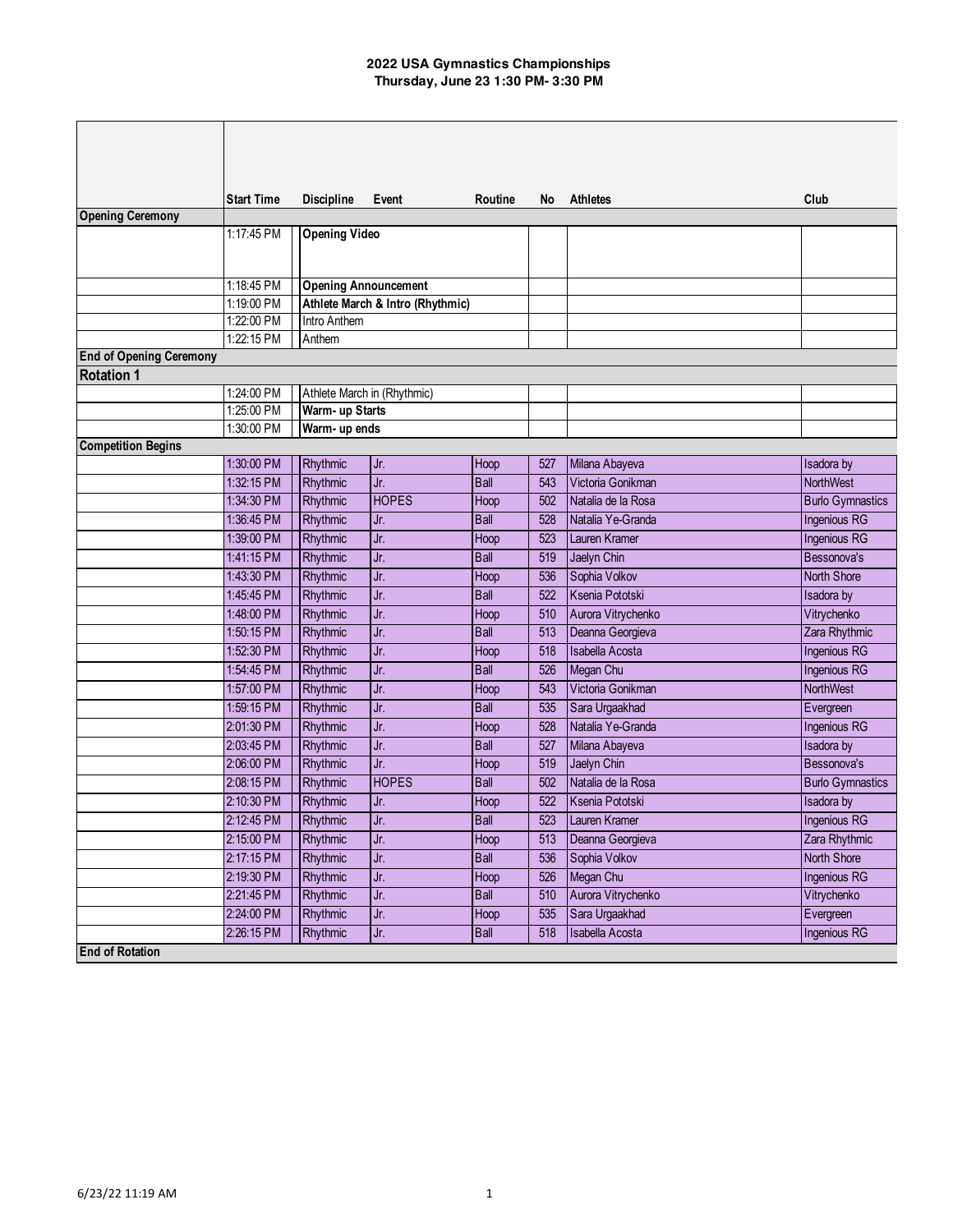| <b>Rotation 2</b>         |            |               |                             |             |     |                      |                         |
|---------------------------|------------|---------------|-----------------------------|-------------|-----|----------------------|-------------------------|
|                           | 2:28:30 PM |               | Athlete March in (Rhythmic) |             |     |                      |                         |
|                           | 2:29:30 PM |               | Warm- up Starts             |             |     |                      |                         |
|                           | 2:34:30 PM | Warm- up ends |                             |             |     |                      |                         |
| <b>Competition Begins</b> |            |               |                             |             |     |                      |                         |
|                           | 2:34:30 PM | Rhythmic      | Jr.                         | <b>Ball</b> | 517 | <b>Isabel Borges</b> | Ingenious RG            |
|                           | 2:36:45 PM | Rhythmic      | Jr.                         | Hoop        | 531 | Olivia Fischer       | Zara Rhythmic           |
|                           | 2:39:00 PM | Rhythmic      | Jr.                         | <b>Ball</b> | 545 | Yana Golovan         | Nevada Rhythmic         |
|                           | 2:41:15 PM | Rhythmic      | Jr.                         | Hoop        | 503 | Aleksia Khilkevich   | Isadora by              |
|                           | 2:43:30 PM | Rhythmic      | Jr.                         | <b>Ball</b> | 514 | Defne Yavuz          | Ingenious RG            |
|                           | 2:45:45 PM | Rhythmic      | Jr.                         | Hoop        | 516 | Erika Rusak          | Evergreen               |
|                           | 2:48:00 PM | Rhythmic      | Jr.                         | <b>Ball</b> | 511 | <b>Bella Chong</b>   | <b>Burlo Gymnastics</b> |
|                           | 2:50:15 PM | Rhythmic      | Jr.                         | Hoop        | 532 | <b>Rin Keys</b>      | <b>Burlo Gymnastics</b> |
|                           | 2:52:30 PM | Rhythmic      | Jr.                         | <b>Ball</b> | 504 | Alexandra Ebert      | <b>NorthWest</b>        |
|                           | 2:54:45 PM | Rhythmic      | Jr.                         | Hoop        | 542 | Valentina Moya       | <b>Emerald City</b>     |
|                           | 2:57:00 PM | Rhythmic      | Jr.                         | <b>Ball</b> | 512 | Dasha Chernyshev     | Champion                |
|                           | 2:59:15 PM | Rhythmic      | Jr.                         | Hoop        | 517 | <b>Isabel Borges</b> | Ingenious RG            |
|                           | 3:01:30 PM | Rhythmic      | <b>Hold</b>                 |             | 317 | Hold                 | Hold                    |
|                           | 3:03:15 PM | Rhythmic      | Jr.                         | Hoop        | 545 | Yana Golovan         | Nevada Rhythmic         |
|                           | 3:05:30 PM | Rhythmic      | Jr.                         | <b>Ball</b> | 531 | Olivia Fischer       | Zara Rhythmic           |
|                           | 3:07:45 PM | Rhythmic      | Jr.                         | Hoop        | 514 | Defne Yavuz          | Ingenious RG            |
|                           | 3:10:00 PM | Rhythmic      | Jr.                         | <b>Ball</b> | 503 | Aleksia Khilkevich   | <b>Isadora</b> by       |
|                           | 3:12:15 PM | Rhythmic      | Jr.                         | Hoop        | 511 | <b>Bella Chong</b>   | <b>Burlo Gymnastics</b> |
|                           | 3:14:30 PM | Rhythmic      | Jr.                         | <b>Ball</b> | 516 | Erika Rusak          | Evergreen               |
|                           | 3:16:45 PM | Rhythmic      | Jr.                         | Hoop        | 504 | Alexandra Ebert      | NorthWest               |
|                           | 3:19:00 PM | Rhythmic      | Jr.                         | <b>Ball</b> | 532 | <b>Rin Keys</b>      | <b>Burlo Gymnastics</b> |
|                           | 3:21:15 PM | Rhythmic      | Jr.                         | Hoop        | 512 | Dasha Chernyshev     | Champion                |
|                           | 3:23:30 PM | Rhythmic      | Jr.                         | <b>Ball</b> | 542 | Valentina Moya       | <b>Emerald City</b>     |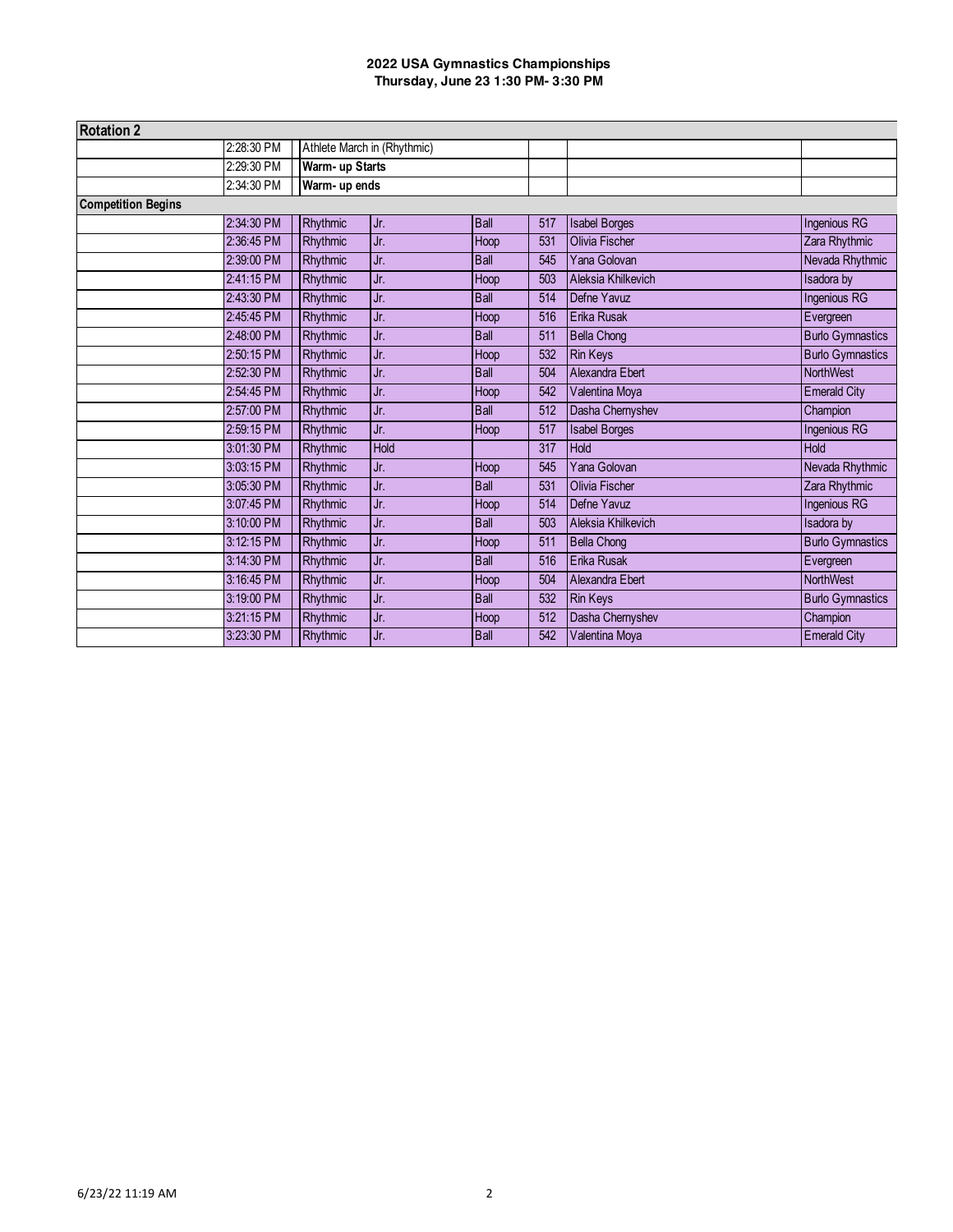| <b>Rotation 3</b>         |            |          |                             |             |     |                           |                         |
|---------------------------|------------|----------|-----------------------------|-------------|-----|---------------------------|-------------------------|
|                           | 3:25:45 PM |          | Athlete March in (Rhythmic) |             |     |                           |                         |
|                           | 3:26:45 PM |          | Warm- up Starts             |             |     |                           |                         |
|                           | 3:31:45 PM |          | Warm- up ends               |             |     |                           |                         |
| <b>Competition Begins</b> |            |          |                             |             |     |                           |                         |
|                           | 3:31:45 PM | Rhythmic | Sr.                         | Hoop        | 584 | Yelizaveta Kovalenko      | North Shore             |
|                           | 3:34:15 PM | Rhythmic | Sr.                         | <b>Ball</b> | 567 | Katherine Zhu             | Champion                |
|                           | 3:36:45 PM | Rhythmic | Sr.                         | Hoop        | 548 | Anastasia Lobanov         | <b>IK School of</b>     |
|                           | 3:39:15 PM | Rhythmic | Sr.                         | <b>Ball</b> | 578 | Rachel Lu                 | <b>Ingenious RG</b>     |
|                           | 3:41:45 PM | Rhythmic | Sr.                         | Hoop        | 570 | Kirin Kimura              | Ingenious RG            |
|                           | 3:44:15 PM | Rhythmic | $\overline{\text{Sr}}$      | <b>Ball</b> | 559 | <b>Emily Beznos</b>       | <b>Burlo Gymnastics</b> |
|                           | 3:46:45 PM | Rhythmic | Sr.                         | Hoop        | 557 | <b>Elizabeth Balikian</b> | California Rhythms      |
|                           | 3:49:15 PM | Rhythmic | Sr.                         | <b>Ball</b> | 568 | <b>Katie Tang</b>         | <b>Emerald City</b>     |
|                           | 3:51:45 PM | Rhythmic | Sr.                         | Hoop        | 564 | Ira Fesyun                | <b>IK School of</b>     |
|                           | 3:54:15 PM | Rhythmic | Sr.                         | <b>Ball</b> | 575 | Mya Tam                   | <b>Rhythmic Stars</b>   |
|                           | 3:56:45 PM | Rhythmic | Sr.                         | Hoop        | 549 | Angel Lu                  | <b>Ingenious RG</b>     |
|                           | 3:59:15 PM | Rhythmic | $\overline{\text{Sr}}$      | <b>Ball</b> | 552 | Camiah Kuno               | <b>Empire Rhythmic</b>  |
|                           | 4:01:45 PM | Rhythmic | $\overline{\text{Sr}}$      | Hoop        | 567 | Katherine Zhu             | Champion                |
|                           | 4:04:15 PM | Rhythmic | Sr.                         | <b>Ball</b> | 561 | Gabriela Montano          | IK School of            |
|                           | 4:06:45 PM | Rhythmic | Sr.                         | Hoop        | 578 | Rachel Lu                 | <b>Ingenious RG</b>     |
|                           | 4:09:15 PM | Rhythmic | $\overline{\text{Sr}}$      | <b>Ball</b> | 584 | Yelizaveta Kovalenko      | <b>North Shore</b>      |
|                           | 4:11:45 PM | Rhythmic | Sr.                         | Hoop        | 559 | <b>Emily Beznos</b>       | <b>Burlo Gymnastics</b> |
|                           | 4:14:15 PM | Rhythmic | Sr.                         | Ball        | 548 | Anastasia Lobanov         | <b>IK School of</b>     |
|                           | 4:16:45 PM | Rhythmic | Sr.                         | Hoop        | 568 | <b>Katie Tang</b>         | <b>Emerald City</b>     |
|                           | 4:19:15 PM | Rhythmic | Sr.                         | <b>Ball</b> | 570 | <b>Kirin Kimura</b>       | <b>Ingenious RG</b>     |
|                           | 4:21:45 PM | Rhythmic | Sr.                         | Hoop        | 575 | Mya Tam                   | <b>Rhythmic Stars</b>   |
|                           | 4:24:15 PM | Rhythmic | Sr.                         | <b>Ball</b> | 557 | <b>Elizabeth Balikian</b> | California Rhythms      |
|                           | 4:26:45 PM | Rhythmic | Sr.                         | Hoop        | 552 | Camiah Kuno               | <b>Empire Rhythmic</b>  |
|                           | 4:29:15 PM | Rhythmic | Sr.                         | <b>Ball</b> | 564 | Ira Fesyun                | IK School of            |
|                           | 4:31:45 PM | Rhythmic | Sr.                         | Hoop        | 561 | Gabriela Montano          | IK School of            |
|                           | 4:34:15 PM | Rhythmic | Sr.                         | Ball        | 549 | Angel Lu                  | Ingenious RG            |
| <b>End of Competition</b> |            |          |                             |             |     |                           |                         |
| <b>End of Show</b>        |            |          |                             |             |     |                           |                         |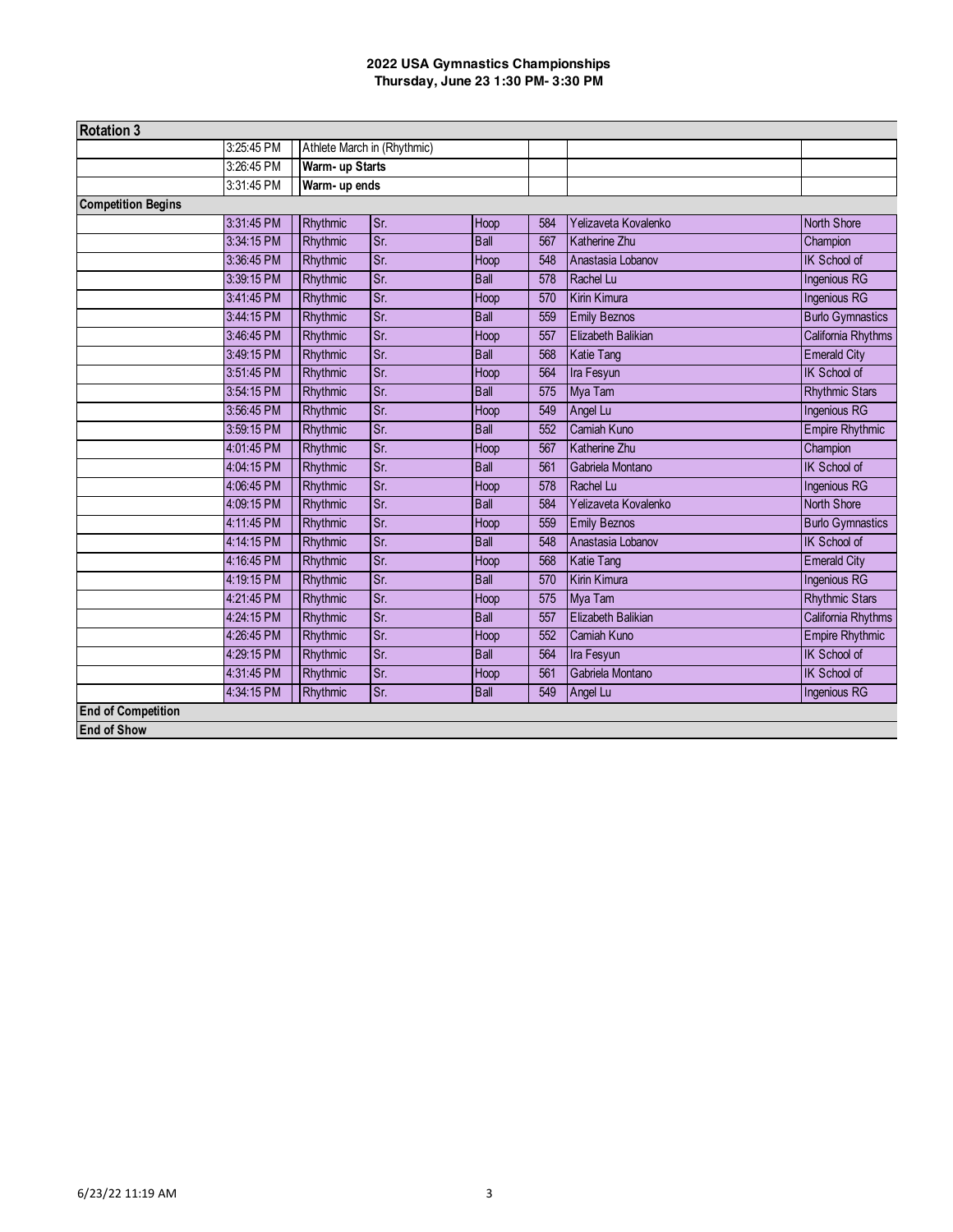|                                | <b>Start Time</b>        | <b>Discipline</b>           | Event                                       | Routine          | No  | <b>Athletes</b>                              | Club                           |
|--------------------------------|--------------------------|-----------------------------|---------------------------------------------|------------------|-----|----------------------------------------------|--------------------------------|
| <b>Pre-Show</b>                |                          |                             |                                             |                  |     |                                              |                                |
|                                | 5:00:00 PM               | Warm - up                   |                                             |                  |     |                                              |                                |
|                                | 5:15:00 PM               | Doors open to Audience      |                                             |                  |     |                                              |                                |
| <b>Opening Ceremony</b>        |                          |                             |                                             |                  |     |                                              |                                |
|                                | 5:47:45 PM               | <b>Opening Video</b>        |                                             |                  |     |                                              |                                |
|                                |                          |                             |                                             |                  |     |                                              |                                |
|                                |                          |                             |                                             |                  |     |                                              |                                |
|                                | 5:48:45 PM               | <b>Opening Announcement</b> |                                             |                  |     |                                              |                                |
|                                | 5:49:00 PM               |                             | Athlete March & Intro (Acro, T&T, Rhythmic) |                  |     |                                              |                                |
|                                | 5:52:00 PM               | Intro Anthem                |                                             |                  |     |                                              |                                |
|                                | 5:52:15 PM               | Anthem                      |                                             |                  |     |                                              |                                |
| <b>End of Opening Ceremony</b> |                          |                             |                                             |                  |     |                                              |                                |
| <b>Rotation 1</b>              |                          |                             |                                             |                  |     |                                              |                                |
|                                | 5:54:00 PM<br>5:55:00 PM | Warm- up Starts             | Athlete March in (TR, DM & TU)              |                  |     |                                              |                                |
|                                | 6:00:00 PM               | Warm- up ends               |                                             |                  |     |                                              |                                |
| <b>Competition Begins</b>      |                          |                             |                                             |                  |     |                                              |                                |
|                                | 6:00:00 PM               | Tumbling                    | M                                           | Pass 1           | 194 | Dylan McGuire                                | Trevino's                      |
|                                | 6:00:45 PM               | Double Mini                 | $\overline{F}$                              | Pass 1           | 162 | Josie Bain                                   | North Valley                   |
|                                | 6:01:30 PM               | Rhythmic                    | FIG Jr.                                     | 5 Ropes          | 314 | Georgieva-Kalashyan-Mishtal-Must-            | IK School of                   |
|                                | 6:04:30 PM               | Trampoline                  | M                                           | Pass 1           | 205 | Ruben Padilla                                | Wasatch                        |
|                                | 6:05:15 PM               | Tumbling                    | M                                           | Pass 1           | 167 | <b>Bayley Pierce</b>                         | <b>Pierce Athletics</b>        |
|                                | 6:06:00 PM               | Double Mini                 | $\overline{F}$                              | Pass 1           | 157 | Maia Amano                                   | Merino Trampoline              |
|                                | 6:06:45 PM               | Rhythmic                    | FIG Jr.                                     | 5 Ropes          | 313 | Freshwater-Freshwater-Novofastovsky-Sadykov- | Liberty Academy                |
|                                | 6:09:45 PM               | Trampoline                  | M                                           | Pass 1           | 200 | Zachary Ramacci                              | <b>TwistStars</b>              |
|                                | 6:10:30 PM               | Tumbling                    | M                                           | Pass 1           | 132 | Alex Balinbin                                | Flmwood                        |
|                                | 6:11:15 PM               | Double Mini                 | F                                           | Pass 1           | 153 | Kristle Lowell                               | <b>Jon Williams</b>            |
|                                | 6:12:00 PM               | Trampoline                  | M                                           | Pass 1           | 214 | Jeremy Cooper                                | <b>World Elite</b>             |
|                                | 6:12:45 PM               | Acro                        | Jr. Elite (13-19) WP                        | <b>Balance</b>   | 403 | Willow Rose Noble- Sydney Padios             | <b>Realis</b>                  |
|                                | 6:15:30 PM               | Tumbling                    | M                                           | Pass 2           | 194 | Dylan McGuire                                | Trevino's                      |
|                                | 6:16:15 PM               | Double Mini                 | $\overline{F}$                              | Pass 2           | 162 | Josie Bain                                   | North Valley                   |
|                                | 6:17:00 PM               | Trampoline                  | M                                           | Pass 2           | 205 | Ruben Padilla                                | Wasatch                        |
|                                | 6:17:45 PM               | Rhythmic                    | FIG Jr.                                     | 5 Ropes          | 312 | Balsys-Hantov-Lee-Novoseletsky-Trayanov      | <b>North Shore</b>             |
|                                | 6:20:45 PM               | Tumbling                    | M                                           | Pass 2           | 167 | <b>Bayley Pierce</b>                         | <b>Pierce Athletics</b>        |
|                                | 6:21:30 PM               | Double Mini                 | F                                           | Pass 2           | 157 | Maia Amano                                   | Merino Trampoline              |
|                                | 6:22:15 PM               | Trampoline                  | M                                           | Pass 2           | 200 | Zachary Ramacci                              | <b>TwistStars</b>              |
|                                |                          |                             |                                             |                  | 132 |                                              |                                |
|                                | 6:23:00 PM<br>6:23:45 PM | Tumbling<br>Double Mini     | M<br>F                                      | Pass 2<br>Pass 2 | 153 | Alex Balinbin<br>Kristle Lowell              | Elmwood<br><b>Jon Williams</b> |
|                                | 6:24:30 PM               |                             | M                                           | Pass 2           | 214 |                                              | World Elite                    |
|                                |                          | Trampoline                  | Jr. Elite (13-19) WP                        | <b>Balance</b>   | 405 | Jeremy Cooper<br>Allyson Stone- Ayla Vargas  |                                |
| <b>End of Rotation</b>         | 6:25:15 PM               | Acro                        |                                             |                  |     |                                              | Acrobatic                      |
|                                |                          |                             |                                             |                  |     |                                              |                                |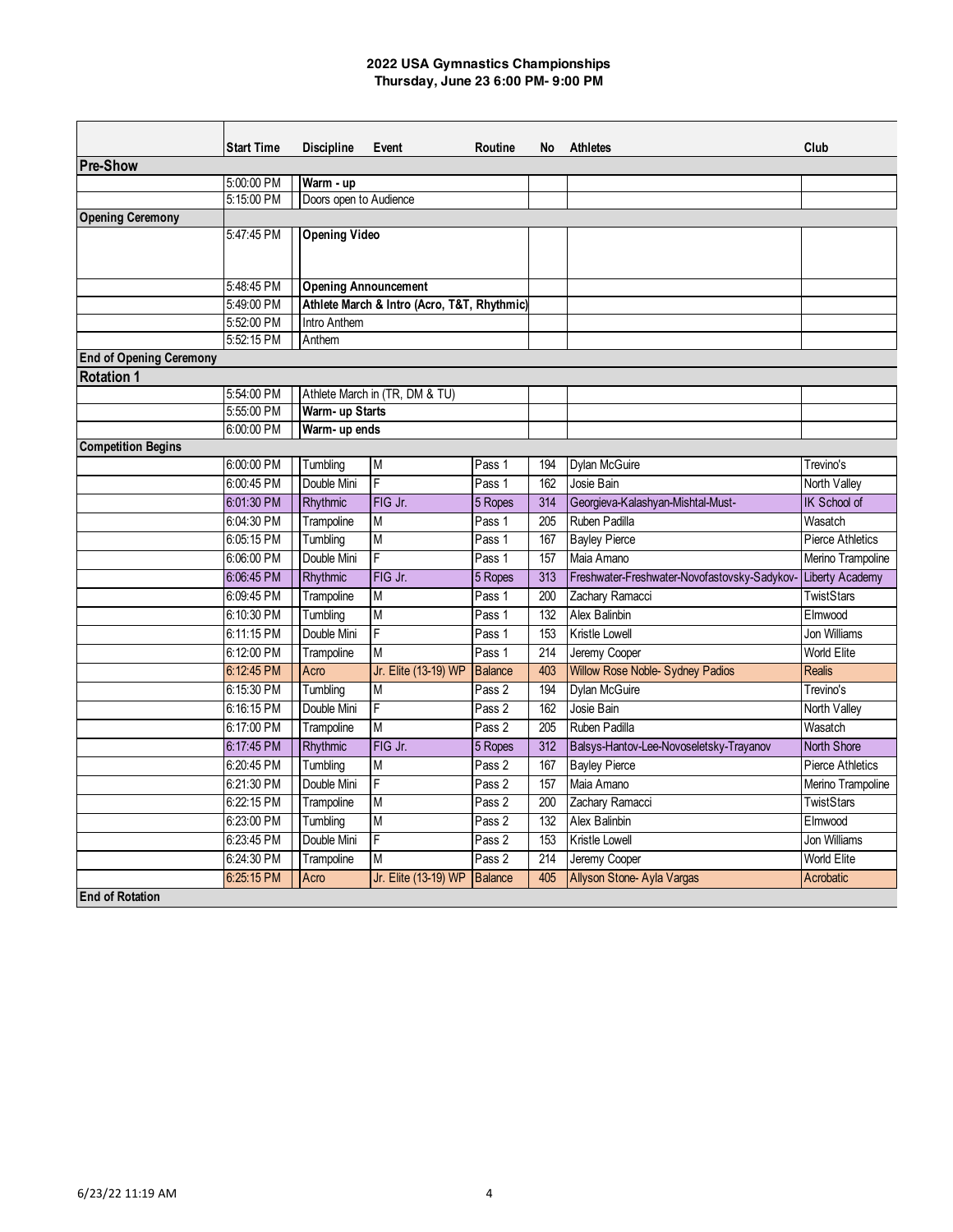| <b>Rotation 2</b>         |            |                 |                                |             |     |                                               |                            |
|---------------------------|------------|-----------------|--------------------------------|-------------|-----|-----------------------------------------------|----------------------------|
|                           | 6:28:00 PM |                 | Athlete March in (TR, DM & TU) |             |     |                                               |                            |
|                           | 6:29:00 PM | Warm- up Starts |                                |             |     |                                               |                            |
|                           | 6:34:00 PM | Warm- up ends   |                                |             |     |                                               |                            |
| <b>Competition Begins</b> |            |                 |                                |             |     |                                               |                            |
|                           | 6:34:00 PM | Rhythmic        | Senior                         | Hoop        | 311 | Neleh Kay                                     | California Rhythms         |
|                           | 6:35:45 PM | Trampoline      | $\overline{M}$                 | Pass 1      | 125 | Elijah Vogel                                  | Elevated                   |
|                           | 6:36:30 PM | Tumbling        | M                              | Pass 1      | 133 | Patrick Lyell                                 | Elmwood                    |
|                           | 6:37:15 PM | Double Mini     | F                              | Pass 1      | 106 | Gracie Harder                                 | Carolina Elite             |
|                           | 6:38:00 PM | Acro            | Jr. Elite (13-19) WG Dynamic   |             | 411 | Dakota Cox- Cassandra Karnbach- Ayana         | Emilias Acro               |
|                           | 6:40:45 PM | Trampoline      | M                              | Pass 1      | 129 | Joey Isenberg                                 | <b>Elite Trampoline</b>    |
|                           | 6:41:30 PM | Rhythmic        | Senior                         | <b>Ball</b> | 308 | <b>Lily Avila</b>                             | Vitrychenko                |
|                           | 6:43:15 PM | Tumbling        | M                              | Pass 1      | 102 | Dom Dumas                                     | Air Extreme                |
|                           | 6:44:00 PM | Double Mini     | F                              | Pass 1      | 143 | <b>Caitlin Hiser</b>                          | Gymnastics                 |
|                           | 6:44:45 PM | Trampoline      | M                              | Pass 1      | 159 | Cody Gesuelli                                 | Merino Trampoline          |
|                           | 6:45:30 PM | Tumbling        | M                              | Pass 1      | 109 | Bj Mensah                                     | Cavu Trampoline            |
|                           | 6:46:15 PM | Rhythmic        | Senior                         | Hoop        | 310 | Daria Merkulova                               | <b>North Shore</b>         |
|                           | 6:48:00 PM | Double Mini     | $\overline{F}$                 | Pass 1      | 186 | Cammie Cooper                                 | Tennessee Elite            |
|                           | 6:48:45 PM | Trampoline      | M                              | Pass 1      | 163 | AJ Noble                                      | North Valley               |
|                           | 6:49:30 PM | Acro            | Jr. Elite (13-19) WG Dynamic   |             | 404 | Kate Duncan- Baylee Garnto- Brookelyn         | Technique                  |
|                           | 6:52:15 PM | Double Mini     | F                              | Pass 1      | 168 | Karlee English                                | Powerhouse TNT             |
|                           | 6:53:00 PM | Trampoline      | $\overline{M}$                 | Pass 2      | 125 | Elijah Vogel                                  | Elevated                   |
|                           | 6:53:45 PM | Tumbling        | M                              | Pass 2      | 133 | Patrick Lyell                                 | Elmwood                    |
|                           | 6:54:30 PM | Double Mini     | F                              | Pass 2      | 106 | Gracie Harder                                 | Carolina Elite             |
|                           | 6:55:15 PM | Trampoline      | $\overline{\mathsf{M}}$        | Pass 2      | 129 | Joey Isenberg                                 | Elite Trampoline           |
|                           | 6:56:00 PM | Rhythmic        | Senior                         | <b>Ball</b> | 302 | Nayenne Pollini Ashenaffi                     | Rhythmic                   |
|                           | 6:57:45 PM | Tumbling        | $\overline{M}$                 | Pass 2      | 102 | Dom Dumas                                     | Air Extreme                |
|                           | 6:58:30 PM | Double Mini     | F                              | Pass 2      | 143 | Caitlin Hiser                                 | Gymnastics                 |
|                           | 6:59:15 PM | Acro            | Jr. Elite (13-19) WG Dynamic   |             | 410 | Hannah Davis- Sofia Martinez- Gabriella Vathy | Acrobatic                  |
|                           | 7:02:00 PM | Trampoline      | M                              | Pass 2      | 159 | Cody Gesuelli                                 | Merino Trampoline          |
|                           | 7:02:45 PM | Tumbling        | M                              | Pass 2      | 109 | Bj Mensah                                     | Cavu Trampoline            |
|                           | 7:03:30 PM | Rhythmic        | Senior                         | Hoop        | 309 | Sarah Mariotti                                | Ingenious RG               |
|                           | 7:05:15 PM | Double Mini     | F                              | Pass 2      | 186 | Cammie Cooper                                 | Tennessee Elite            |
|                           | 7:06:00 PM | Trampoline      | М                              | Pass 2      | 163 | AJ Noble                                      | North Valley               |
|                           | 7:06:45 PM | Double Mini     | F                              | Pass 2      | 168 | Karlee English                                | Powerhouse TNT             |
|                           | 7:07:30 PM | Rhythmic        | Senior                         | <b>Ball</b> | 306 | Evita Griskenas                               | <b>North Shore</b>         |
|                           | 7:09:15 PM | Acro            | Jr. Elite (13-19) WG Dynamic   |             | 406 | Gia Calo- Sarah Wilson- Grace Wright          | <b>International Elite</b> |
| <b>End of Rotation</b>    |            |                 |                                |             |     |                                               |                            |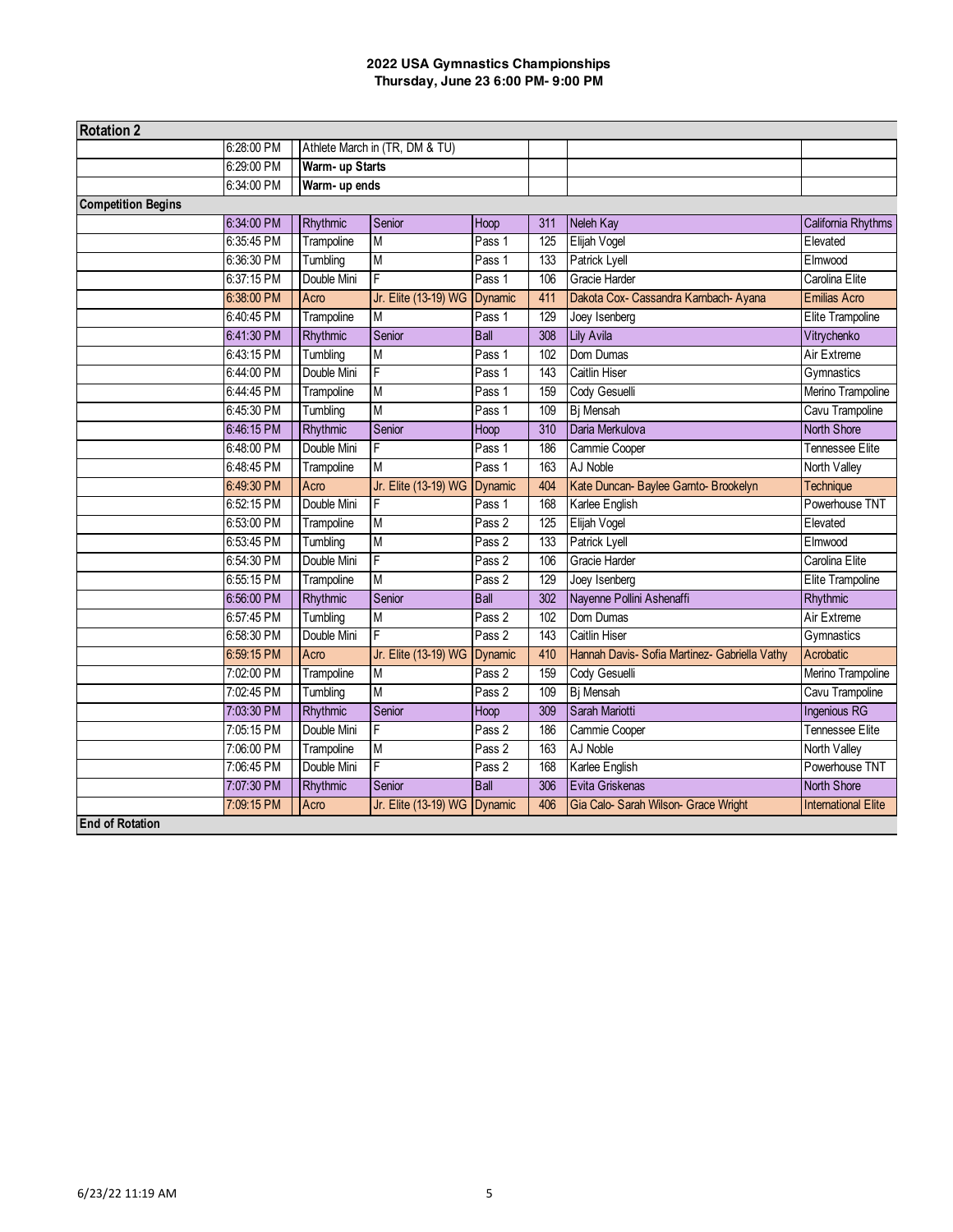| <b>Rotation 3</b>         |            |                 |                                |                |     |                                  |                        |
|---------------------------|------------|-----------------|--------------------------------|----------------|-----|----------------------------------|------------------------|
|                           | 7:12:00 PM |                 | Athlete March in (TU, DM & TR) |                |     |                                  |                        |
|                           | 7:13:00 PM | Warm- up Starts |                                |                |     |                                  |                        |
|                           | 7:18:00 PM | Warm- up ends   |                                |                |     |                                  |                        |
| <b>Competition Begins</b> |            |                 |                                |                |     |                                  |                        |
|                           | 7:18:00 PM | Rhythmic        | Senior                         | Hoop           | 303 | Serena Lu                        | Isadora by             |
|                           | 7:19:45 PM | Trampoline      | $\overline{M}$                 | Pass 1         | 119 | <b>Tomas Minc</b>                | Dynamite               |
|                           | 7:20:30 PM | Rhythmic        | Senior                         | <b>Ball</b>    | 305 | Alexandria Kautzman              | California Rhythms     |
|                           | 7:22:15 PM | Tumbling        | M                              | Pass 1         | 209 | Alec Pelezo                      | <b>World Champions</b> |
|                           | 7:23:00 PM | Double Mini     | F                              | Pass 1         | 126 | Ava Binkowski                    | Elite Sports           |
|                           | 7:23:45 PM | Trampoline      | M                              | Pass 1         | 215 | Joshua Cooper                    | World Elite            |
|                           | 7:24:30 PM | Tumbling        | M                              | Pass 1         | 115 | Jovohn Arriaga                   | <b>Desert Gymcats</b>  |
|                           | 7:25:15 PM | Rhythmic        | Senior                         | Hoop           | 300 | <b>Erica Foster</b>              | NorthWest              |
|                           | 7:27:00 PM | Acro            | Sr. Elite WP                   | <b>Balance</b> | 401 | Mo Arthur-Ariana Katsov          | Mid America Acro       |
|                           | 7:29:45 PM | Trampoline      | M                              | Pass 1         | 122 | <b>Isaac Rowley</b>              | Eagle Gymnastics       |
|                           | 7:30:30 PM | Double Mini     | F                              | Pass 1         | 117 | <b>Finley Merker</b>             | DuPage Cheer and       |
|                           | 7:31:15 PM | Trampoline      | M                              | Pass 2         | 119 | Tomas Minc                       | Dynamite               |
|                           | 7:32:00 PM | Rhythmic        | Senior                         | <b>Ball</b>    | 301 | Jenna Zhao                       | North Shore            |
|                           | 7:33:45 PM | Tumbling        | M                              | Pass 2         | 209 | Alec Pelezo                      | <b>World Champions</b> |
|                           | 7:34:30 PM | Double Mini     | F                              | Pass 2         | 126 | Ava Binkowski                    | Elite Sports           |
|                           | 7:35:15 PM | Trampoline      | M                              | Pass 2         | 215 | Joshua Cooper                    | World Elite            |
|                           | 7:36:00 PM | Tumbling        | M                              | Pass 2         | 115 | Jovohn Arriaga                   | <b>Desert Gymcats</b>  |
|                           | 7:36:45 PM | Rhythmic        | Senior                         | Hoop           | 304 | Lili Mizuno                      | <b>North Shore</b>     |
|                           | 7:38:30 PM | Trampoline      | M                              | Pass 2         | 122 | <b>Isaac Rowley</b>              | Eagle Gymnastics       |
|                           | 7:39:15 PM | Double Mini     | F                              | Pass 2         | 117 | <b>Finley Merker</b>             | DuPage Cheer and       |
|                           | 7:40:00 PM | Acro            | Sr. Elite WP                   | <b>Balance</b> | 408 | Katie Borcherding- Cierra McKown | Realis                 |
|                           | 7:42:45 PM | Rhythmic        | Senior                         | <b>Ball</b>    | 307 | Naomi Skotnikov                  | Vitrychenko            |
| <b>End of Rotation</b>    |            |                 |                                |                |     |                                  |                        |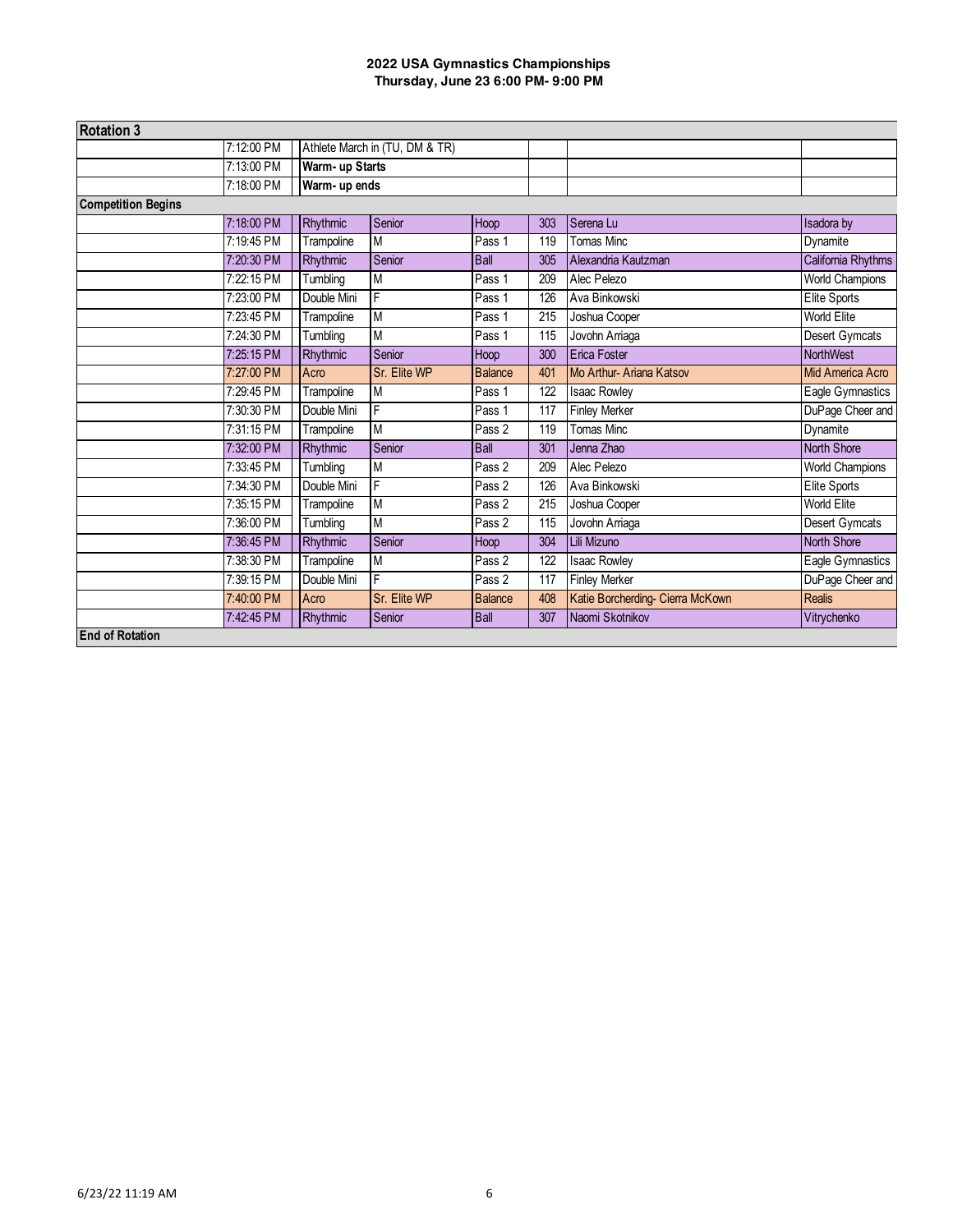| <b>Rotation 4</b>         |            |                                |                         |                     |     |                                             |                          |
|---------------------------|------------|--------------------------------|-------------------------|---------------------|-----|---------------------------------------------|--------------------------|
|                           | 7:44:30 PM | Athlete March in (TU, DM & TR) |                         |                     |     |                                             |                          |
|                           | 7:45:30 PM | Warm- up Starts                |                         |                     |     |                                             |                          |
|                           | 7:50:30 PM | Warm- up ends                  |                         |                     |     |                                             |                          |
| <b>Competition Begins</b> |            |                                |                         |                     |     |                                             |                          |
|                           | 7:50:30 PM | Rhythmic                       | Senior                  | Hoop                | 308 | <b>Lily Avila</b>                           | Vitrychenko              |
|                           | 7:52:15 PM | Trampoline                     | M                       | Pass 1              | 123 | David Ford                                  | Elevated                 |
|                           | 7:53:00 PM | Tumbling                       | M                       | Pass 1              | 206 | Kaden Brown                                 | Wasatch                  |
|                           | 7:53:45 PM | Double Mini                    | F                       | Pass 1              | 121 | Caroline Walker                             | Eagle Gymnastics         |
|                           | 7:54:30 PM | Rhythmic                       | Senior                  | <b>Ball</b>         | 311 | Neleh Kay                                   | California Rhythms       |
|                           | 7:56:15 PM | Trampoline                     | M                       | Pass 1              | 140 | Derek Therrien                              | Gymnastics               |
|                           | 7:57:00 PM | Tumbling                       | $\overline{M}$          | Pass 1              | 120 | Alexander Cole                              | Dynamite                 |
|                           | 7:57:45 PM | Double Mini                    | F                       | Pass 1              | 116 | Aliah Raga                                  | <b>Dulles Gymnastics</b> |
|                           | 7:58:30 PM | Acro                           | Sr. Elite WG            | <b>Dynamic</b>      | 412 | Mariam Tutberidze- Grace Vonder Haar- Kayla | Emilias Acro             |
|                           | 8:01:15 PM | Trampoline                     | M                       | Pass 1              | 183 | Ryan Maccagnan                              | <b>Stars Gymnastics</b>  |
|                           | 8:02:00 PM | Tumbling                       | <b>Break</b>            |                     | 216 | <b>Break</b>                                | <b>Hold for Judges</b>   |
|                           | 8:02:45 PM | Double Mini                    | F                       | Pass 1              | 145 | Shelby Nobuhara                             | <b>High Altitude</b>     |
|                           | 8:03:30 PM | Trampoline                     | M                       | Pass 1              | 175 | Changa Anderson                             | Silver Stars             |
|                           | 8:04:15 PM | Rhythmic                       | Senior                  | Hoop                | 302 | Nayenne Pollini Ashenaffi                   | Rhythmic                 |
|                           | 8:06:00 PM | Trampoline                     | M                       | Pass 2              | 123 | David Ford                                  | Elevated                 |
|                           | 8:06:45 PM | Tumbling                       | M                       | Pass 2              | 206 | Kaden Brown                                 | Wasatch                  |
|                           | 8:07:30 PM | Double Mini                    | $\overline{\mathsf{F}}$ | Pass $\overline{2}$ | 121 | Caroline Walker                             | Eagle Gymnastics         |
|                           | 8:08:15 PM | Acro                           | Sr. Elite WG            | <b>Dynamic</b>      | 407 | Isabel Chang-Sydney Martin-Maria Wooden     | <b>Emilias Acro</b>      |
|                           | 8:11:00 PM | Trampoline                     | M                       | Pass 2              | 140 | <b>Derek Therrien</b>                       | Gymnastics               |
|                           | 8:11:45 PM | Tumbling                       | M                       | Pass 2              | 120 | Alexander Cole                              | Dynamite                 |
|                           | 8:12:30 PM | Double Mini                    | F                       | Pass 2              | 116 | Aliah Raga                                  | <b>Dulles Gymnastics</b> |
|                           | 8:13:15 PM | Rhythmic                       | Senior                  | <b>Ball</b>         | 310 | Daria Merkulova                             | <b>North Shore</b>       |
|                           | 8:15:00 PM | Trampoline                     | $\overline{M}$          | Pass 2              | 183 | Ryan Maccagnan                              | <b>Stars Gymnastics</b>  |
|                           | 8:15:45 PM | Tumbling                       | <b>Break</b>            |                     | 216 | <b>Break</b>                                | <b>Hold for Judges</b>   |
|                           | 8:16:30 PM | Double Mini                    | F                       | Pass 2              | 145 | Shelby Nobuhara                             | <b>High Altitude</b>     |
|                           | 8:17:15 PM | Trampoline                     | M                       | Pass 2              | 175 | Changa Anderson                             | <b>Silver Stars</b>      |
|                           | 8:18:00 PM | Rhythmic                       | Senior                  | Hoop                | 306 | Evita Griskenas                             | <b>North Shore</b>       |
| <b>End of Rotation</b>    |            |                                |                         |                     |     |                                             |                          |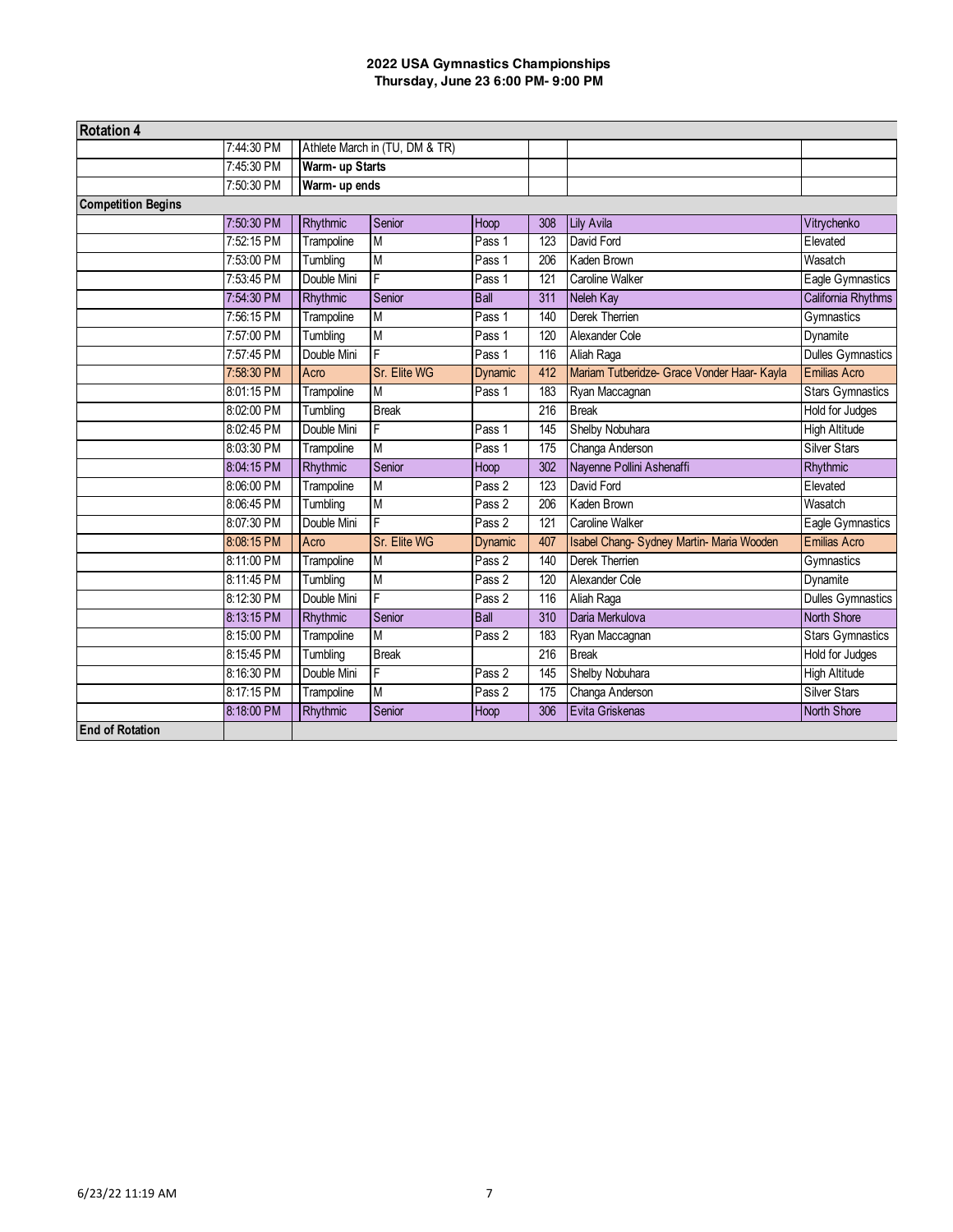| <b>Rotation 5</b>                         |            |                      |                                |                   |     |                                          |                            |
|-------------------------------------------|------------|----------------------|--------------------------------|-------------------|-----|------------------------------------------|----------------------------|
|                                           | 8:19:45 PM |                      | Athlete March in (TU, DM & TR) |                   |     |                                          |                            |
|                                           | 8:20:45 PM | Warm- up Starts      |                                |                   |     |                                          |                            |
|                                           | 8:25:45 PM |                      | Warm- up ends                  |                   |     |                                          |                            |
| <b>Competition Begins</b>                 |            |                      |                                |                   |     |                                          |                            |
|                                           | 8:25:45 PM | Rhythmic             | Senior                         | <b>Ball</b>       | 309 | Sarah Mariotti                           | Ingenious RG               |
|                                           | 8:27:30 PM | Trampoline           | M                              | Pass 1            | 147 | Joshua Bly                               | <b>Integrity Athletics</b> |
|                                           | 8:28:15 PM | Tumbling             | M                              | Pass 1            | 135 | Kaleb Cave                               | Fairland                   |
|                                           | 8:29:00 PM | Double Mini          | F                              | Pass 1            | 150 | Tristan Van Natta                        | <b>Integrity Athletics</b> |
|                                           | 8:29:45 PM | Rhythmic             | Senior                         | Hoop              | 305 | Alexandria Kautzman                      | California Rhythms         |
|                                           | 8:31:30 PM | Trampoline           | M                              | Pass 1            | 164 | Jace Williams                            | North Valley               |
|                                           | 8:32:15 PM | Tumbling             | M                              | Pass 1            | 187 | Kayne Johnson                            | Tennessee Elite            |
|                                           | 8:33:00 PM | Double Mini          | F                              | Pass <sub>1</sub> | 179 | Kira Schwartz                            | So Cal TTC                 |
|                                           | 8:33:45 PM | Trampoline           | M                              | Pass 1            | 190 | Nick Francken                            | Tornado Sport              |
|                                           | 8:34:30 PM | Double Mini          | F<br>Pass 1                    |                   | 144 | Ariel Kibler                             | Gymnastics                 |
|                                           | 8:35:15 PM | Rhythmic             | Senior                         | <b>Ball</b>       | 303 | Serena Lu                                | <b>Isadora</b> by          |
|                                           | 8:37:00 PM | Trampoline           | M                              | Pass 1            | 124 | Tenma Ide                                | Elevated                   |
|                                           | 8:37:45 PM | Rhythmic             | Senior                         | Hoop              | 301 | Jenna Zhao                               | <b>North Shore</b>         |
|                                           | 8:39:30 PM | Trampoline           | M                              | Pass 2            | 147 | Joshua Bly                               | <b>Integrity Athletics</b> |
|                                           | 8:40:15 PM | Tumbling             | M                              | Pass 2            | 135 | Kaleb Cave                               | Fairland                   |
|                                           | 8:41:00 PM | Double Mini          | F                              | Pass 2            | 150 | Tristan Van Natta                        | <b>Integrity Athletics</b> |
|                                           | 8:41:45 PM | Rhythmic             | <b>Ball</b><br>Senior          |                   | 300 | Erica Foster                             | NorthWest                  |
|                                           | 8:43:30 PM | Acro                 | Sr. Elite MP                   | <b>Dynamic</b>    | 400 | Angel Felix- Braiden McDougall           | <b>Realis</b>              |
|                                           | 8:46:15 PM | Trampoline           | M                              | Pass 2            | 164 | <b>Jace Williams</b>                     | North Valley               |
|                                           | 8:47:00 PM | Tumbling             | M                              | Pass 2            | 187 | Kayne Johnson                            | Tennessee Elite            |
|                                           | 8:47:45 PM | Double Mini          | F                              | Pass 2            | 179 | Kira Schwartz                            | So Cal TTC                 |
|                                           | 8:48:30 PM | Trampoline           | M                              | Pass 2            | 190 | Nick Francken                            | Tornado Sport              |
|                                           | 8:49:15 PM | Rhythmic             | Senior                         | Hoop              | 307 | Naomi Skotnikov                          | Vitrychenko                |
|                                           | 8:51:00 PM | Double Mini          | F                              | Pass 2            | 144 | <b>Ariel Kibler</b>                      | Gymnastics                 |
|                                           | 8:51:45 PM | Trampoline           | M                              | Pass 2            | 124 | Tenma Ide                                | Elevated                   |
|                                           | 8:52:30 PM | Rhythmic             | Senior                         | <b>Ball</b>       | 304 | Lili Mizuno                              | <b>North Shore</b>         |
|                                           | 8:47:45 PM | Acro                 | Sr. Elite MG                   | <b>Balance</b>    | 402 | Ethan Chang-Sam Lacy-Cade Shields-Dorian | <b>Emilias Acro</b>        |
| <b>End of Competition</b>                 |            |                      |                                |                   |     |                                          |                            |
|                                           | 8:46:15 PM | Athletes March out   |                                |                   |     |                                          |                            |
| Awards Ceremony for Acro Session I Awards | 8:46:25 PM |                      |                                |                   |     |                                          |                            |
|                                           |            | 13-19 WP<br>13-19 WG | Balance<br>Dynamic             |                   |     |                                          |                            |
|                                           |            | Sr WP Balance        |                                |                   |     |                                          |                            |
|                                           |            | Sr WG                | Dynamic                        |                   |     |                                          |                            |
|                                           |            | Sr MXP               | Balance                        |                   |     |                                          |                            |
|                                           |            | Sr MP                | Dynamic                        |                   |     |                                          |                            |
|                                           |            | Sr MG                | Balance                        |                   |     |                                          |                            |
|                                           |            |                      |                                |                   |     |                                          |                            |
| <b>End of Awards Ceremony</b>             |            |                      |                                |                   |     |                                          |                            |
| <b>End of Show</b>                        |            |                      |                                |                   |     |                                          |                            |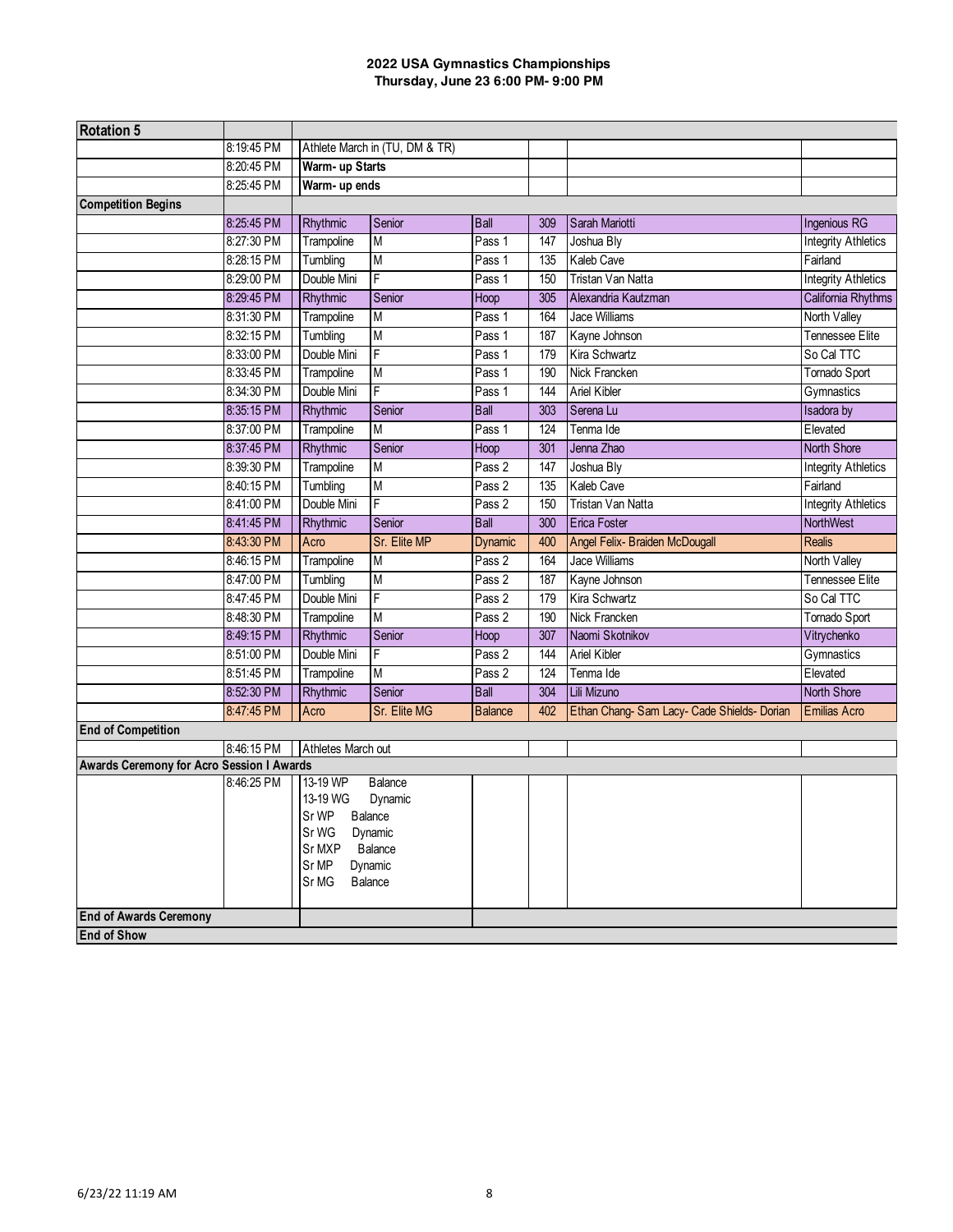| <b>Start Time</b>              | <b>Discipline</b>    | Event                       | <b>Routine</b> | <b>No</b>        | <b>Athletes</b>         | Club                      |
|--------------------------------|----------------------|-----------------------------|----------------|------------------|-------------------------|---------------------------|
| <b>Pre-Show</b>                |                      |                             |                |                  |                         |                           |
| 10:30:00 AM                    | Warm - up            |                             |                |                  |                         |                           |
| 10:45:00 AM                    | Audience Doors       |                             |                |                  |                         |                           |
| <b>Opening Ceremony</b>        |                      |                             |                |                  |                         |                           |
| 11:18:45 AM                    | <b>Opening Video</b> |                             |                |                  |                         |                           |
| 11:19:45 AM                    |                      | <b>Opening Announcement</b> |                |                  |                         |                           |
| 11:20:00 AM                    |                      | Athlete March & Intro (T&T) |                |                  |                         |                           |
| 11:22:00 AM                    | Intro Anthem         |                             |                |                  |                         |                           |
| 11:22:15 AM                    | Anthem               |                             |                |                  |                         |                           |
| <b>End of Opening Ceremony</b> |                      |                             |                |                  |                         |                           |
| <b>Rotation 1</b>              |                      |                             |                |                  |                         |                           |
| 11:24:00 AM                    |                      | Athlete March in (TU &DM)   |                |                  |                         |                           |
| 11:25:00 AM                    | Warm- up Starts      |                             |                |                  |                         |                           |
| 11:30:00 AM                    | Warm- up ends        |                             |                |                  |                         |                           |
| <b>Competition Begins</b>      |                      |                             |                |                  |                         |                           |
| 11:30:00 AM                    | Double Mini          | F                           | Pass 1         | 154              | Avery Kroeker           | Let It Shine              |
| 11:30:45 AM                    | Tumbling             | $\overline{\mathsf{F}}$     | Pass 1         | 110              | <b>Hannah Davis</b>     | <b>Central Illinois</b>   |
|                                |                      |                             |                |                  |                         | <b>Gymnastics Academy</b> |
| 11:31:30 AM                    | Double Mini          | $\overline{F}$              | Pass 1         | 161              | Kate-Emerson Loisel     | North Valley              |
|                                |                      |                             |                |                  |                         | Gymnastics                |
| 11:32:15 AM                    | Tumbling             | F                           | Pass 1         | 166              | <b>Brooklyn Brumble</b> | Oklahoma Extreme          |
|                                |                      |                             |                |                  |                         | Tumbling & Trampoline     |
| 11:33:00 AM                    | Double Mini          | F                           | Pass 1         | 196              | Ellie Barta             | <b>Twin City Twisters</b> |
| 11:33:45 AM                    | Tumbling             | F                           | Pass 1         | $\overline{111}$ | Lizzie Roiger           | <b>Central Illinois</b>   |
|                                |                      |                             |                |                  |                         | <b>Gymnastics Academy</b> |
| 11:34:30 AM                    | Double Mini          | $\overline{F}$              | Pass 1         | 160              | <b>Katherine Baker</b>  | North Valley              |
|                                |                      |                             |                |                  |                         | Gymnastics                |
| 11:35:15 AM                    | Tumbling             | F                           | Pass 1         | 126              | Ava Binkowski           | Elite Sports Complex      |
|                                |                      |                             |                |                  |                         | Inc.                      |
| 11:36:00 AM                    | Double Mini          | M                           | Pass 1         | 199              | <b>Cullen Howell</b>    | <b>Twin City Twisters</b> |
| 11:36:45 AM                    | Tumbling             | F                           | Pass 1         | 168              | Karlee English          | Powerhouse TNT            |
|                                |                      |                             |                |                  |                         | Gymnastics                |
| 11:37:30 AM                    | Double Mini          | <b>Break</b>                |                | 216              | <b>Break</b>            | <b>Hold for Judges</b>    |
| 11:38:15 AM                    | Tumbling             | F                           | Pass 1         | 178              | Amanda Coes             | So Cal TTC                |
| 11:39:00 AM                    | Double Mini          | $\overline{M}$              | Pass 1         | $\overline{118}$ | <b>Benjamin Glass</b>   | <b>Dynamic Gymnastics</b> |
| 11:39:45 AM                    |                      | <b>Break</b>                |                | 216              | <b>Break</b>            | Hold for Judges           |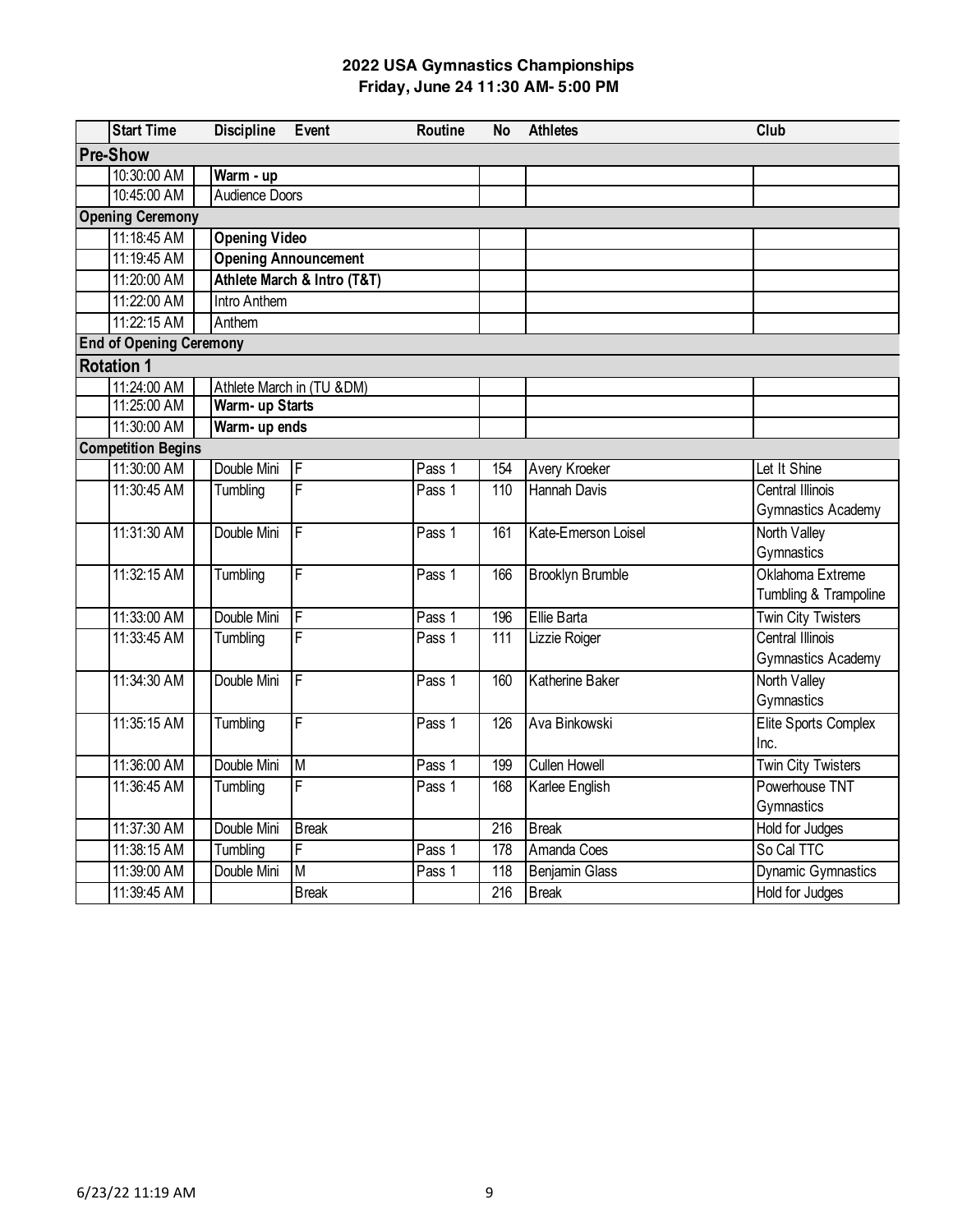| 11:40:30 AM            | Double Mini | M              | Pass 1 | 104 | <b>Dylan Bealey</b>     | <b>Aspire Gymnastics</b><br>Academy |
|------------------------|-------------|----------------|--------|-----|-------------------------|-------------------------------------|
| 11:41:15 AM            | Tumbling    | F              | Pass 2 | 110 | Hannah Davis            | <b>Central Illinois</b>             |
|                        |             |                |        |     |                         | Gymnastics Academy                  |
| 11:42:00 AM            | Double Mini | F              | Pass 2 | 154 | Avery Kroeker           | Let It Shine                        |
| 11:42:45 AM            | Tumbling    | F              | Pass 2 | 166 | <b>Brooklyn Brumble</b> | Oklahoma Extreme                    |
|                        |             |                |        |     |                         | Tumbling & Trampoline               |
| 11:43:30 AM            | Double Mini | F              | Pass 2 | 161 | Kate-Emerson Loisel     | North Valley                        |
|                        |             |                |        |     |                         | Gymnastics                          |
| 11:44:15 AM            | Tumbling    | F              | Pass 2 | 111 | Lizzie Roiger           | <b>Central Illinois</b>             |
|                        |             |                |        |     |                         | Gymnastics Academy                  |
| 11:45:00 AM            | Double Mini | F              | Pass 2 | 196 | Ellie Barta             | <b>Twin City Twisters</b>           |
| 11:45:45 AM            | Tumbling    | F              | Pass 2 | 126 | Ava Binkowski           | Elite Sports Complex                |
|                        |             |                |        |     |                         | Inc.                                |
| 11:46:30 AM            | Double Mini | $\overline{F}$ | Pass 2 | 160 | <b>Katherine Baker</b>  | <b>North Valley</b>                 |
|                        |             |                |        |     |                         | Gymnastics                          |
| 11:47:15 AM            |             | <b>Break</b>   | Pass 3 | 216 | <b>Break</b>            | Hold for Judges                     |
| 11:48:00 AM            | Double Mini | M              | Pass 2 | 199 | <b>Cullen Howell</b>    | <b>Twin City Twisters</b>           |
| 11:48:45 AM            | Tumbling    | F              | Pass 2 | 168 | Karlee English          | Powerhouse TNT                      |
|                        |             |                |        |     |                         | Gymnastics                          |
| 11:49:30 AM            | Double Mini | <b>Break</b>   |        | 216 | <b>Break</b>            | Hold for Judges                     |
| 11:50:15 AM            | Tumbling    | F              | Pass 2 | 178 | Amanda Coes             | So Cal TTC                          |
| 11:51:00 AM            | Double Mini | M              | Pass 2 | 118 | <b>Benjamin Glass</b>   | <b>Dynamic Gymnastics</b>           |
| 11:51:45 AM            |             | <b>Break</b>   |        | 216 | <b>Break</b>            | Hold for Judges                     |
| 11:52:30 AM            | Double Mini | M              | Pass 2 | 104 | <b>Dylan Bealey</b>     | Aspire Gymnastics                   |
|                        |             |                |        |     |                         | Academy                             |
| <b>End of Rotation</b> |             |                |        |     |                         |                                     |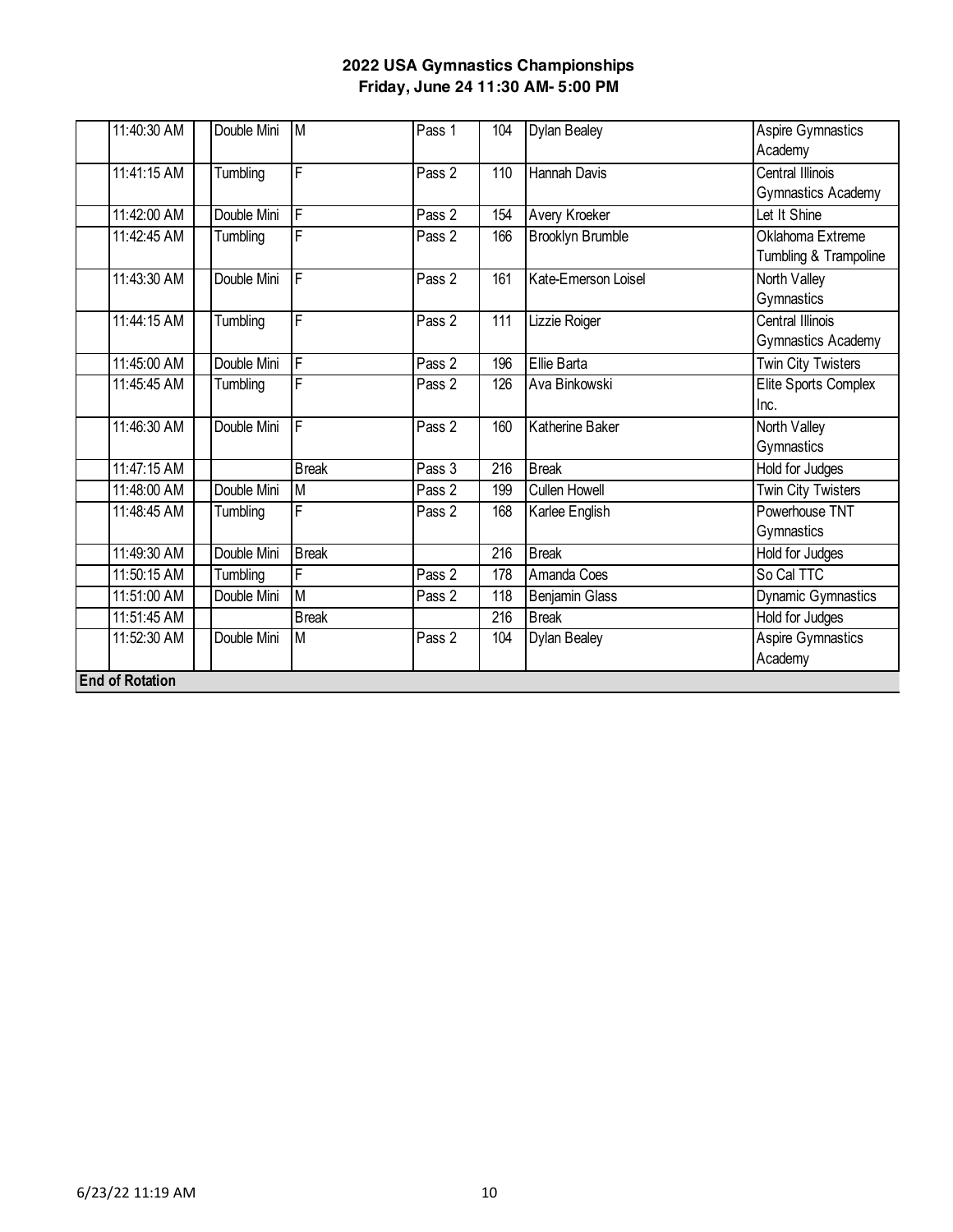| <b>Rotation 2</b>         |               |                 |                            |        |     |                       |                               |
|---------------------------|---------------|-----------------|----------------------------|--------|-----|-----------------------|-------------------------------|
|                           | 11:53:15 AM   |                 | Athlete March in (DM & TU) |        |     |                       |                               |
|                           | 11:54:15 AM   | Warm- up Starts |                            |        |     |                       |                               |
|                           | 11:59:15 AM   | Warm- up ends   |                            |        |     |                       |                               |
| <b>Competition Begins</b> |               |                 |                            |        |     |                       |                               |
|                           | 11:59:15 AM   | Double Mini     | M                          | Pass 1 | 165 | Zach Chesler          | North Valley                  |
|                           |               |                 |                            |        |     |                       | Gymnastics                    |
|                           | 12:00:00 PM   | Tumbling        | M                          | Pass 1 | 118 | <b>Benjamin Glass</b> | <b>Dynamic Gymnastics</b>     |
|                           | 12:00:45 PM   | Double Mini     | <b>Break</b>               |        | 216 | <b>Break</b>          | <b>Hold for Judges</b>        |
|                           | 12:01:30 PM   | Tumbling        | M                          | Pass 1 | 146 | Smith Light           | <b>Integrity Athletics</b>    |
|                           | 12:02:15 PM   | Double Mini     | M                          | Pass 1 | 113 | Antonio Figueroa      | <b>Champions Westlake</b>     |
|                           | 12:03:00 PM   | Tumbling        | M                          | Pass 1 | 208 | Morgan Kessler        | <b>World Champions Centre</b> |
|                           | 12:03:45 PM   | Double Mini     | $\overline{M}$             | Pass 1 | 202 | Nate Swanepoel        | Vargas Academy of             |
|                           |               |                 |                            |        |     |                       | Gymnastic Arts                |
|                           | 12:04:30 PM   | Tumbling        | M                          | Pass 1 | 148 | Raf Bryant            | <b>Integrity Athletics</b>    |
|                           | 12:05:15 PM   | Double Mini     | M                          | Pass 1 | 176 | Joseph Dekat          | <b>Skywalkers</b>             |
|                           | 12:06:00 PM   | Tumbling        | $\overline{\mathsf{M}}$    | Pass 1 | 104 | Dylan Bealey          | Aspire Gymnastics             |
|                           |               |                 |                            |        |     |                       | Academy                       |
|                           | 12:06:45 PM   | Double Mini     | $\overline{M}$             | Pass 1 | 185 | Mateo Ucros           | TAG USA Gymnastics,           |
|                           |               |                 |                            |        |     |                       | Inc.                          |
|                           | 12:07:30 PM   | Tumbling        | <b>Break</b>               |        | 216 | <b>Break</b>          | Hold for Judges               |
|                           | 12:08:15 PM   | Double Mini     | M                          | Pass 1 | 180 | Dylan Gharbaoui       | So Cal TTC                    |
|                           | 12:09:00 PM   | Tumbling        | M                          | Pass 2 | 118 | <b>Benjamin Glass</b> | <b>Dynamic Gymnastics</b>     |
|                           | 12:09:45 PM   | Double Mini     | M                          | Pass 2 | 165 | Zach Chesler          | North Valley                  |
|                           |               |                 |                            |        |     |                       | Gymnastics                    |
|                           | 12:10:30 PM   | Tumbling        | M                          | Pass 2 | 146 | Smith Light           | <b>Integrity Athletics</b>    |
|                           | 12:11:15 PM   | Double Mini     | <b>Break</b>               |        | 216 | <b>Break</b>          | Hold for Judges               |
|                           | $12:12:00$ PM | Tumbling        | M                          | Pass 2 | 208 | Morgan Kessler        | <b>World Champions Centre</b> |
|                           | 12:12:45 PM   | Double Mini     | M                          | Pass 2 | 113 | Antonio Figueroa      | <b>Champions Westlake</b>     |
|                           | 12:13:30 PM   | Tumbling        | M                          | Pass 2 | 148 | Raf Bryant            | <b>Integrity Athletics</b>    |
|                           | 12:14:15 PM   | Double Mini     | $\overline{M}$             | Pass 2 | 202 | Nate Swanepoel        | Vargas Academy of             |
|                           |               |                 |                            |        |     |                       | Gymnastic Arts                |
|                           | 12:15:00 PM   |                 | <b>Break</b>               |        | 216 | <b>Break</b>          | Hold for Judges               |
|                           | 12:15:45 PM   | Double Mini     | M                          | Pass 2 | 176 | Joseph Dekat          | <b>Skywalkers</b>             |
|                           | 12:16:30 PM   | Tumbling        | M                          | Pass 2 | 104 | Dylan Bealey          | <b>Aspire Gymnastics</b>      |
|                           |               |                 |                            |        |     |                       | Academy                       |
|                           | 12:17:15 PM   | Double Mini     | $\overline{M}$             | Pass 2 | 185 | Mateo Ucros           | TAG USA Gymnastics,           |
|                           |               |                 |                            |        |     |                       | Inc.                          |
|                           | 12:18:00 PM   | Tumbling        | <b>Break</b>               |        | 216 | <b>Break</b>          | Hold for Judges               |
|                           | 12:18:45 PM   | Double Mini     | M                          | Pass 2 | 180 | Dylan Gharbaoui       | So Cal TTC                    |
| <b>End of Rotation</b>    |               |                 |                            |        |     |                       |                               |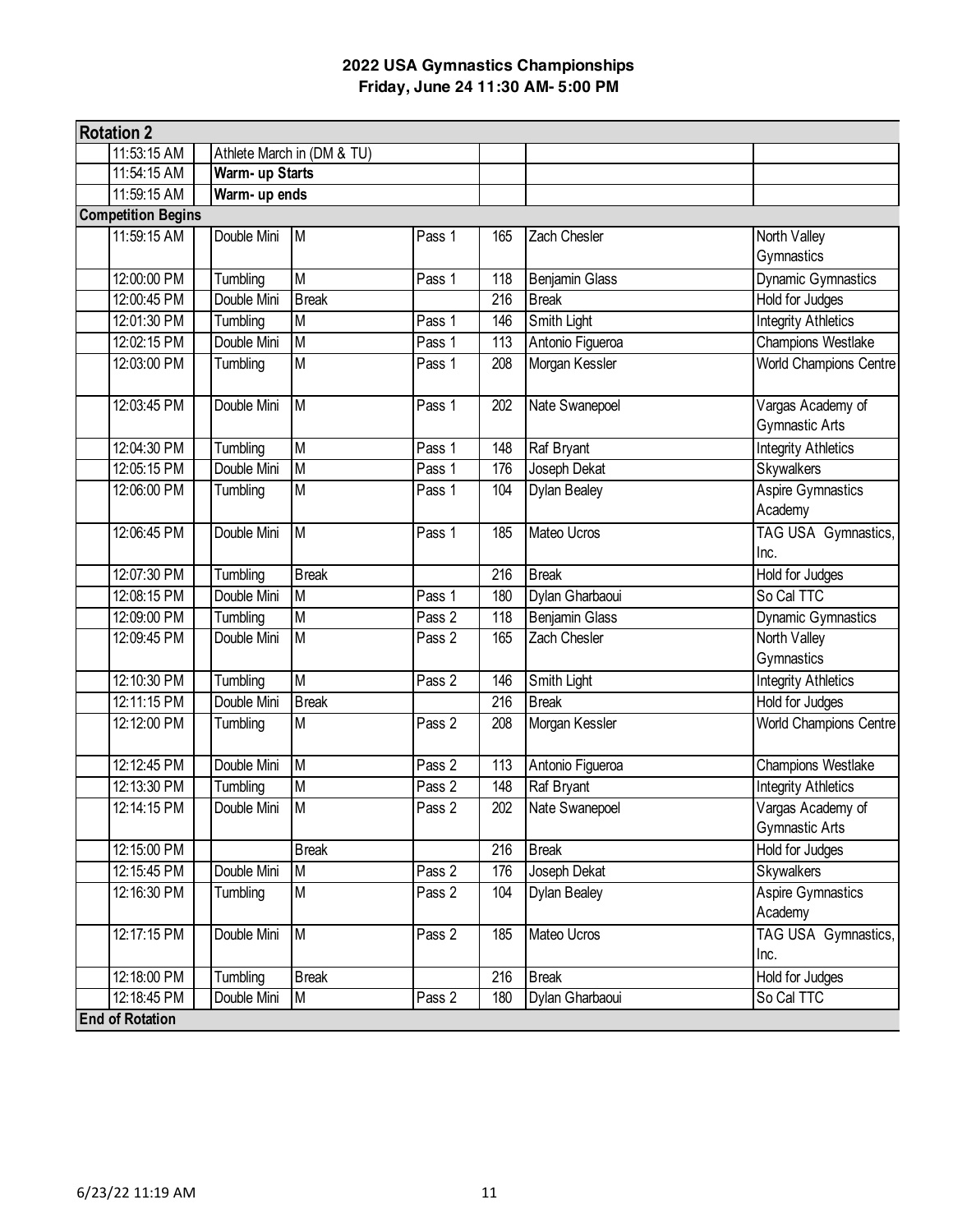| <b>Opening Ceremony</b>        |                      |                                                 |               |                  |                        |                                         |
|--------------------------------|----------------------|-------------------------------------------------|---------------|------------------|------------------------|-----------------------------------------|
| 1:16:15 PM                     | <b>Opening Video</b> |                                                 |               |                  |                        |                                         |
| 1:17:15 PM                     |                      | <b>Opening Announcement</b>                     |               |                  |                        |                                         |
| 1:17:30 PM                     |                      | Athlete March & Intro (Trampoline and Rhythmic) |               |                  |                        |                                         |
| 1:19:30 PM                     | <b>Intro Anthem</b>  |                                                 |               |                  |                        |                                         |
| 1:19:45 PM                     | Anthem               |                                                 |               |                  |                        |                                         |
| <b>End of Opening Ceremony</b> |                      |                                                 |               |                  |                        |                                         |
| <b>Rotation 1</b>              |                      |                                                 |               |                  |                        |                                         |
| 1:21:30 PM                     |                      | Athlete March in (Trampoline)                   |               |                  |                        |                                         |
| 1:22:30 PM                     | Warm- up Starts      |                                                 |               |                  |                        |                                         |
| 1:27:30 PM                     | Warm- up ends        |                                                 |               |                  |                        |                                         |
| <b>Competition Begins</b>      |                      |                                                 |               |                  |                        |                                         |
| 1:30:00 PM                     | Rhythmic             | Jr.                                             | <b>Clubs</b>  | 516              | Erika Rusak            | <b>Evergreen Rhythmics</b>              |
| 1:31:45 PM                     | Trampoline           | $\overline{F}$                                  | Pass 1        | 155              | Aamirah Hayes          | Merino Trampoline<br>Gymnastics Academy |
| 1:32:30 PM                     | Rhythmic             | Jr.                                             | <b>Ribbon</b> | 504              | Alexandra Ebert        | NorthWest Rhythmic                      |
| 1:34:15 PM                     | Trampoline           | F                                               | Pass 1        | 160              | Katherine Baker        | North Valley<br>Gymnastics              |
| 1:35:00 PM                     | Rhythmic             | Jr.                                             | <b>Clubs</b>  | 542              | Valentina Moya         | <b>Emerald City Academy</b>             |
| 1:36:45 PM                     | Trampoline           | F                                               | Pass 1        | 203              | Tanna Andersen         | Wasatch Trampoline &<br>Tumbling        |
| 1:37:30 PM                     | Rhythmic             | Jr.                                             | Ribbon        | 512              | Dasha Chernyshev       | <b>Champion Rhythmics</b>               |
| 1:39:15 PM                     | Trampoline           | F                                               | Pass 1        | 154              | Avery Kroeker          | Let It Shine                            |
| 1:40:00 PM                     | <b>Rhythmic</b>      | Jr.                                             | <b>Clubs</b>  | 532              | <b>Rin Keys</b>        | <b>Burlo Gymnastics</b>                 |
| 1:41:45 PM                     | Trampoline           | F                                               | Pass 1        | 121              | <b>Caroline Walker</b> | Eagle Gymnastics<br>Academy             |
| 1:42:30 PM                     | Rhythmic             | <b>Hold</b>                                     |               | 317              | <b>Hold</b>            | <b>Hold</b>                             |
| 1:44:15 PM                     | Trampoline           | $\overline{F}$                                  | Pass 1        | 201              | McKenzie Petrich       | <b>Ultimate Kids</b>                    |
| 1:45:00 PM                     | <b>Rhythmic</b>      | Jr.                                             | <b>Clubs</b>  | $\overline{517}$ | <b>Isabel Borges</b>   | Ingenious RG                            |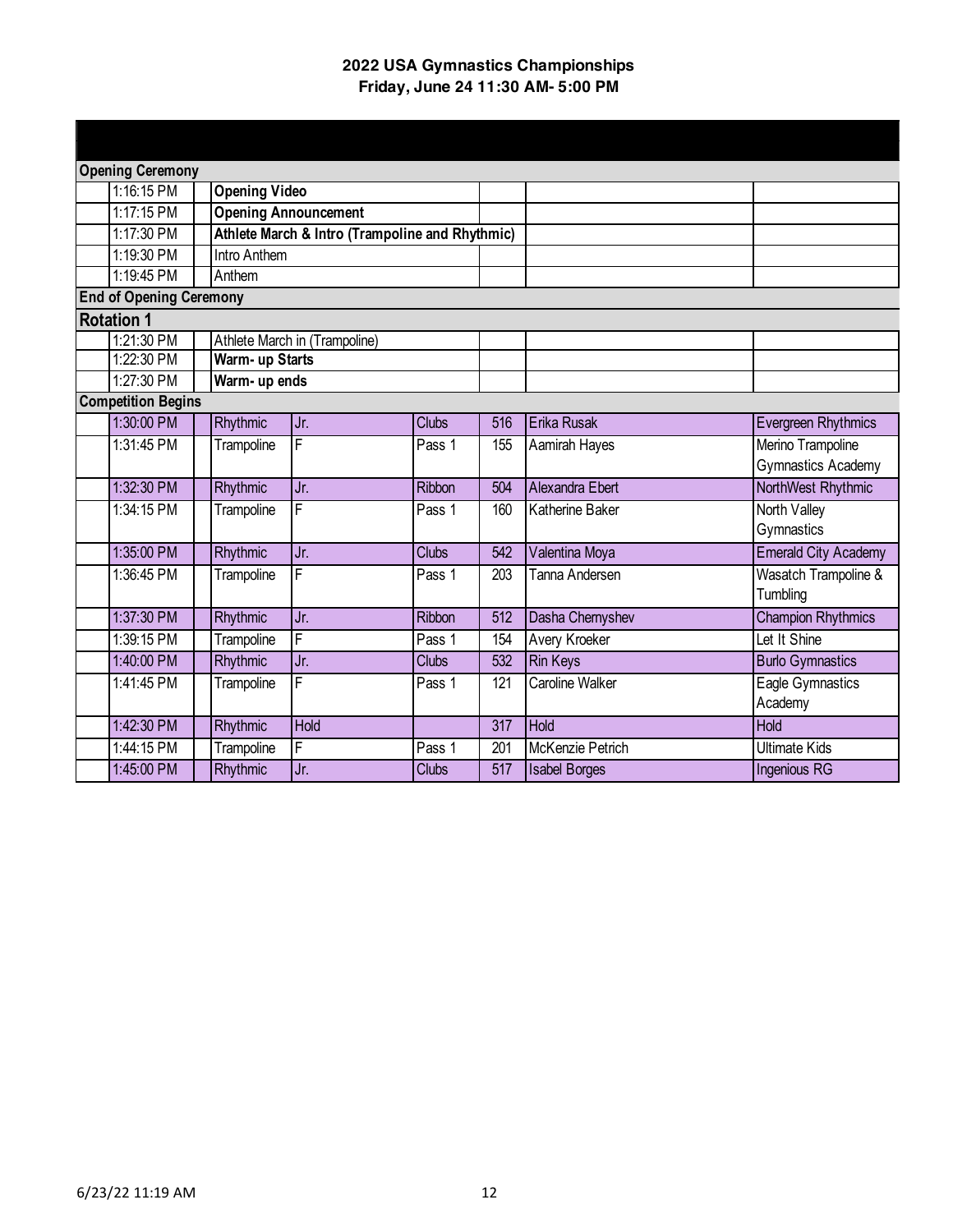| 1:46:45 PM             | Trampoline | F   | Pass 1       | 186 | Cammie Cooper          | Tennessee Elite                                |
|------------------------|------------|-----|--------------|-----|------------------------|------------------------------------------------|
|                        |            |     |              |     |                        | Gymnastics                                     |
| 1:47:30 PM             | Rhythmic   | Jr. | Ribbon       | 531 | Olivia Fischer         | Zara Rhythmic                                  |
| 1:49:15 PM             | Trampoline | F   | Pass 2       | 155 | Aamirah Hayes          | Merino Trampoline<br><b>Gymnastics Academy</b> |
| 1:50:00 PM             | Rhythmic   | Jr. | <b>Clubs</b> | 545 | Yana Golovan           | Nevada Rhythmic                                |
| 1:51:45 PM             | Trampoline | F   | Pass 2       | 160 | Katherine Baker        | North Valley<br>Gymnastics                     |
| 1:52:30 PM             | Rhythmic   | Jr. | Ribbon       | 503 | Aleksia Khilkevich     | <b>Isadora by Matchpoint</b>                   |
| 1:54:15 PM             | Trampoline | F   | Pass 2       | 203 | Tanna Andersen         | Wasatch Trampoline &<br>Tumbling               |
| 1:55:00 PM             | Rhythmic   | Jr. | <b>Clubs</b> | 514 | Defne Yavuz            | Ingenious RG                                   |
| 1:56:45 PM             | Trampoline | F   | Pass 2       | 154 | Avery Kroeker          | Let It Shine                                   |
| 1:57:30 PM             | Rhythmic   | Jr. | Ribbon       | 516 | Erika Rusak            | <b>Evergreen Rhythmics</b>                     |
| 1:59:15 PM             | Trampoline | F   | Pass 2       | 121 | <b>Caroline Walker</b> | Eagle Gymnastics<br>Academy                    |
| 2:00:00 PM             | Rhythmic   | Jr. | <b>Clubs</b> | 511 | <b>Bella Chong</b>     | <b>Burlo Gymnastics</b>                        |
| 2:01:45 PM             | Trampoline | F   | Pass 2       | 201 | McKenzie Petrich       | <b>Ultimate Kids</b>                           |
| 2:02:30 PM             | Rhythmic   | Jr. | Ribbon       | 542 | Valentina Moya         | <b>Emerald City Academy</b>                    |
| 2:04:15 PM             | Trampoline | F   | Pass 2       | 186 | Cammie Cooper          | Tennessee Elite<br>Gymnastics                  |
| 2:04:15 PM             | Rhythmic   | Jr. | <b>Clubs</b> | 504 | Alexandra Ebert        | NorthWest Rhythmic                             |
| <b>End of Rotation</b> |            |     |              |     |                        |                                                |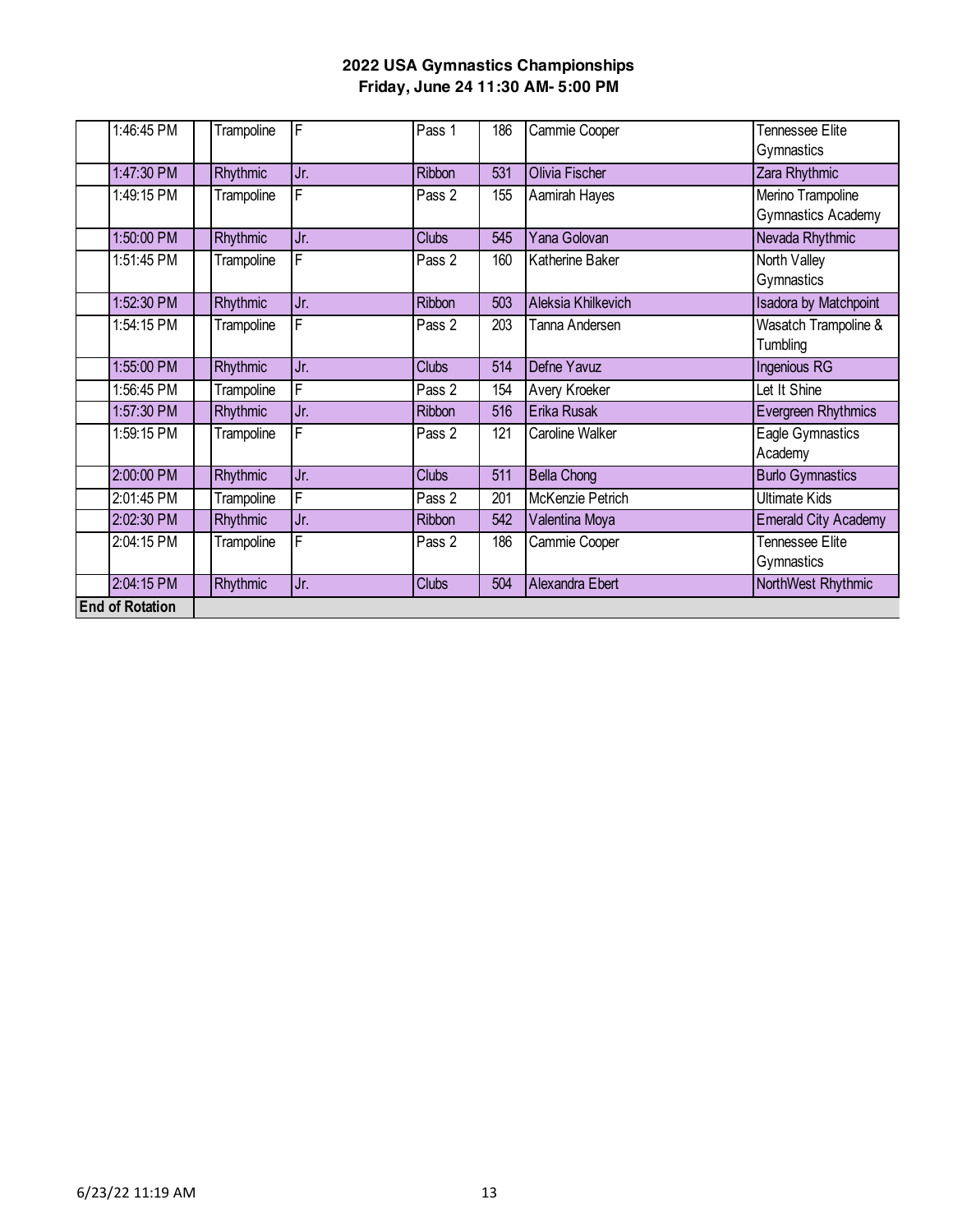| <b>Rotation 2</b>         |                 |                               |               |                  |                         |                              |
|---------------------------|-----------------|-------------------------------|---------------|------------------|-------------------------|------------------------------|
| 2:04:15 PM                |                 | Athlete March in (Trampoline) |               |                  |                         |                              |
| 2:05:15 PM                | Warm- up Starts |                               |               |                  |                         |                              |
| 2:10:15 PM                | Warm- up ends   |                               |               |                  |                         |                              |
| <b>Competition Begins</b> |                 |                               |               |                  |                         |                              |
| 2:11:00 PM                | Rhythmic        | Jr.                           | Ribbon        | 532              | <b>Rin Keys</b>         | <b>Burlo Gymnastics</b>      |
| 2:12:45 PM                | Trampoline      | F                             | Pass 1        | 101              | Mikaela Snider          | Air Extreme                  |
| 2:13:30 PM                | Rhythmic        | Jr.                           | <b>Clubs</b>  | 512              | Dasha Chernyshev        | <b>Champion Rhythmics</b>    |
| 2:15:15 PM                | Trampoline      | F                             | Pass 1        | 212              | Giana Bianchini         | World Elite Gymnastics       |
| 2:16:00 PM                | Rhythmic        | Jr.                           | <b>Ribbon</b> | 517              | <b>Isabel Borges</b>    | <b>Ingenious RG</b>          |
| 2:17:45 PM                | Trampoline      | F                             | Pass 1        | 106              | Gracie Harder           | Carolina Elite Trampoline    |
|                           |                 |                               |               |                  |                         | Academy                      |
| 2:18:30 PM                | Rhythmic        | <b>Hold</b>                   | <b>Clubs</b>  | $\overline{317}$ | Hold                    | <b>Hold</b>                  |
| 2:20:15 PM                | Trampoline      | F                             | Pass 1        | 156              | Anna Katherine Spangler | Merino Trampoline            |
|                           |                 |                               |               |                  |                         | <b>Gymnastics Academy</b>    |
| 2:21:00 PM                | Rhythmic        | Jr.                           | Ribbon        | 545              | Yana Golovan            | Nevada Rhythmic              |
| 2:22:45 PM                | Trampoline      | F                             | Pass 1        | 161              | Kate-Emerson Loisel     | North Valley                 |
|                           |                 |                               |               |                  |                         | Gymnastics                   |
| 2:23:30 PM                | Rhythmic        | Jr.                           | <b>Clubs</b>  | $\overline{531}$ | <b>Olivia Fischer</b>   | Zara Rhythmic                |
| 2:25:15 PM                | Trampoline      | F                             | Pass 1        | 139              | Paxton Henley           | <b>Full Force</b>            |
| 2:26:00 PM                | Rhythmic        | Jr.                           | <b>Ribbon</b> | 514              | Defne Yavuz             | Ingenious RG                 |
| 2:27:45 PM                | Trampoline      | F                             | Pass 1        | 169              | Tara Helmboldt          | <b>Premier Athletics</b>     |
|                           |                 |                               |               |                  |                         | Knoxville                    |
| 2:28:30 PM                | Rhythmic        | Jr.                           | <b>Clubs</b>  | 503              | Aleksia Khilkevich      | <b>Isadora by Matchpoint</b> |
| 2:30:15 PM                | Trampoline      | F                             | Pass 1        | 196              | Ellie Barta             | <b>Twin City Twisters</b>    |
| 2:31:00 PM                | Rhythmic        | Jr.                           | Ribbon        | 511              | <b>Bella Chong</b>      | <b>Burlo Gymnastics</b>      |
| 2:32:45 PM                | Trampoline      | F                             | Pass 2        | 101              | Mikaela Snider          | Air Extreme                  |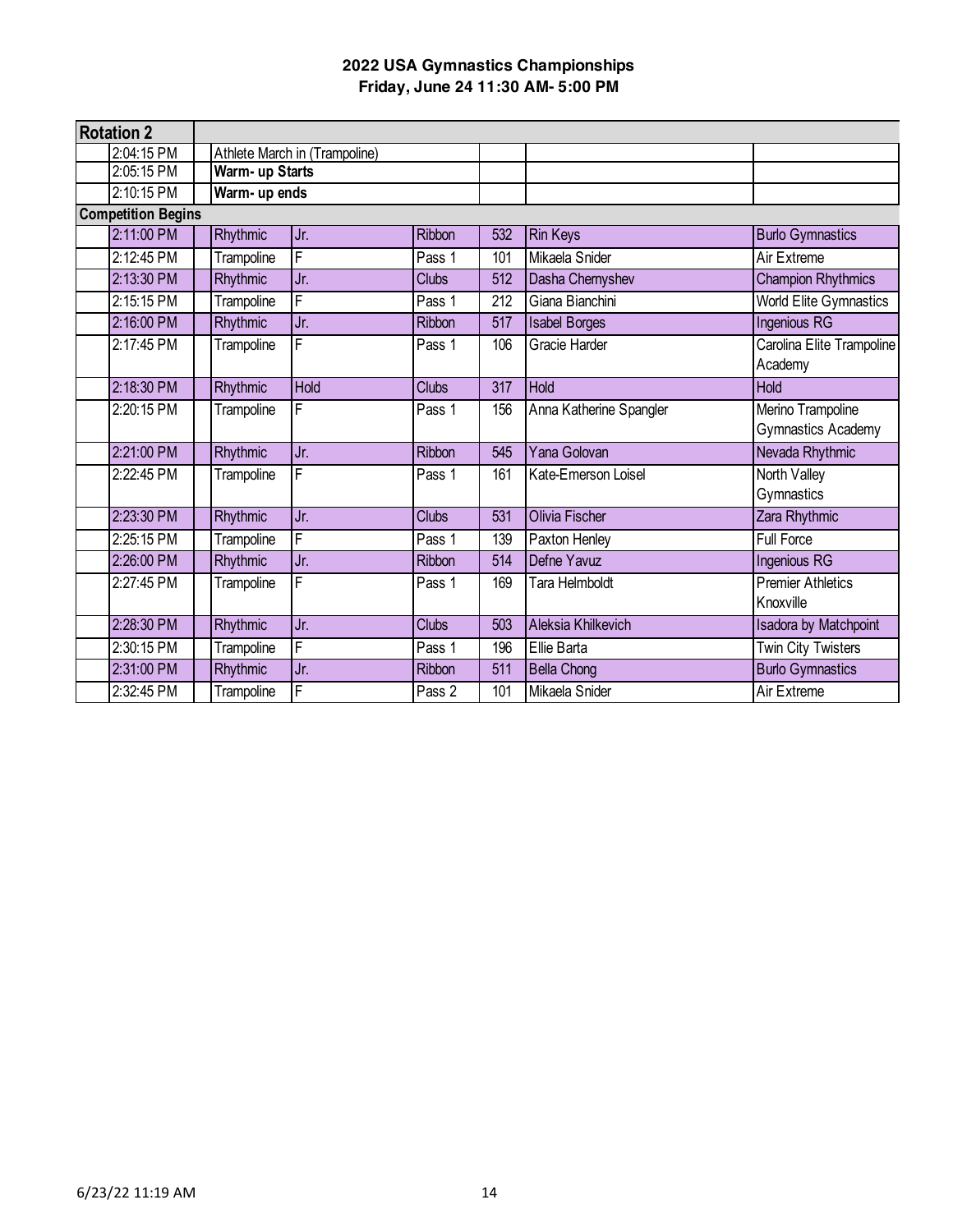| 2:33:30 PM             | Rhythmic   | Jr.          | <b>Clubs</b>  | 518 | <b>Isabella Acosta</b>     | <b>Ingenious RG</b>                            |
|------------------------|------------|--------------|---------------|-----|----------------------------|------------------------------------------------|
| 2:35:15 PM             | Trampoline | F            | Pass 2        | 212 | Giana Bianchini            | <b>World Elite Gymnastics</b>                  |
| 2:36:00 PM             | Rhythmic   | Jr.          | <b>Ribbon</b> | 535 | Sara Urgaakhad             | Evergreen Rhythmics                            |
| 2:37:45 PM             | Trampoline | $\mathsf F$  | Pass 2        | 106 | Gracie Harder              | Carolina Elite Trampoline<br>Academy           |
| 2:38:30 PM             | Rhythmic   | Jr.          | <b>Clubs</b>  | 543 | Victoria Gonikman          | NorthWest Rhythmic                             |
| 2:40:15 PM             | Trampoline | F            | Pass 2        | 156 | Anna Katherine Spangler    | Merino Trampoline<br><b>Gymnastics Academy</b> |
| 2:41:00 PM             | Rhythmic   | Jr.          | <b>Ribbon</b> | 527 | Milana Abayeva             | <b>Isadora by Matchpoint</b>                   |
| 2:42:45 PM             | Trampoline | F            | Pass 2        | 161 | <b>Kate-Emerson Loisel</b> | North Valley<br>Gymnastics                     |
| 2:43:30 PM             | Rhythmic   | Jr.          | <b>Clubs</b>  | 528 | Natalia Ye-Granda          | Ingenious RG                                   |
| 2:45:15 PM             | Trampoline | F            | Pass 2        | 139 | Paxton Henley              | <b>Full Force</b>                              |
| 2:46:00 PM             | Rhythmic   | <b>HOPES</b> | Ribbon        | 502 | Natalia de la Rosa         | <b>Burlo Gymnastics</b>                        |
| 2:47:45 PM             | Trampoline | F            | Pass 2        | 169 | Tara Helmboldt             | <b>Premier Athletics</b><br>Knoxville          |
| 2:48:30 PM             | Rhythmic   | Jr.          | <b>Clubs</b>  | 519 | Jaelyn Chin                | Bessonova's school                             |
| 2:50:15 PM             | Trampoline | $\mathsf F$  | Pass 2        | 196 | Ellie Barta                | <b>Twin City Twisters</b>                      |
| 2:50:15 PM             | Rhythmic   | Jr.          | Ribbon        | 523 | Lauren Kramer              | Ingenious RG                                   |
| <b>End of Rotation</b> |            |              |               |     |                            |                                                |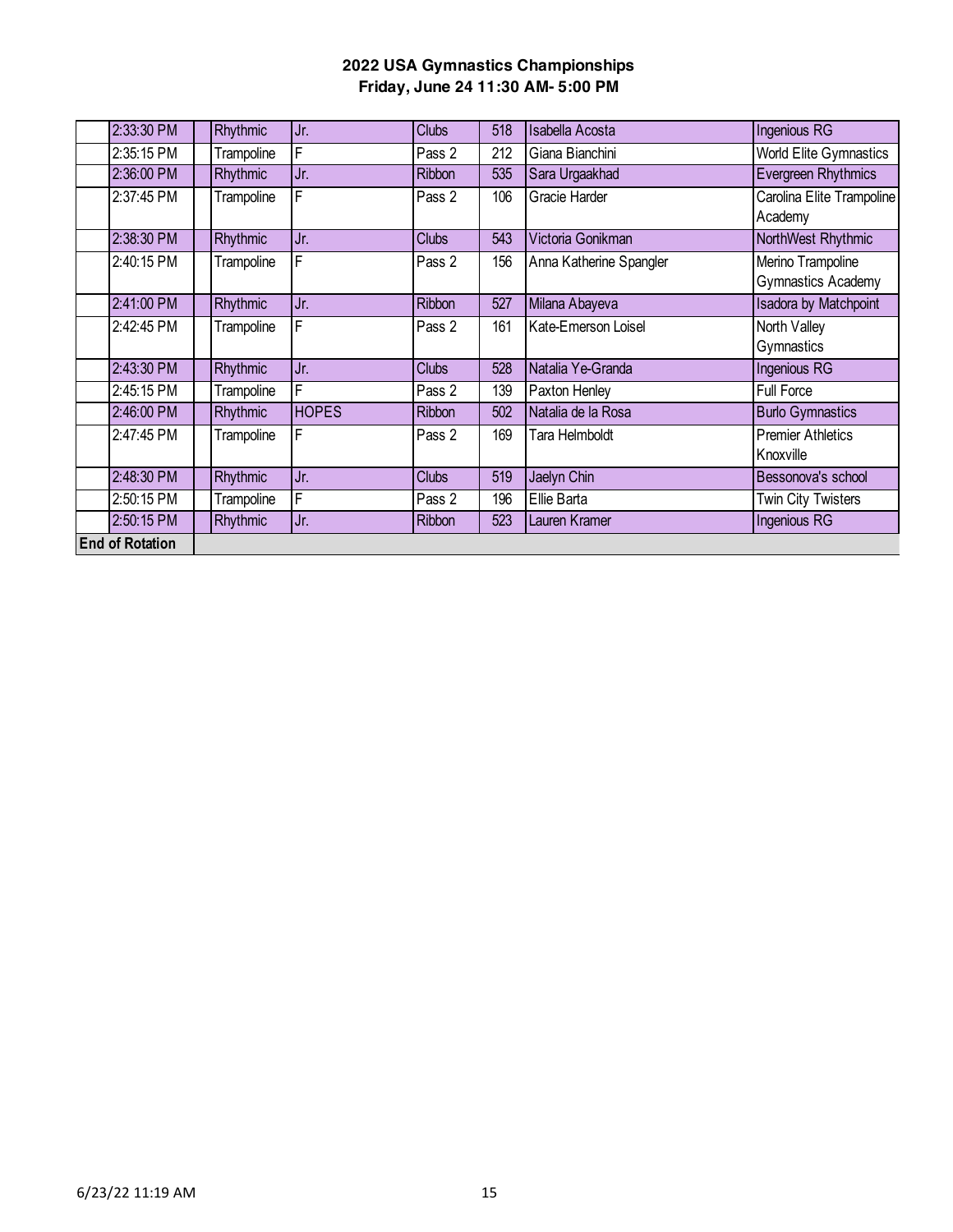| <b>Rotation 3</b>         |                 |                               |              |     |                        |                                |
|---------------------------|-----------------|-------------------------------|--------------|-----|------------------------|--------------------------------|
| 2:50:15 PM                |                 | Athlete March in (Trampoline) |              |     |                        |                                |
| 2:51:15 PM                | Warm- up Starts |                               |              |     |                        |                                |
| 2:56:15 PM                | Warm- up ends   |                               |              |     |                        |                                |
| <b>Competition Begins</b> |                 |                               |              |     |                        |                                |
| 2:57:00 PM                | Rhythmic        | Jr.                           | <b>Clubs</b> | 522 | Ksenia Pototski        | <b>Isadora by Matchpoint</b>   |
| 2:58:00 PM                | Trampoline      | M                             | Pass 1       | 152 | Carver Stennett        | Kids in Action                 |
|                           |                 |                               |              |     |                        | Gymnastics Academy             |
| 2:58:45 PM                | Rhythmic        | Jr.                           | Ribbon       | 536 | Sophia Volkov          | North Shore Rhythmic           |
| 3:00:30 PM                | Trampoline      | M                             | Pass 1       | 174 | <b>Jack Collard</b>    | <b>Silver Stars Gymnastics</b> |
|                           |                 |                               |              |     |                        |                                |
| 3:01:15 PM                | Rhythmic        | Jr.                           | <b>Clubs</b> | 513 | Deanna Georgieva       | Zara Rhythmic                  |
| 3:03:00 PM                | Trampoline      | M                             | Pass 1       | 188 | Konrad Chelstowski     | The Palaestra LLC              |
| 3:03:45 PM                | Rhythmic        | Jr.                           | Ribbon       | 510 | Aurora Vitrychenko     | Vitrychenko Academy            |
| 3:05:30 PM                | Trampoline      | M                             | Pass 1       | 204 | CJ Castiglione         | Wasatch Trampoline &           |
|                           |                 |                               |              |     |                        | Tumbling                       |
| 3:06:15 PM                | Rhythmic        | Jr.                           | <b>Clubs</b> | 526 | Megan Chu              | Ingenious RG                   |
| 3:08:00 PM                | Trampoline      | M                             | Pass 1       | 173 | Kieran Roos            | <b>Premier Gymnastics</b>      |
| 3:08:45 PM                | Rhythmic        | Jr.                           | Ribbon       | 518 | <b>Isabella Acosta</b> | <b>Ingenious RG</b>            |
| 3:10:30 PM                | Trampoline      | <b>Break</b>                  |              | 216 | <b>Break</b>           | Hold for Judges                |
| 3:11:15 PM                | Rhythmic        | Jr.                           | <b>Clubs</b> | 535 | Sara Urgaakhad         | <b>Evergreen Rhythmics</b>     |
| 3:13:00 PM                | Trampoline      | M                             | Pass 1       | 146 | Smith Light            | <b>Integrity Athletics</b>     |
| 3:13:45 PM                | Rhythmic        | Jr.                           | Ribbon       | 543 | Victoria Gonikman      | NorthWest Rhythmic             |
| 3:15:30 PM                | Trampoline      | $\overline{M}$                | Pass 1       | 114 | Merrill Hunter         | Team Legacy                    |
| 3:16:15 PM                | Rhythmic        | Jr.                           | <b>Clubs</b> | 527 | Milana Abayeva         | <b>Isadora by Matchpoint</b>   |
| 3:18:00 PM                | Trampoline      | M                             | Pass 2       | 152 | <b>Carver Stennett</b> | Kids in Action                 |
|                           |                 |                               |              |     |                        | <b>Gymnastics Academy</b>      |
| 3:18:45 PM                | Rhythmic        | Jr.                           | Ribbon       | 528 | Natalia Ye-Granda      | Ingenious RG                   |
| 3:20:30 PM                | Trampoline      | M                             | Pass 2       | 174 | <b>Jack Collard</b>    | <b>Silver Stars Gymnastics</b> |
|                           |                 |                               |              |     |                        |                                |
| 3:21:15 PM                | Rhythmic        | <b>HOPES</b>                  | <b>Clubs</b> | 502 | Natalia de la Rosa     | <b>Burlo Gymnastics</b>        |
| 3:23:00 PM                | Trampoline      | M                             | Pass 2       | 188 | Konrad Chelstowski     | The Palaestra LLC              |
| 3:23:45 PM                | Rhythmic        | Jr.                           | Ribbon       | 519 | Jaelyn Chin            | Bessonova's school             |
| 3:25:30 PM                | Trampoline      | M                             | Pass 2       | 204 | CJ Castiglione         | Wasatch Trampoline &           |
|                           |                 |                               |              |     |                        | Tumbling                       |
| 3:26:15 PM                | Rhythmic        | Jr.                           | <b>Clubs</b> | 523 | Lauren Kramer          | Ingenious RG                   |
| 3:28:00 PM                | Trampoline      | M                             | Pass 2       | 173 | Kieran Roos            | <b>Premier Gymnastics</b>      |
| 3:28:45 PM                | Rhythmic        | Jr.                           | Ribbon       | 522 | Ksenia Pototski        | <b>Isadora by Matchpoint</b>   |
| 3:30:30 PM                | Trampoline      | <b>Break</b>                  |              | 216 | <b>Break</b>           | Hold for Judges                |
| 3:31:15 PM                | Rhythmic        | Jr.                           | <b>Clubs</b> | 536 | Sophia Volkov          | North Shore Rhythmic           |
| 3:33:00 PM                | Trampoline      | M                             | Pass 2       | 146 | Smith Light            | <b>Integrity Athletics</b>     |
| 3:33:45 PM                | <b>Rhythmic</b> | Jr.                           | Ribbon       | 513 | Deanna Georgieva       | Zara Rhythmic                  |
| 3:35:30 PM                | Trampoline      | M                             | Pass 2       | 114 | Merrill Hunter         | Team Legacy                    |
| 3:36:15 PM                | Rhythmic        | Jr.                           | <b>Clubs</b> | 510 | Aurora Vitrychenko     | Vitrychenko Academy            |
| 3:38:00 PM                |                 | <b>Break</b>                  | Pass 2       | 216 | <b>Break</b>           | Hold for Judges                |
| 3:39:00 PM                | Rhythmic        | Jr.                           | <b>Clubs</b> | 526 | Megan Chu              | Ingenious RG                   |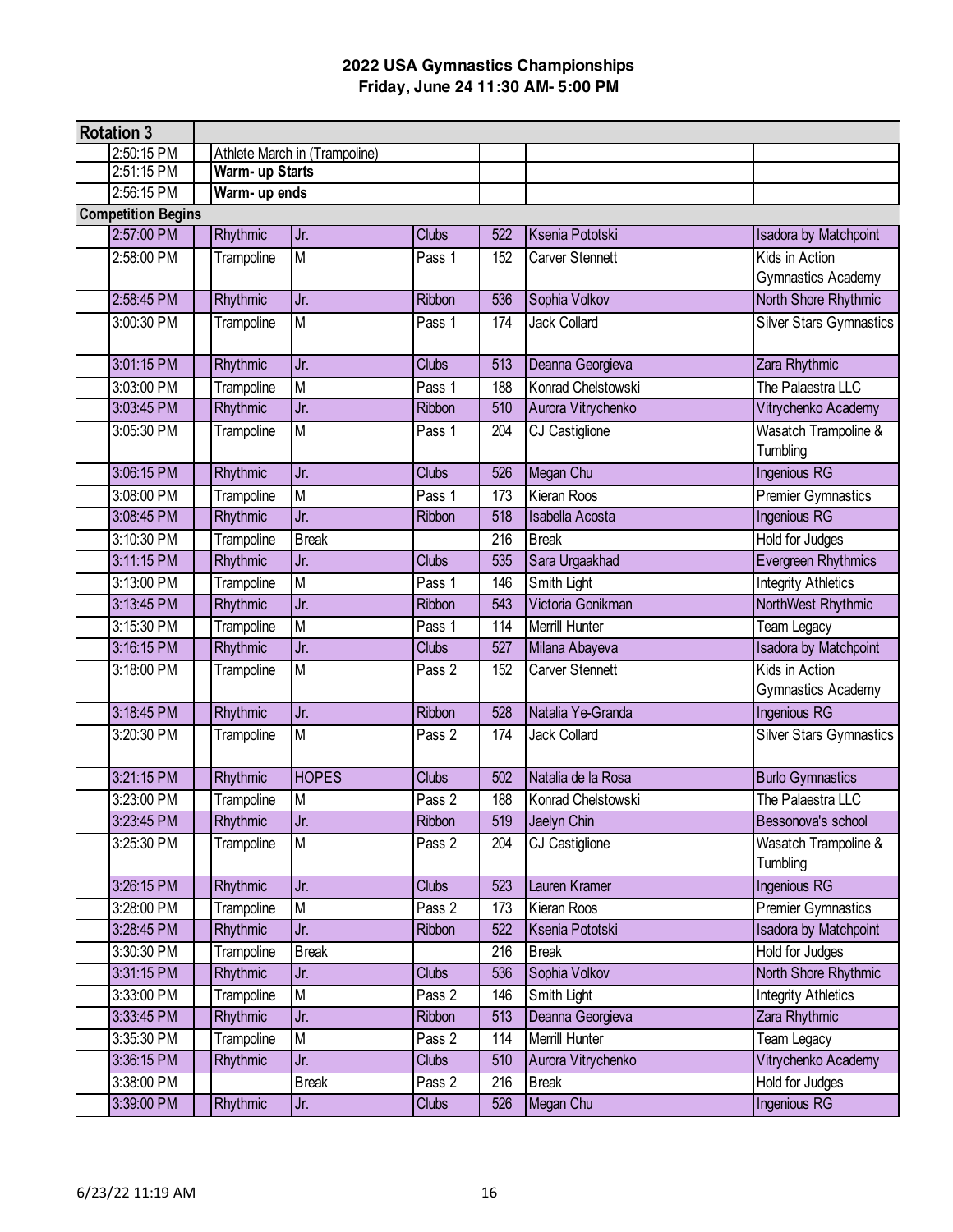| <b>End of Rotation</b>    |                 |                               |               |                  |                       |                                            |
|---------------------------|-----------------|-------------------------------|---------------|------------------|-----------------------|--------------------------------------------|
| <b>Rotation 4</b>         |                 |                               |               |                  |                       |                                            |
| 3:38:00 PM                |                 | Athlete March in (Trampoline) |               |                  |                       |                                            |
| 3:39:00 PM                | Warm- up Starts |                               |               |                  |                       |                                            |
| 3:44:00 PM                | Warm- up ends   |                               |               |                  |                       |                                            |
| <b>Competition Begins</b> |                 |                               |               |                  |                       |                                            |
| 3:46:30 PM                | Rhythmic        | $\overline{\text{Sr}}$        | <b>Clubs</b>  | 557              | Elizabeth Balikian    | California Rhythms                         |
| 3:45:45 PM                | Trampoline      | M                             | Pass 1        | $\overline{213}$ | Evan Pedraza          | <b>World Elite Gymnastics</b>              |
| 3:46:30 PM                | Rhythmic        | $\overline{\text{Sr.}}$       | Ribbon        | 575              | Mya Tam               | <b>Rhythmic Stars</b>                      |
| 3:48:15 PM                | Trampoline      | $\overline{M}$                | Pass 1        | 202              | Nate Swanepoel        | Vargas Academy of<br><b>Gymnastic Arts</b> |
| 3:49:00 PM                | Rhythmic        | $\overline{\text{Sr}}$        | <b>Clubs</b>  | 549              | Angel Lu              | <b>Ingenious RG</b>                        |
| 3:50:45 PM                | Trampoline      | $\overline{\mathsf{M}}$       | Pass 1        | 197              | Rory O'Neil           | <b>Twin City Twisters</b>                  |
| 3:51:30 PM                | Rhythmic        | $\overline{\text{Sr}}$        | <b>Ribbon</b> | 552              | <b>Camiah Kuno</b>    | <b>Empire Rhythmic</b>                     |
| 3:53:15 PM                | Trampoline      | $\overline{\mathsf{M}}$       | Pass 1        | 189              | <b>Brendon Newton</b> | The Palaestra LLC                          |
| 3:54:00 PM                | <b>Rhythmic</b> | $\overline{\text{Sr.}}$       | <b>Clubs</b>  | 564              | Ira Fesyun            | <b>IK School of</b>                        |
| 3:55:45 PM                | Trampoline      | M                             | Pass 1        | 172              | Syler Buck            | <b>Premier Gymnastics</b>                  |
| 3:56:30 PM                | Rhythmic        | $\overline{\text{Sr}}$        | Ribbon        | 561              | Gabriela Montano      | IK School of                               |
| 3:58:15 PM                | Trampoline      | $\overline{\mathsf{M}}$       | Pass 1        | 207              | Jordy Maldonado       | <b>World Champions Centre</b>              |
| 3:59:00 PM                | Rhythmic        | $\overline{\text{Sr}}$        | <b>Clubs</b>  | 567              | <b>Katherine Zhu</b>  | <b>Champion Rhythmics</b>                  |
| 4:00:45 PM                | Trampoline      | M                             | Pass 1        | 138              | Dylan Kline           | Flipside Tumbling Inc.                     |
| 4:01:30 PM                | Rhythmic        | $\overline{\text{Sr}}$        | Ribbon        | 584              | Yelizaveta Kovalenko  | North Shore Rhythmic                       |
| 4:03:15 PM                | Trampoline      | $\overline{\mathsf{M}}$       | Pass 1        | 103              | Jonathon Purdum       | Airbenders                                 |
| 4:04:00 PM                | Rhythmic        | Sr.                           | <b>Clubs</b>  | 578              | Rachel Lu             | Ingenious RG                               |
| 4:05:45 PM                | Trampoline      | $\overline{\mathsf{M}}$       | Pass 2        | 213              | Evan Pedraza          | <b>World Elite Gymnastics</b>              |
| 4:06:30 PM                | Rhythmic        | $\overline{\text{Sr}}$        | <b>Ribbon</b> | 548              | Anastasia Lobanov     | <b>IK School of</b>                        |
| 4:08:15 PM                | Trampoline      | $\overline{\mathsf{M}}$       | Pass 2        | 202              | Nate Swanepoel        | Vargas Academy of<br><b>Gymnastic Arts</b> |
| 4:09:00 PM                | Rhythmic        | Sr.                           | <b>Clubs</b>  | 559              | <b>Emily Beznos</b>   | <b>Burlo Gymnastics</b>                    |
| 4:10:45 PM                | Trampoline      | $\overline{\mathsf{M}}$       | Pass 2        | 197              | Rory O'Neil           | <b>Twin City Twisters</b>                  |
| 4:11:30 PM                | Rhythmic        | $\overline{\text{Sr}}$        | <b>Ribbon</b> | 570              | Kirin Kimura          | <b>Ingenious RG</b>                        |
| 4:13:15 PM                | Trampoline      | $\overline{M}$                | Pass 2        | 189              | <b>Brendon Newton</b> | The Palaestra LLC                          |
| 4:14:00 PM                | Rhythmic        | $\overline{\text{Sr.}}$       | Clubs         | 568              | <b>Katie Tang</b>     | <b>Emerald City Academy</b>                |
|                           |                 |                               |               |                  |                       |                                            |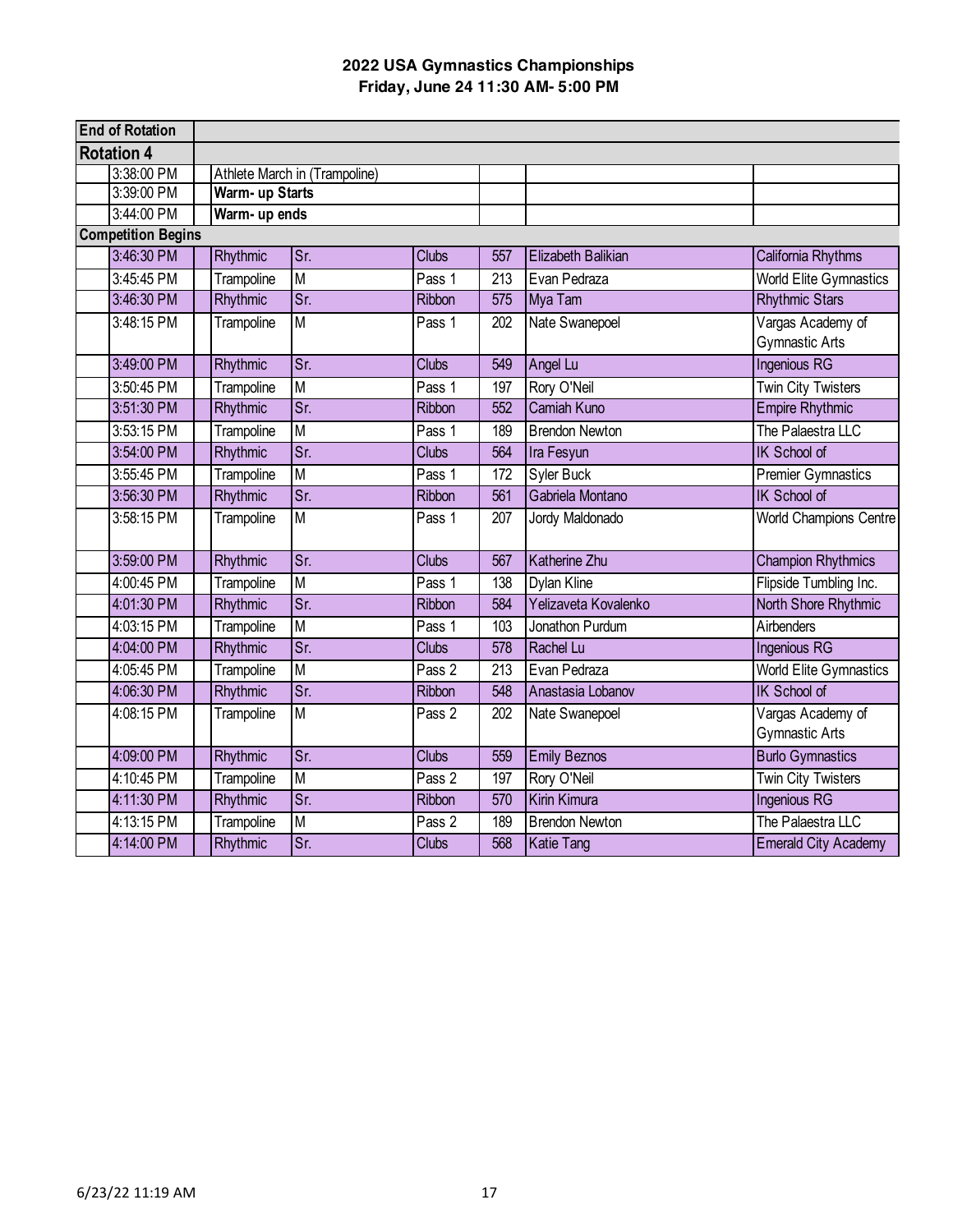| 4:15:45 PM                                 | Trampoline         | M                           | Pass <sub>2</sub> | 172              | Syler Buck             | <b>Premier Gymnastics</b>   |
|--------------------------------------------|--------------------|-----------------------------|-------------------|------------------|------------------------|-----------------------------|
| 4:16:30 PM                                 | Rhythmic           | Sr.                         | Ribbon            | 557              | Elizabeth Balikian     | California Rhythms          |
| 4:18:15 PM                                 | Trampoline         | M                           | Pass 2            | 207              | <b>Jordy Maldonado</b> | World Champions Centre      |
|                                            |                    |                             |                   |                  |                        |                             |
| 4:19:00 PM                                 | Rhythmic           | Sr.                         | Clubs             | 575              | Mya Tam                | <b>Rhythmic Stars</b>       |
| 4:20:45 PM                                 | Trampoline         | M                           | Pass 2            | 138              | Dylan Kline            | Flipside Tumbling Inc.      |
| 4:21:30 PM                                 | Rhythmic           | $\overline{\text{Sr}}$      | <b>Ribbon</b>     | 549              | Angel Lu               | <b>Ingenious RG</b>         |
| 4:23:15 PM                                 | Trampoline         | M                           | Pass 2            | 103              | Jonathon Purdum        | Airbenders                  |
| 4:24:00 PM                                 | Rhythmic           | $\overline{Sr.}$            | <b>Clubs</b>      | 552              | <b>Camiah Kuno</b>     | <b>Empire Rhythmic</b>      |
| 4:25:45 PM                                 |                    | <b>Break</b>                |                   | 216              | <b>Break</b>           | Hold for Judges             |
| 4:26:30 PM                                 | Rhythmic           | Sr.                         | Ribbon            | 564              | Ira Fesyun             | <b>IK School of</b>         |
| 4:28:15 PM                                 |                    | <b>Break</b>                |                   | 216              | <b>Break</b>           | Hold for Judges             |
| 4:29:00 PM                                 | Rhythmic           | Sr.                         | Clubs             | 561              | Gabriela Montano       | <b>IK School of</b>         |
| 4:30:45 PM                                 |                    | <b>Break</b>                |                   | $\overline{216}$ | <b>Break</b>           | <b>Hold for Judges</b>      |
| 4:31:30 PM                                 | Rhythmic           | Sr.                         | Ribbon            | 567              | Katherine Zhu          | <b>Champion Rhythmics</b>   |
| 4:33:15 PM                                 |                    | <b>Break</b>                |                   | $\overline{216}$ | <b>Break</b>           | Hold for Judges             |
| 4:34:00 PM                                 | Rhythmic           | Sr.                         | Clubs             | 584              | Yelizaveta Kovalenko   | North Shore Rhythmic        |
| 4:35:45 PM                                 |                    | <b>Break</b>                |                   | 216              | <b>Break</b>           | Hold for Judges             |
| 4:36:30 PM                                 | Rhythmic           | Sr.                         | Ribbon            | 578              | Rachel Lu              | <b>Ingenious RG</b>         |
| 4:38:15 PM                                 |                    | <b>Break</b>                |                   | 216              | <b>Break</b>           | Hold for Judges             |
| 4:39:00 PM                                 | Rhythmic           | Sr.                         | <b>Clubs</b>      | 548              | Anastasia Lobanov      | IK School of                |
| 4:40:45 PM                                 |                    | <b>Break</b>                |                   | 216              | <b>Break</b>           | <b>Hold for Judges</b>      |
| 4:41:30 PM                                 | Rhythmic           | Sr.                         | Ribbon            | 559              | <b>Emily Beznos</b>    | <b>Burlo Gymnastics</b>     |
| 4:43:15 PM                                 |                    | <b>Break</b>                |                   | 216              | <b>Break</b>           | Hold for Judges             |
| 4:44:00 PM                                 | Rhythmic           | Sr.                         | Clubs             | 570              | Kirin Kimura           | <b>Ingenious RG</b>         |
| 4:45:45 PM                                 |                    | <b>Break</b>                |                   | 216              | <b>Break</b>           | <b>Hold for Judges</b>      |
| 4:45:45 PM                                 | Rhythmic           | Sr.                         | Ribbon            | 568              | Katie Tang             | <b>Emerald City Academy</b> |
| <b>End of Competition</b>                  |                    |                             |                   |                  |                        |                             |
| 4:46:45 PM                                 | Athletes March out |                             |                   |                  |                        |                             |
| Awards Ceremony for Junior Rhythmic Awards |                    |                             |                   |                  |                        |                             |
| 4:46:45 PM                                 | Rhythmic - Hoop    |                             |                   |                  |                        |                             |
| 4:47:45 PM                                 | Rhythmic - Ball    |                             |                   |                  |                        |                             |
| 4:48:45 PM                                 | Rhythmic - Clubs   |                             |                   |                  |                        |                             |
| 4:49:45 PM                                 | Rhythmic - Ribbon  |                             |                   |                  |                        |                             |
| 4:50:45 PM                                 | Rhythmic - AA      |                             |                   |                  |                        |                             |
| 4:51:45 PM                                 |                    | Rhythmic - JR National Team |                   |                  |                        |                             |
| <b>End of Awards Ceremony</b>              |                    |                             |                   |                  |                        |                             |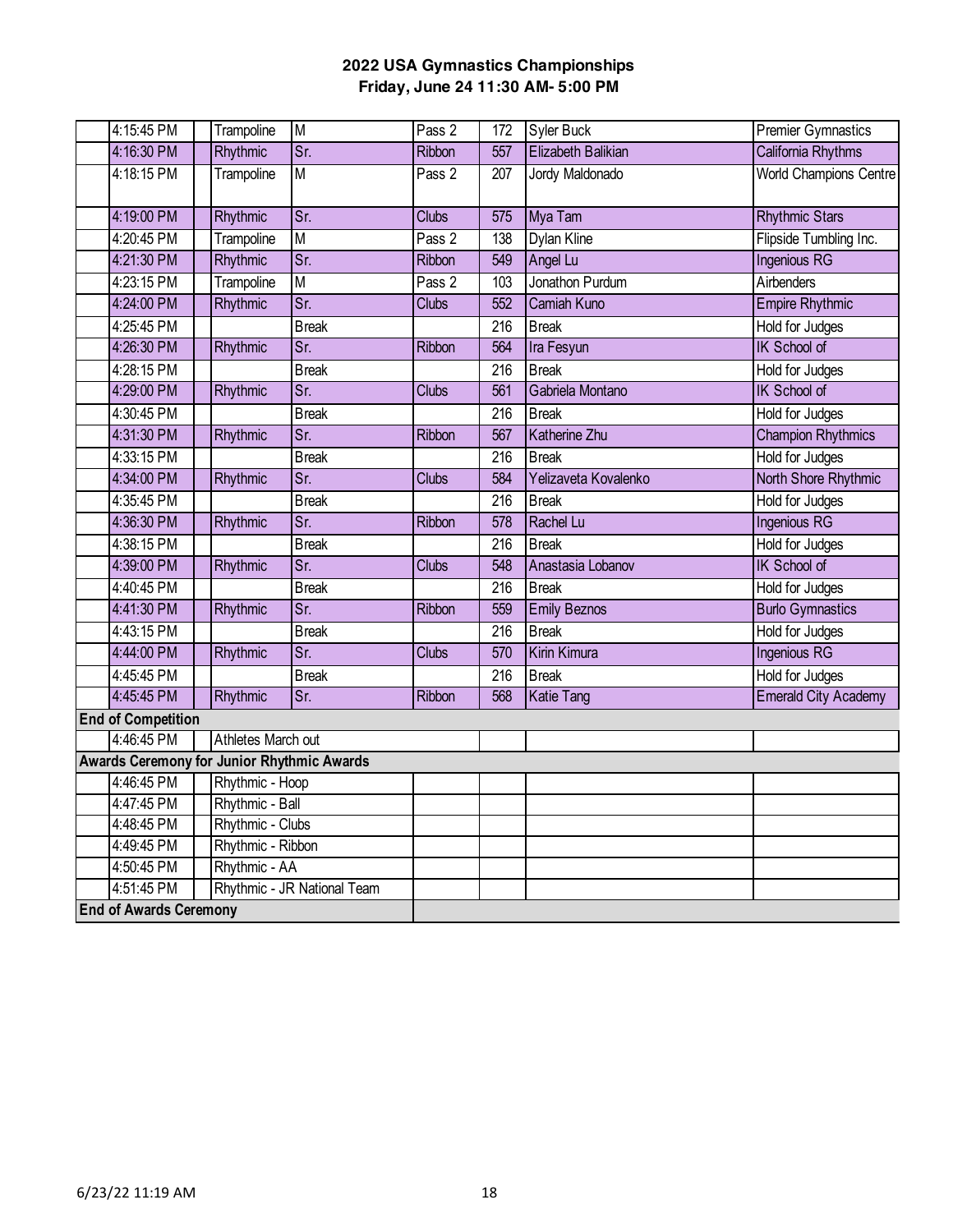| <b>Start Time</b>              |        | <b>Discipline</b>    | Event                                       | <b>Routine</b> | <b>No</b>        | <b>Athletes</b>                                          | Club                                               |
|--------------------------------|--------|----------------------|---------------------------------------------|----------------|------------------|----------------------------------------------------------|----------------------------------------------------|
| <b>Opening Ceremony</b>        |        |                      |                                             |                |                  |                                                          |                                                    |
| 5:49:00 PM                     |        | <b>Opening Video</b> |                                             |                |                  |                                                          |                                                    |
| 5:50:00 PM                     |        |                      | <b>Opening Announcement</b>                 |                |                  |                                                          |                                                    |
| 5:50:15 PM                     |        |                      | Athlete March & Intro (Acro, T&T, Rhythmic) |                |                  |                                                          |                                                    |
| 5:52:15 PM                     |        | <b>Intro Anthem</b>  |                                             |                |                  |                                                          |                                                    |
| 5:52:30 PM                     | Anthem |                      |                                             |                |                  |                                                          |                                                    |
| <b>End of Opening Ceremony</b> |        |                      |                                             |                |                  |                                                          |                                                    |
| <b>Rotation 1</b>              |        |                      |                                             |                |                  |                                                          |                                                    |
| 5:54:15 PM                     |        |                      | Athlete March in (DM, TR, TUM)              |                |                  |                                                          |                                                    |
| 5:55:15 PM                     |        | Warm- up Starts      |                                             |                |                  |                                                          |                                                    |
| 6:00:15 PM                     |        | Warm- up ends        |                                             |                |                  |                                                          |                                                    |
| <b>Competition Begins</b>      |        |                      |                                             |                |                  |                                                          |                                                    |
| 6:00:15 PM                     | Acro   |                      | Jr. Elite (13-19) WG Balance                |                | 410              | Hannah Davis- Sofia Martinez-<br><b>Gabriella Vathy</b>  | <b>Acrobatic Gymnastics of</b><br>San Antonio      |
| 6:03:00 PM                     |        | Rhythmic             | FIG Jr.                                     | 5 Balls        | 312              | Balsys-Hantov-Lee-Novoseletsky-<br>Trayanov              | North Shore Rhythmic<br><b>Gymnastics Center</b>   |
| 6:06:00 PM                     |        | Double Mini          | M                                           | Pass 1         | 214              | Jeremy Cooper                                            | <b>World Elite Gymnastics</b>                      |
| 6:06:45 PM                     |        | Trampoline           | F                                           | Pass 1         | 191              | <b>Nicole Ahsinger</b>                                   | <b>Trampoline and Tumbling</b><br><b>Express</b>   |
| 6:07:30 PM                     |        | Double Mini          | M                                           | Pass 1         | 138              | <b>Dylan Kline</b>                                       | Flipside Tumbling Inc.                             |
| 6:08:15 PM                     |        | Tumbling             | F                                           | Pass 1         | 131              | Nastia Katchalova                                        | Elite World Gymnastics                             |
| 6:09:00 PM                     |        | Double Mini          | M                                           | Pass 1         | 147              | Joshua Bly                                               | <b>Integrity Athletics</b>                         |
| 6:09:45 PM                     |        | Trampoline           | F                                           | Pass 1         | 158              | <b>Trinity Van Natta</b>                                 | Merino Trampoline<br><b>Gymnastics Academy</b>     |
| 6:10:30 PM                     |        | Double Mini          | <b>Break</b>                                |                | $\overline{216}$ | <b>Break</b>                                             | Hold for Judges                                    |
| 6:11:15 PM                     |        | Tumbling             | F                                           | Pass 1         | $\overline{211}$ | <b>Tasha Williams</b>                                    | <b>World Champions Centre</b>                      |
| 6:12:00 PM                     |        | Double Mini          | M                                           | Pass 1         | 190              | <b>Nick Francken</b>                                     | Tornado Sport Club                                 |
| 6:17:15 PM                     |        | Rhythmic             | FIG Jr.                                     | 5 Balls        | 314              | Georgieva-Kalashyan-Mishtal-Must-<br>Plokhotnichenko     | <b>IK School of</b><br>Gymnastics                  |
| 6:12:45 PM                     |        | Tumbling             | F                                           | Pass 1         | 179              | Kira Schwartz                                            | So Cal TTC                                         |
| 6:16:30 PM                     |        | Double Mini          | M                                           | Pass 1         | 109              | Bj Mensah                                                | Cavu Trampoline and<br>Tumbling                    |
| 6:17:15 PM                     | Acro   |                      | Jr. Elite (13-19) WG                        | <b>Balance</b> | 411              | Dakota Cox- Cassandra Karnbach-<br><b>Ayana Williams</b> | <b>Emilias Acro</b><br><b>Gymnastics and Cheer</b> |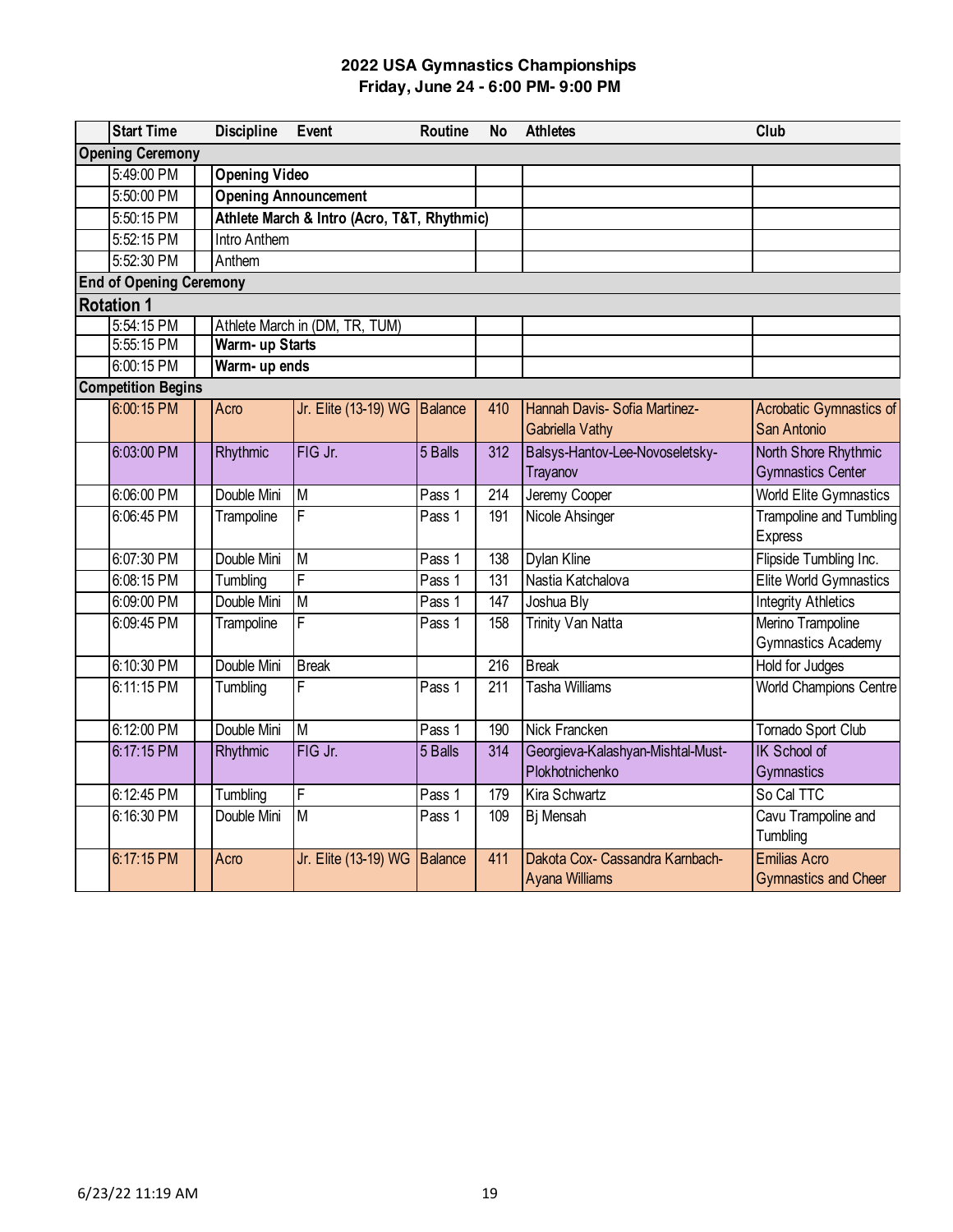| 6:20:00 PM                | Double Mini     | M                             | Pass 2         | 214 | Jeremy Cooper                        | World Elite Gymnastics                 |
|---------------------------|-----------------|-------------------------------|----------------|-----|--------------------------------------|----------------------------------------|
| 6:20:45 PM                | Trampoline      | F                             | Pass 2         | 191 | Nicole Ahsinger                      | <b>Trampoline and Tumbling</b>         |
|                           |                 |                               |                |     |                                      | <b>Express</b>                         |
| 6:21:30 PM                | Double Mini     | $\overline{\mathsf{M}}$       | Pass 2         | 138 | Dylan Kline                          | Flipside Tumbling Inc.                 |
| 6:22:15 PM                | Tumbling        | F                             | Pass 2         | 131 | Nastia Katchalova                    | Elite World Gymnastics                 |
| 6:23:00 PM                | Double Mini     | M                             | Pass 2         | 147 | Joshua Bly                           | <b>Integrity Athletics</b>             |
| 6:23:45 PM                | Trampoline      | F                             | Pass 2         | 158 | <b>Trinity Van Natta</b>             | Merino Trampoline                      |
|                           |                 |                               |                |     |                                      | Gymnastics Academy                     |
| 6:24:30 PM                | Acro            | Jr. Elite (13-19) WG Balance  |                | 406 | Gia Calo- Sarah Wilson- Grace Wright | <b>International Elite</b>             |
| 6:27:15 PM                | Rhythmic        | FIG Jr.                       | 5 Balls        | 313 | Freshwater-Freshwater-Novofastovsky- | Liberty Academy                        |
|                           |                 |                               |                |     | Sadykov-Slipets-Tarasyuk             |                                        |
|                           |                 |                               |                |     |                                      |                                        |
| 6:30:15 PM                | Tumbling        | F                             | Pass 2         | 211 | <b>Tasha Williams</b>                | World Champions Centre                 |
| 6:31:00 PM                | Double Mini     | M                             | Pass 2         | 190 | Nick Francken                        | Tornado Sport Club                     |
| 6:36:15 PM                | Rhythmic        | <b>National Senior</b>        | 3              | 315 | Gergana Petkova-Karolina Saverino-   | <b>USA Gymnastics</b>                  |
|                           |                 | Group                         | <b>Ribbons</b> |     | Emily Wilson-Hana Starkman-Ellianna  |                                        |
|                           |                 |                               | 2 Balls        |     | Ivanova-Katrine Sakhnov-Maria        |                                        |
|                           |                 |                               |                |     | Bolkhovitinova-Ava Khlopin-Nicole    |                                        |
|                           |                 |                               |                |     | Khoma                                |                                        |
| 6:31:45 PM                | Tumbling        | F                             | Pass 2         | 179 | Kira Schwartz                        | So Cal TTC                             |
| 6:35:30 PM                | Double Mini     | M                             | Pass 2         | 109 | <b>Bj</b> Mensah                     | Cavu Trampoline and                    |
|                           |                 |                               |                |     |                                      | Tumbling                               |
| 6:34:45 PM                | Acro            | Jr. Elite (13-19) WG Balance  |                | 404 | Kate Duncan- Baylee Garnto-          | <b>Technique Gymnastics</b>            |
|                           |                 |                               |                |     | <b>Brookelyn McCaffrey</b>           |                                        |
| <b>End of Rotation</b>    |                 |                               |                |     |                                      |                                        |
| <b>Rotation 2</b>         |                 |                               |                |     |                                      |                                        |
| 6:39:00 PM                |                 | Athlete March in (DM, TR, TU) |                |     |                                      |                                        |
| 6:40:00 PM                | Warm- up Starts |                               |                |     |                                      |                                        |
| 6:45:00 PM                | Warm- up ends   |                               |                |     |                                      |                                        |
| <b>Competition Begins</b> |                 |                               |                |     |                                      |                                        |
| 6:45:00 PM                | Acro            | Jr. Elite (13-19) WP          | <b>Dynamic</b> | 405 | Allyson Stone-Ayla Vargas            | Acrobatic Gymnastics of<br>San Antonio |
| 6:47:45 PM                | Rhythmic        | Senior                        | <b>Clubs</b>   | 303 | Serena Lu                            | <b>Isadora by Matchpoint</b>           |
| 6:49:30 PM                | Double Mini     | M                             | Pass 1         | 188 | Konrad Chelstowski                   | The Palaestra LLC                      |
| 6:50:15 PM                | Trampoline      | $\overline{F}$                | Pass 1         | 130 | Michelle Sherman                     | Elite Trampoline                       |
|                           |                 |                               |                |     |                                      | Academy                                |
| 6:51:00 PM                | Double Mini     | M                             | Pass 1         | 197 | Rory O'Neil                          | Twin City Twisters                     |
| 6:51:45 PM                | Rhythmic        | Senior                        | Ribbon         | 305 | Alexandria Kautzman                  | California Rhythms                     |
| 6:53:30 PM                | Tumbling        | F                             | Pass 1         | 170 | Savanna Cecil                        | <b>Premier Athletics</b>               |
|                           |                 |                               |                |     |                                      | Knoxville                              |
| 6:54:15 PM                | Double Mini     | M                             | Pass 1         | 175 | Changa Anderson                      | <b>Silver Stars Gymnastics</b>         |
| 6:55:00 PM                | Trampoline      | $\overline{F}$                | Pass 1         | 193 | Sarah Webster                        | Trampoline and Tumbling                |
|                           |                 |                               |                |     |                                      | <b>Express</b>                         |
| 6:55:45 PM                | Rhythmic        | Senior                        | <b>Clubs</b>   | 300 | <b>Erica Foster</b>                  | NorthWest Rhythmic                     |
|                           |                 |                               |                |     |                                      | LLC                                    |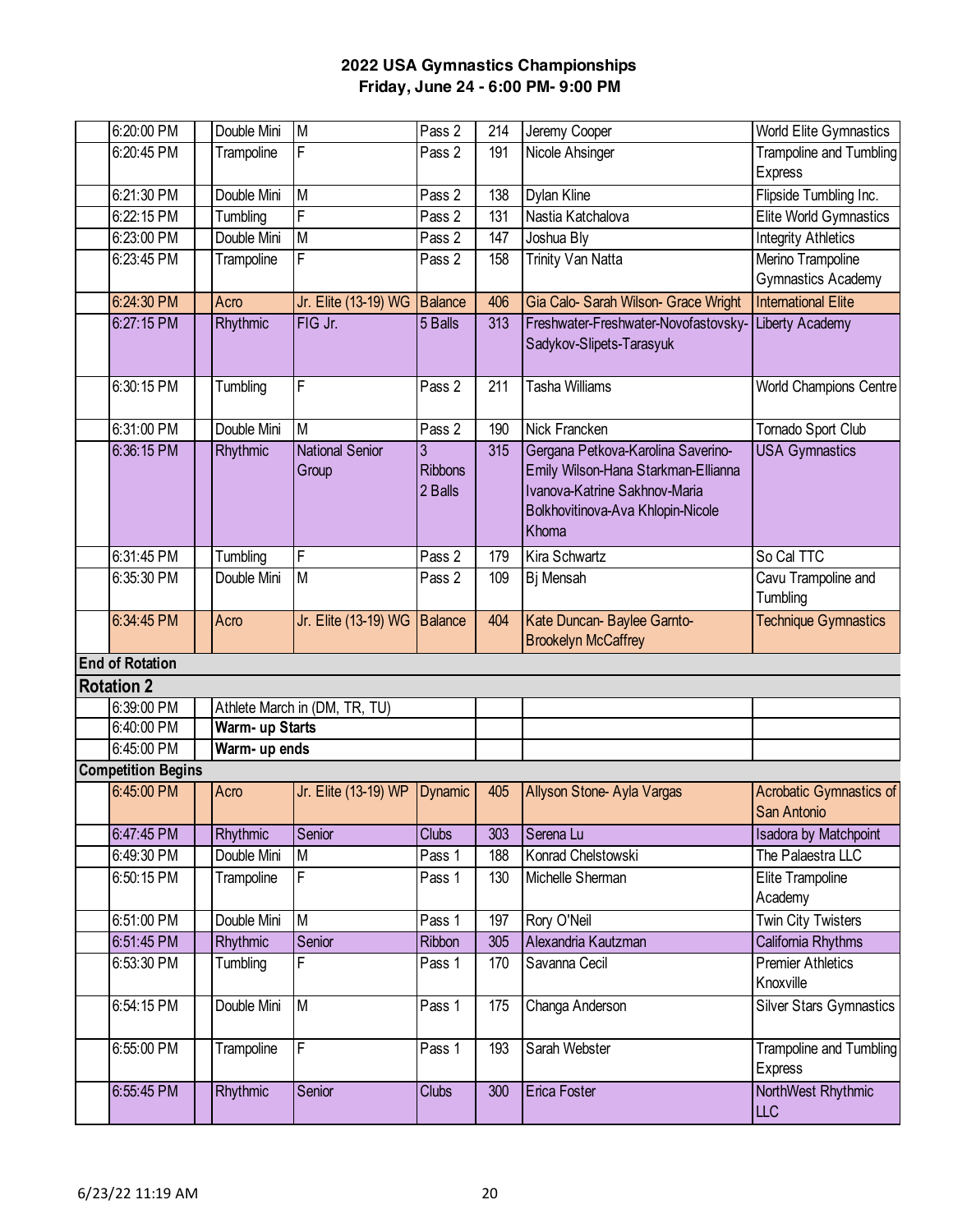| 6:57:30 PM             | Double Mini | <b>M</b>                | Pass 1            | 105              | Ghavyn Thompson                  | Aspire Kids Sports<br>Center                     |
|------------------------|-------------|-------------------------|-------------------|------------------|----------------------------------|--------------------------------------------------|
| 6:58:15 PM             | Tumbling    | F                       | Pass 1            | 145              | Shelby Nobuhara                  | <b>High Altitude</b>                             |
| 6:59:00 PM             | Double Mini | M                       | Pass 1            | 119              | <b>Tomas Minc</b>                | Dynamite Gymnastics                              |
| 7:04:00 PM             | Acro        | Jr. Elite (13-19) WP    | Dynamic           | 403              | Willow Rose Noble- Sydney Padios | Realis Gymnastics<br>Academy                     |
| 6:59:45 PM             | Tumbling    | F                       | Pass 1            | 151              | Sarah Thompson                   | J and J Tumbling and<br>Trampoline Team          |
| 7:03:15 PM             | Double Mini | $\overline{\mathsf{M}}$ | Pass <sub>1</sub> | 103              | Jonathon Purdum                  | Airbenders                                       |
| 7:02:30 PM             | Rhythmic    | Senior                  | <b>Ribbon</b>     | 301              | Jenna Zhao                       | North Shore Rhythmic<br><b>Gymnastics Center</b> |
| 7:05:45 PM             | Double Mini | $\overline{M}$          | Pass 2            | 188              | Konrad Chelstowski               | The Palaestra LLC                                |
| 7:06:30 PM             | Trampoline  | $\overline{F}$          | Pass <sub>2</sub> | 130              | Michelle Sherman                 | Elite Trampoline<br>Academy                      |
| 7:07:15 PM             | Double Mini | M                       | Pass <sub>2</sub> | 197              | Rory O'Neil                      | <b>Twin City Twisters</b>                        |
| 7:08:00 PM             | Tumbling    | $\overline{F}$          | Pass 2            | 170              | Savanna Cecil                    | <b>Premier Athletics</b><br>Knoxville            |
| 7:08:45 PM             | Double Mini | M                       | Pass <sub>2</sub> | $\overline{175}$ | Changa Anderson                  | <b>Silver Stars Gymnastics</b>                   |
| 7:09:30 PM             | Trampoline  | $\overline{\mathsf{F}}$ | Pass 2            | 193              | Sarah Webster                    | <b>Trampoline and Tumbling</b><br><b>Express</b> |
| 7:10:15 PM             | Rhythmic    | Senior                  | Clubs             | 304              | Lili Mizuno                      | North Shore Rhythmic<br><b>Gymnastics Center</b> |
| 7:12:00 PM             | Double Mini | $\overline{\mathsf{M}}$ | Pass 2            | 105              | Ghavyn Thompson                  | Aspire Kids Sports<br>Center                     |
| 7:12:45 PM             | Tumbling    | F                       | Pass 2            | 145              | Shelby Nobuhara                  | <b>High Altitude</b>                             |
| 7:13:30 PM             | Double Mini | $\overline{M}$          | Pass 2            | 119              | <b>Tomas Minc</b>                | <b>Dynamite Gymnastics</b>                       |
| 7:17:30 PM             | Rhythmic    | Senior                  | Ribbon            | 307              | Naomi Skotnikov                  | Vitrychenko Academy<br>Corp                      |
| 7:14:15 PM             | Tumbling    | $\overline{\mathsf{F}}$ | Pass 2            | 151              | Sarah Thompson                   | J and J Tumbling and<br>Trampoline Team          |
| 7:16:45 PM             | Double Mini | M                       | Pass 2            | 103              | Jonathon Purdum                  | Airbenders                                       |
| <b>End of Rotation</b> |             |                         |                   |                  |                                  |                                                  |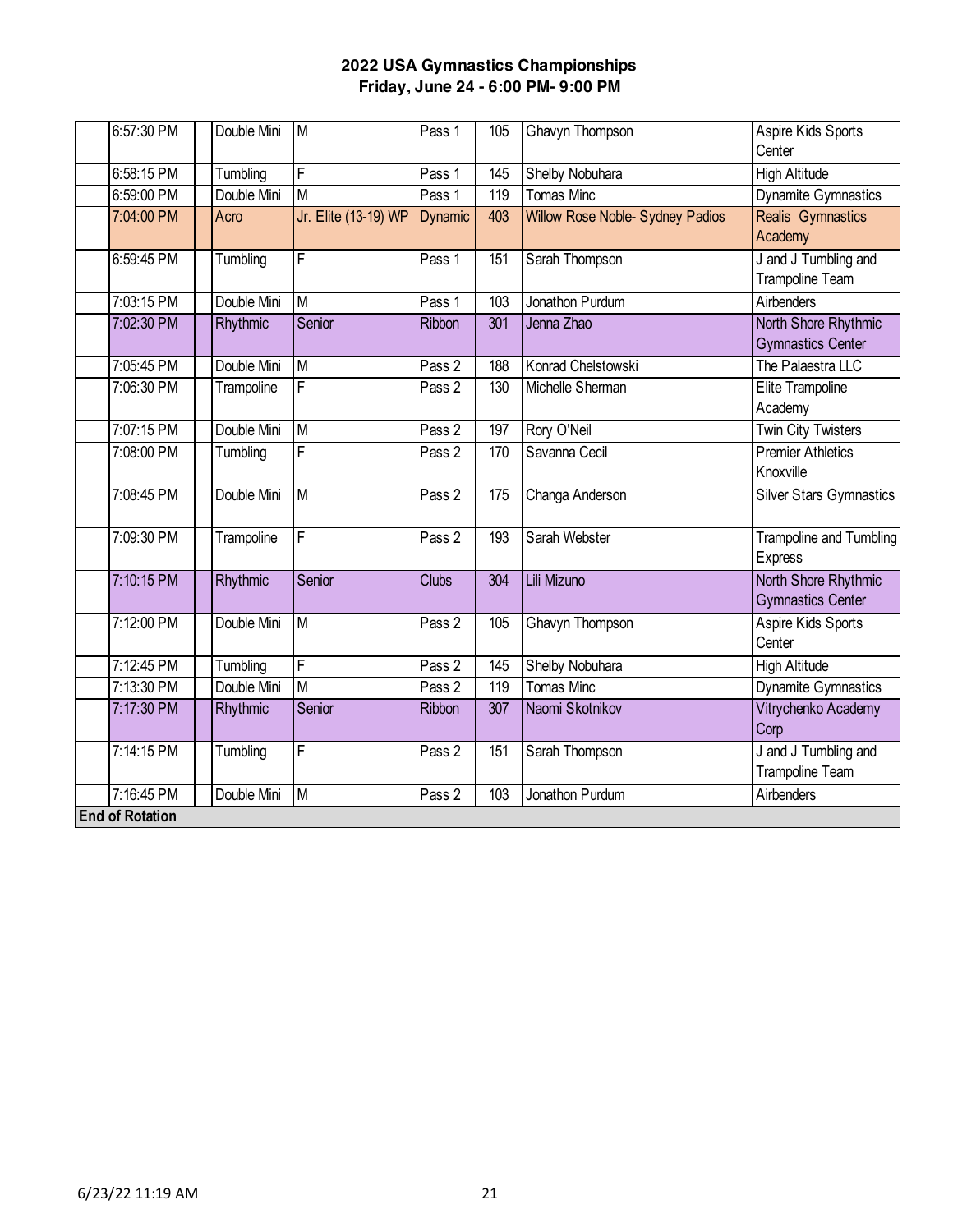| <b>Rotation 3</b>         |  |                 |                               |                   |     |                                  |                                                  |  |  |  |
|---------------------------|--|-----------------|-------------------------------|-------------------|-----|----------------------------------|--------------------------------------------------|--|--|--|
| 7:17:30 PM                |  |                 | Athlete March in (DM, TR, TU) |                   |     |                                  |                                                  |  |  |  |
| 7:18:30 PM                |  | Warm- up Starts |                               |                   |     |                                  |                                                  |  |  |  |
| 7:23:30 PM                |  | Warm- up ends   |                               |                   |     |                                  |                                                  |  |  |  |
| <b>Competition Begins</b> |  |                 |                               |                   |     |                                  |                                                  |  |  |  |
| 7:23:30 PM                |  | Acro            | Sr. Elite MP                  | <b>Balance</b>    | 400 | Angel Felix- Braiden McDougall   | Realis Gymnastics<br>Academy                     |  |  |  |
| 7:26:15 PM                |  | Rhythmic        | Senior                        | <b>Clubs</b>      | 308 | <b>Lily Avila</b>                | Vitrychenko Academy<br>Corp                      |  |  |  |
| 7:28:00 PM                |  | Trampoline      | F                             | Pass 1            | 195 | Peyton Brown                     | Tumble Tech                                      |  |  |  |
| 7:28:45 PM                |  | Double Mini     | M                             | Pass 1            | 114 | Merrill Hunter                   | Team Legacy                                      |  |  |  |
| 7:29:30 PM                |  | Tumbling        | F                             | Pass 1            | 112 | Jill Papenhause                  | Central Illinois<br>Gymnastics Academy           |  |  |  |
| 7:30:15 PM                |  | Rhythmic        | Senior                        | Ribbon            | 311 | Neleh Kay                        | California Rhythms                               |  |  |  |
| 7:32:00 PM                |  | Double Mini     | M                             | Pass 1            | 189 | <b>Brendon Newton</b>            | The Palaestra LLC                                |  |  |  |
| 7:32:45 PM                |  | Trampoline      | F                             | Pass 1            | 157 | Maia Amano                       | Merino Trampoline<br>Gymnastics Academy          |  |  |  |
| 7:33:30 PM                |  | Double Mini     | M                             | Pass <sub>1</sub> | 205 | Ruben Padilla                    | <b>Wasatch Trampoline &amp;</b><br>Tumbling      |  |  |  |
| 7:34:15 PM                |  | Rhythmic        | Senior                        | <b>Clubs</b>      | 302 | Nayenne Pollini Ashenaffi        | Rhythmic Academy of<br>Los Angeles               |  |  |  |
| 7:36:00 PM                |  | Double Mini     | M                             | Pass 1            | 215 | Joshua Cooper                    | <b>World Elite Gymnastics</b>                    |  |  |  |
| 7:36:45 PM                |  | Tumbling        | F                             | Pass 1            | 171 | Tia Taylor                       | <b>Premier Athletics</b><br>Knoxville            |  |  |  |
| 7:37:30 PM                |  | Acro            | Sr. Elite WP                  | Dynamic           | 401 | Mo Arthur- Ariana Katsov         | Mid America Acro<br><b>Tumbling</b>              |  |  |  |
| 7:40:15 PM                |  | Rhythmic        | Senior                        | Ribbon            | 310 | Daria Merkulova                  | North Shore Rhythmic<br><b>Gymnastics Center</b> |  |  |  |
| 7:42:00 PM                |  | Trampoline      | F                             | Pass 2            | 195 | Peyton Brown                     | Tumble Tech                                      |  |  |  |
| 7:42:45 PM                |  | Double Mini     | $\overline{M}$                | Pass 2            | 114 | <b>Merrill Hunter</b>            | Team Legacy                                      |  |  |  |
| 7:43:30 PM                |  | Tumbling        | F                             | Pass 2            | 112 | Jill Papenhause                  | <b>Central Illinois</b><br>Gymnastics Academy    |  |  |  |
| 7:44:15 PM                |  | Double Mini     | $\mathsf{M}$                  | Pass 2            | 189 | <b>Brendon Newton</b>            | The Palaestra LLC                                |  |  |  |
| 7:45:00 PM                |  | Trampoline      | F                             | Pass 2            | 157 | Maia Amano                       | Merino Trampoline<br>Gymnastics Academy          |  |  |  |
| 7:45:45 PM                |  | Rhythmic        | Senior                        | <b>Clubs</b>      | 306 | Evita Griskenas                  | North Shore Rhythmic<br><b>Gymnastics Center</b> |  |  |  |
| 7:47:30 PM                |  | Double Mini     | M                             | Pass 2            | 205 | Ruben Padilla                    | Wasatch Trampoline &<br>Tumbling                 |  |  |  |
| 7:48:15 PM                |  | Tumbling        | F                             | Pass 2            | 171 | Tia Taylor                       | <b>Premier Athletics</b><br>Knoxville            |  |  |  |
| 7:49:00 PM                |  | Double Mini     | M                             | $P$ ass 2         | 215 | Joshua Cooper                    | <b>World Elite Gymnastics</b>                    |  |  |  |
| 7:49:45 PM                |  | Acro            | Sr. Elite WP                  | Dynamic           | 408 | Katie Borcherding- Cierra McKown | Realis Gymnastics<br>Academy                     |  |  |  |
| 7:52:30 PM                |  | Rhythmic        | Senior                        | Ribbon            | 309 | Sarah Mariotti                   | Ingenious RG                                     |  |  |  |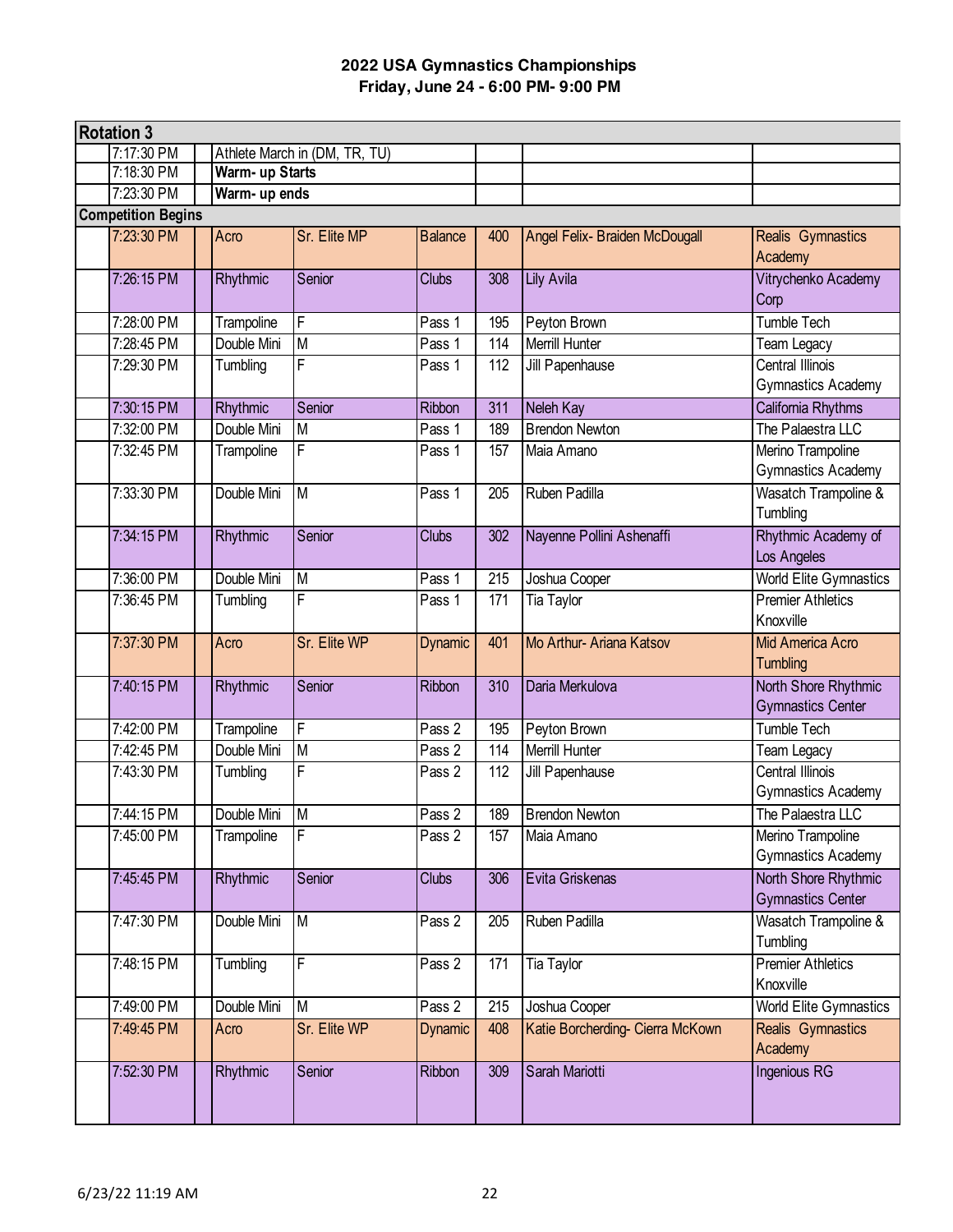| <b>End of Rotation</b>    |                 |                               |                |                  |                                                            |                                                    |
|---------------------------|-----------------|-------------------------------|----------------|------------------|------------------------------------------------------------|----------------------------------------------------|
| <b>Rotation 4</b>         |                 |                               |                |                  |                                                            |                                                    |
| 7:54:15 PM                |                 | Athlete March in (DM, TR, TU) |                |                  |                                                            |                                                    |
| 7:55:15 PM                | Warm- up Starts |                               |                |                  |                                                            |                                                    |
| 8:00:15 PM                | Warm- up ends   |                               |                |                  |                                                            |                                                    |
| <b>Competition Begins</b> |                 |                               |                |                  |                                                            |                                                    |
| 8:00:15 PM                | Acro            | Sr. Elite WG                  | <b>Balance</b> | 407              | Isabel Chang-Sydney Martin-Maria<br>Wooden                 | <b>Emilias Acro</b><br><b>Gymnastics and Cheer</b> |
| 8:03:00 PM                | Rhythmic        | Senior                        | <b>Clubs</b>   | 305              | Alexandria Kautzman                                        | California Rhythms                                 |
| 8:04:45 PM                | Tumbling        | F                             | Pass 1         | 210              | <b>Miah Bruns</b>                                          | <b>World Champions Centre</b>                      |
| 8:05:30 PM                | Double Mini     | $\overline{M}$                | Pass 1         | 152              | <b>Carver Stennett</b>                                     | Kids in Action<br>Gymnastics Academy               |
| 8:06:15 PM                | Trampoline      | F                             | Pass 1         | 128              | Ava Hernando                                               | <b>Elite Trampoline</b><br>Academy                 |
| 8:07:00 PM                | Double Mini     | M                             | Pass 1         | 127              | <b>Hunter Moravec</b>                                      | Elite Sports Complex<br>Inc.                       |
| 8:07:45 PM                | Rhythmic        | Senior                        | <b>Ribbon</b>  | $\overline{303}$ | Serena Lu                                                  | <b>Isadora by Matchpoint</b>                       |
| 8:09:30 PM                | Tumbling        | F                             | Pass 1         | 142              | <b>Isabel Steinmetz</b>                                    | <b>Gymnastics Central</b>                          |
| 8:10:15 PM                | Double Mini     | M                             | Pass 1         | $\overline{181}$ | <b>Brandon Anderson</b>                                    | <b>Spark Athletics</b>                             |
| 8:11:00 PM                | Trampoline      | F                             | Pass 1         | 134              | Jessica Stevens                                            | <b>Fairland Gymnastics</b>                         |
| 8:11:45 PM                | Rhythmic        | Senior                        | <b>Clubs</b>   | 301              | Jenna Zhao                                                 | North Shore Rhythmic<br><b>Gymnastics Center</b>   |
| 8:13:30 PM                | Double Mini     | M                             | Pass 1         | 146              | Smith Light                                                | <b>Integrity Athletics</b>                         |
| 8:14:15 PM                | Tumbling        | F                             | Pass 1         | 137              | Nasiarra Riley                                             | <b>FlipCity South</b>                              |
| 8:15:00 PM                | Double Mini     | M                             | Pass 1         | 182              | <b>Jaden Vales</b>                                         | <b>Spark Athletics</b>                             |
| 8:15:45 PM                | Acro            | Sr. Elite WG                  | <b>Balance</b> | 412              | Mariam Tutberidze- Grace Vonder Haar-<br>Kayla Vonder Haar | <b>Emilias Acro</b><br><b>Gymnastics and Cheer</b> |
| 8:18:30 PM                | Rhythmic        | Senior                        | <b>Ribbon</b>  | $\overline{300}$ | <b>Erica Foster</b>                                        | NorthWest Rhythmic<br>LLC                          |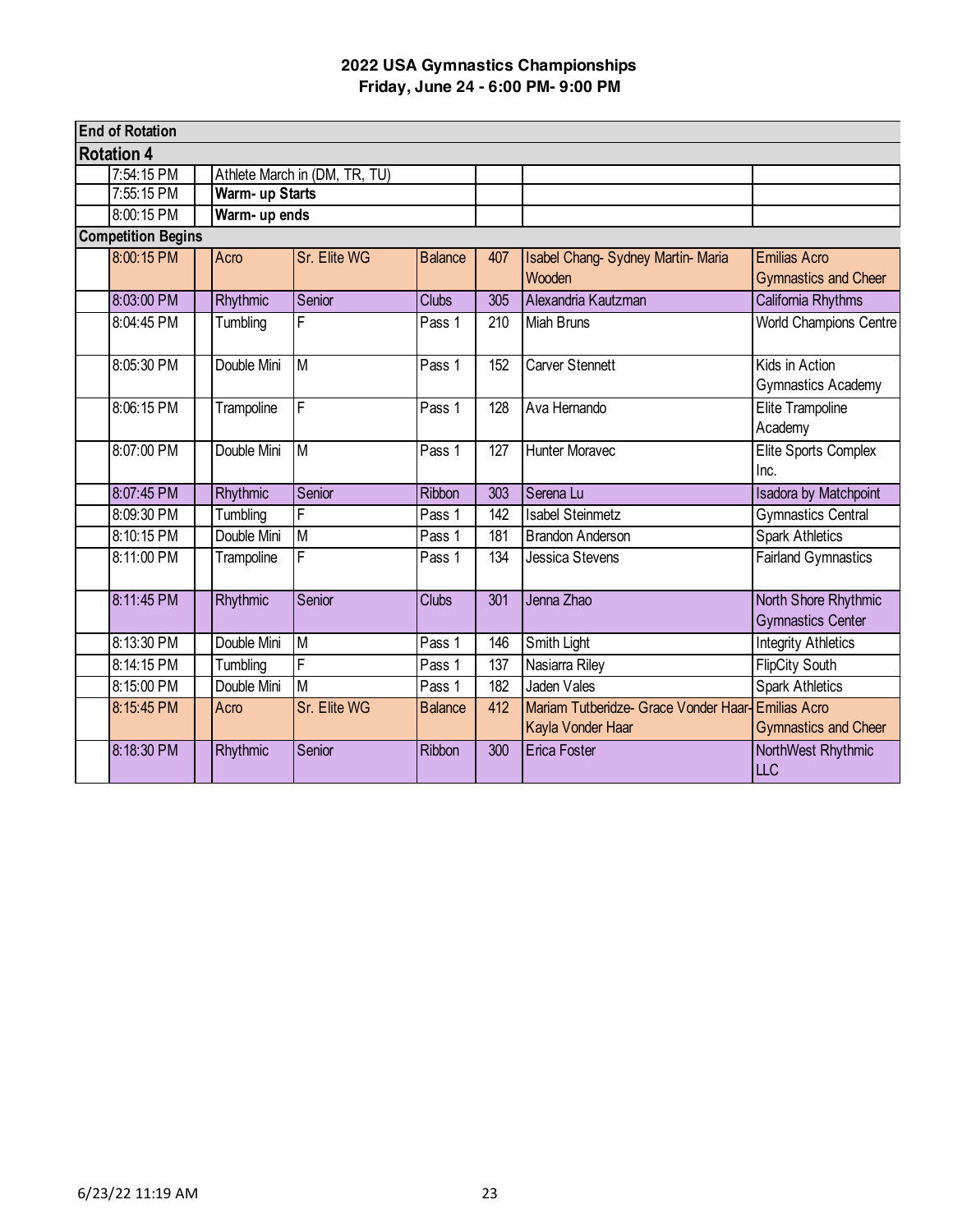| 8:20:15 PM             | Tumbling    | F                       | Pass 2        | 210 | <b>Miah Bruns</b>       | World Champions Centre                           |
|------------------------|-------------|-------------------------|---------------|-----|-------------------------|--------------------------------------------------|
| 8:21:00 PM             | Double Mini | M                       | Pass 2        | 152 | Carver Stennett         | Kids in Action<br>Gymnastics Academy             |
| 8:21:45 PM             | Trampoline  | F                       | Pass 2        | 128 | Ava Hernando            | Elite Trampoline<br>Academy                      |
| 8:22:30 PM             | Double Mini | M                       | Pass 2        | 127 | <b>Hunter Moravec</b>   | Elite Sports Complex<br>Inc.                     |
| 8:23:15 PM             | Tumbling    | F                       | Pass 2        | 142 | <b>Isabel Steinmetz</b> | <b>Gymnastics Central</b>                        |
| 8:24:00 PM             | Double Mini | M                       | Pass 2        | 181 | <b>Brandon Anderson</b> | <b>Spark Athletics</b>                           |
| 8:24:45 PM             | Trampoline  | F                       | Pass 2        | 134 | Jessica Stevens         | <b>Fairland Gymnastics</b>                       |
| 8:25:30 PM             | Rhythmic    | Senior                  | <b>Clubs</b>  | 307 | Naomi Skotnikov         | Vitrychenko Academy<br>Corp                      |
| 8:27:15 PM             | Double Mini | M                       | Pass 2        | 146 | Smith Light             | <b>Integrity Athletics</b>                       |
| 8:28:00 PM             | Tumbling    | F                       | Pass 2        | 137 | Nasiarra Riley          | <b>FlipCity South</b>                            |
| 8:28:45 PM             | Trampoline  | <b>Break</b>            |               | 216 | <b>Break</b>            | Hold for Judges                                  |
| 8:29:30 PM             | Double Mini | $\overline{\mathsf{M}}$ | Pass 2        | 182 | Jaden Vales             | <b>Spark Athletics</b>                           |
| 8:30:15 PM             | Rhythmic    | Senior                  | <b>Ribbon</b> | 304 | Lili Mizuno             | North Shore Rhythmic<br><b>Gymnastics Center</b> |
| <b>End of Rotation</b> |             |                         |               |     |                         |                                                  |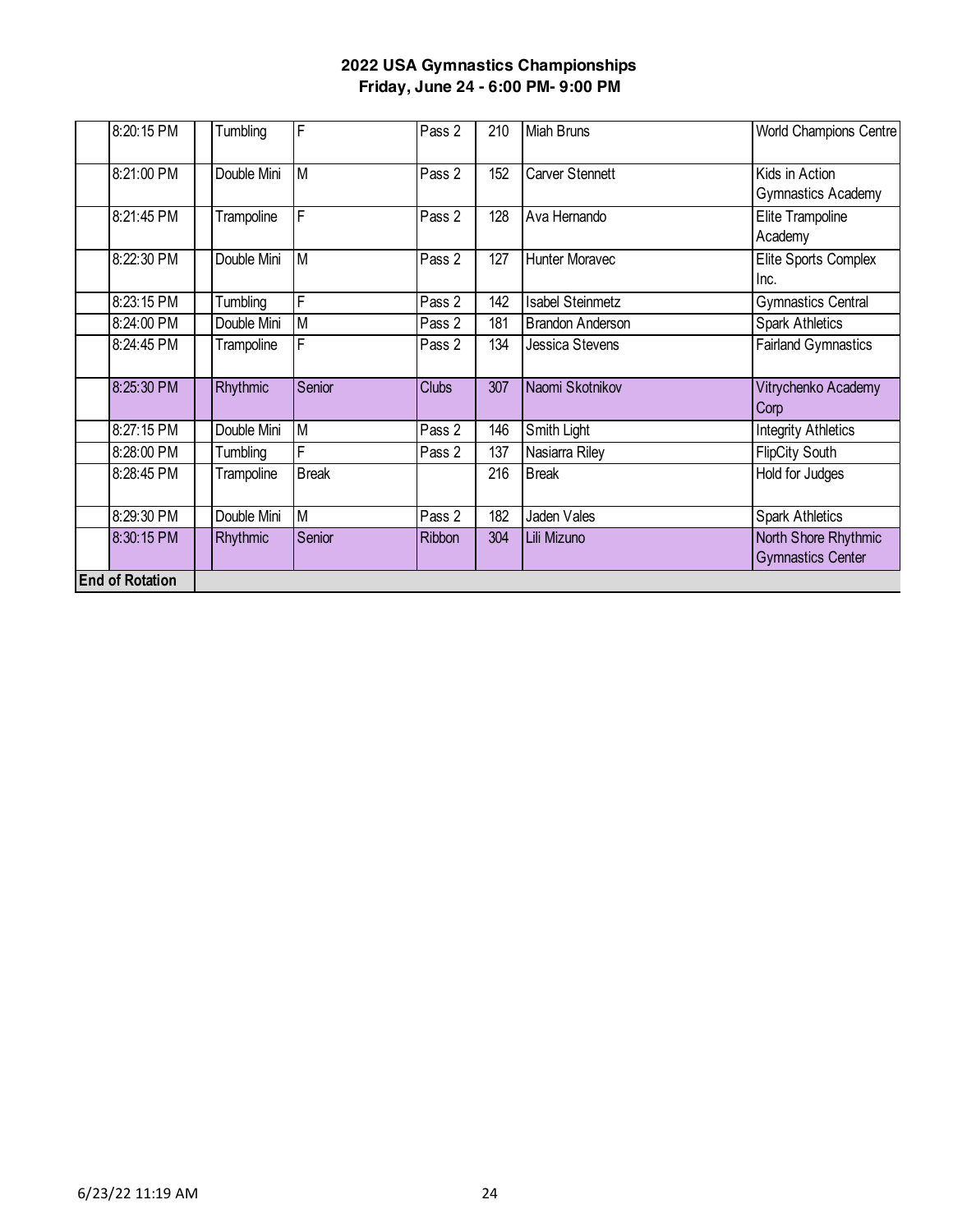| <b>Rotation 5</b>         |                 |                                    |              |     |                                                           |                                                    |
|---------------------------|-----------------|------------------------------------|--------------|-----|-----------------------------------------------------------|----------------------------------------------------|
| 8:32:00 PM                |                 | Athlete March in (T&T, Rhythmic, A |              |     |                                                           |                                                    |
| 8:33:00 PM                | Warm- up Starts |                                    |              |     |                                                           |                                                    |
| 8:38:00 PM                | Warm- up ends   |                                    |              |     |                                                           |                                                    |
| <b>Competition Begins</b> |                 |                                    |              |     |                                                           |                                                    |
| 8:38:00 PM                | Rhythmic        | Senior                             | <b>Clubs</b> | 311 | Neleh Kay                                                 | California Rhythms                                 |
| 8:39:45 PM                | Double Mini     | M                                  | Pass 1       | 148 | Raf Bryant                                                | <b>Integrity Athletics</b>                         |
| 8:40:30 PM                | Rhythmic        | Senior                             | Ribbon       | 308 | <b>Lily Avila</b>                                         | Vitrychenko Academy<br>Corp                        |
| 8:42:15 PM                | Double Mini     | M                                  | Pass 1       | 183 | Ryan Maccagnan                                            | <b>Stars Gymnastics</b>                            |
| 8:43:00 PM                | Rhythmic        | Senior                             | <b>Clubs</b> | 310 | Daria Merkulova                                           | North Shore Rhythmic<br><b>Gymnastics Center</b>   |
| 8:44:45 PM                | Double Mini     | M                                  | Pass 1       | 209 | Alec Pelezo                                               | World Champions Centre                             |
| 8:45:30 PM                | Acro            | Sr. Elite MG                       | Dynamic      | 402 | Ethan Chang-Sam Lacy-Cade Shields-<br><b>Dorian White</b> | <b>Emilias Acro</b><br><b>Gymnastics and Cheer</b> |
| 8:48:15 PM                | Rhythmic        | Senior                             | Ribbon       | 302 | Nayenne Pollini Ashenaffi                                 | Rhythmic Academy of<br>Los Angeles                 |
| 8:50:00 PM                | Double Mini     | <b>Break</b>                       |              | 216 | <b>Break</b>                                              | Hold for Judges                                    |
| 8:50:45 PM                | Rhythmic        | Senior                             | <b>Clubs</b> | 309 | Sarah Mariotti                                            | Ingenious RG                                       |
| 8:52:30 PM                | Double Mini     | M                                  | Pass 2       | 148 | Raf Bryant                                                | <b>Integrity Athletics</b>                         |
| 8:53:15 PM                | Rhythmic        | Senior                             | Ribbon       | 306 | Evita Griskenas                                           | North Shore Rhythmic<br><b>Gymnastics Center</b>   |
| 8:55:00 PM                | Double Mini     | $\overline{M}$                     | Pass 2       | 183 | Ryan Maccagnan                                            | <b>Stars Gymnastics</b>                            |
| 8:55:45 PM                | <b>Break</b>    | <b>Break</b>                       |              | 216 | <b>Break</b>                                              | Hold for Judges                                    |
| 8:56:30 PM                | Double Mini     | $\overline{M}$                     | Pass 2       | 209 | Alec Pelezo                                               | World Champions Centre                             |
| <b>End of Competition</b> |                 |                                    |              |     |                                                           |                                                    |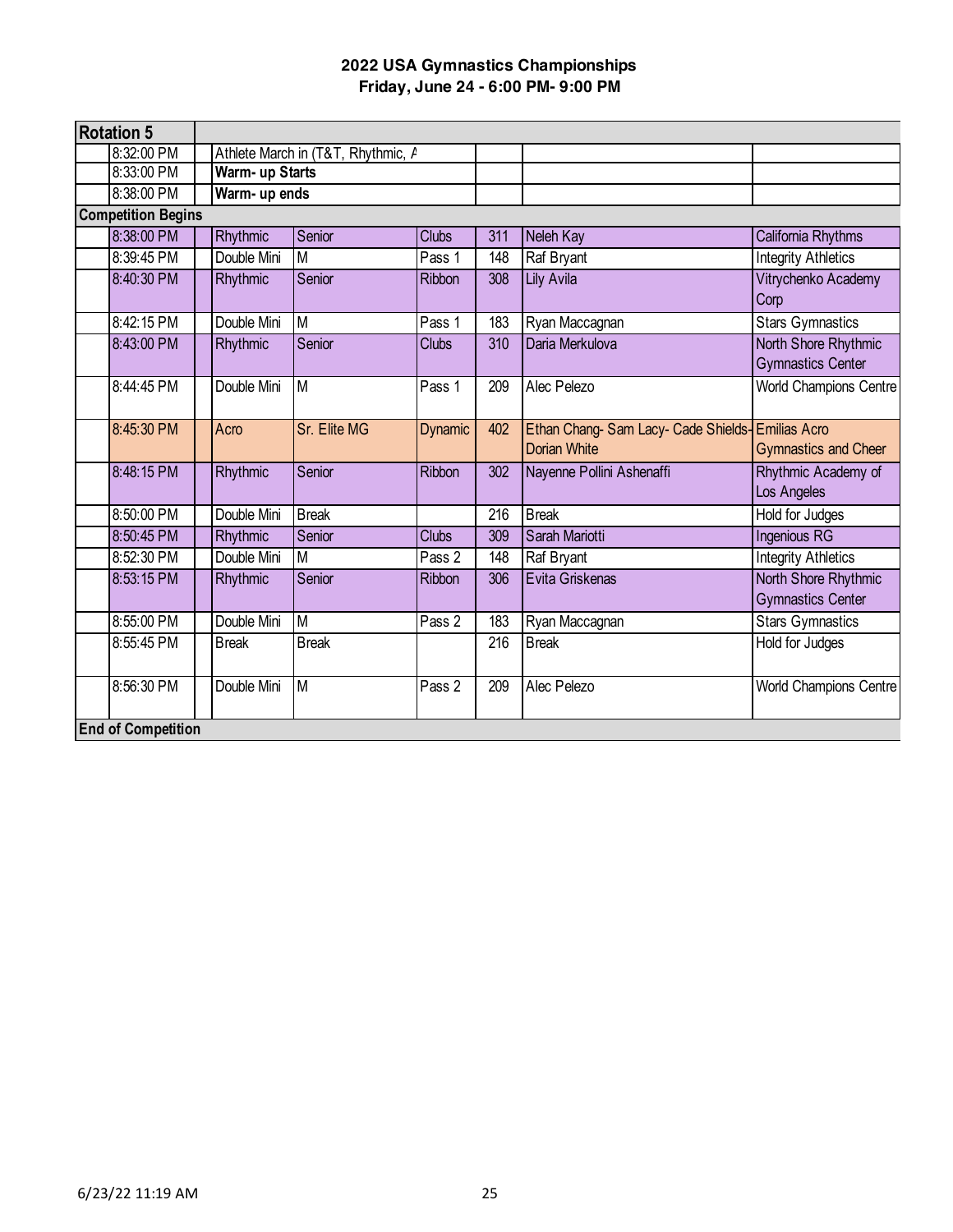| 8:57:15 PM                    | Athletes March out                                                  |
|-------------------------------|---------------------------------------------------------------------|
|                               | <b>Awards Ceremony for Acro Session L Awards</b>                    |
| 8:58:15 PM                    | 13-19 WP<br>Dynamic                                                 |
|                               | 13-19 WG<br><b>Balance</b>                                          |
|                               | Sr WP<br>Dynamic                                                    |
|                               | Sr WG<br>Balance                                                    |
|                               | Sr MXP<br>Dynamic                                                   |
|                               | Sr MP<br><b>Balance</b>                                             |
|                               | Sr MG<br>Dynamic                                                    |
|                               | Awards Ceremony for Rhythmic - Sr. Event Finals Awards, Jr. Group A |
| 9:13:15 PM                    | Rhythmic - Hoop                                                     |
| 9:14:15 PM                    | Rhythmic - Ball                                                     |
| 9:15:15 PM                    | Rhythmic - Clubs                                                    |
| 9:16:15 PM                    | Rhythmic - Ribbon                                                   |
| 9:17:15 PM                    | Rhythmic - Jr Group                                                 |
| <b>End of Awards Ceremony</b> |                                                                     |
| <b>End of Show</b>            |                                                                     |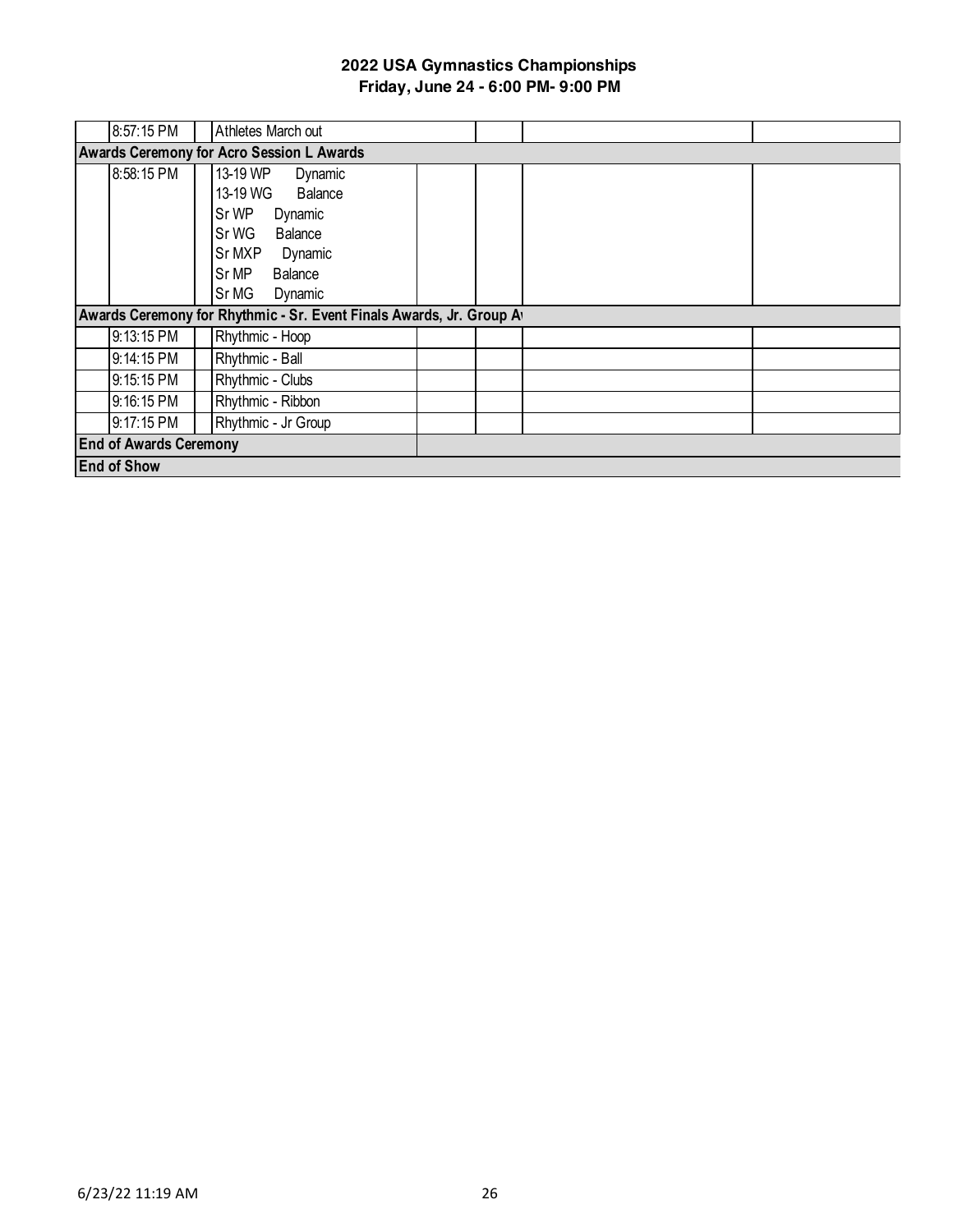|                   | <b>Start Time</b>              | <b>Discipline</b>           | Event                                    | Routine     | <b>No</b>        | <b>Athletes</b> | Club                   |  |  |  |
|-------------------|--------------------------------|-----------------------------|------------------------------------------|-------------|------------------|-----------------|------------------------|--|--|--|
|                   | <b>Opening Ceremony</b>        |                             |                                          |             |                  |                 |                        |  |  |  |
|                   | 1:18:45 PM                     | <b>Opening Video</b>        |                                          |             |                  |                 |                        |  |  |  |
|                   | 1:19:45 PM                     | <b>Opening Announcement</b> |                                          |             |                  |                 |                        |  |  |  |
|                   | 1:20:00 PM                     |                             | Athlete March & Intro (T&T and Rhythmic) |             |                  |                 |                        |  |  |  |
|                   | 1:22:00 PM                     | <b>Intro Anthem</b>         |                                          |             |                  |                 |                        |  |  |  |
|                   | 1:22:15 PM                     | Anthem                      |                                          |             |                  |                 |                        |  |  |  |
|                   | <b>End of Opening Ceremony</b> |                             |                                          |             |                  |                 |                        |  |  |  |
| <b>Rotation 1</b> |                                |                             |                                          |             |                  |                 |                        |  |  |  |
|                   | 1:24:00 PM                     | Athlete March in (TR)       |                                          |             |                  |                 |                        |  |  |  |
|                   | 1:25:00 PM                     | Warm- up Starts             |                                          |             |                  |                 |                        |  |  |  |
|                   | 1:30:00 PM                     | Warm- up ends               |                                          |             |                  |                 |                        |  |  |  |
|                   | <b>Competition Begins</b>      |                             |                                          |             |                  |                 |                        |  |  |  |
|                   | 1:30:00 PM                     | Trampoline-F Break          |                                          | Pass 1      | 216              | <b>Break</b>    | Hold for Judges        |  |  |  |
|                   | 1:30:45 PM                     | Rhythmic                    | <b>Hold</b>                              | Hoop        | $\overline{317}$ | <b>Hold</b>     | Hold                   |  |  |  |
|                   | 1:32:30 PM                     | Trampoline-F                | <b>Break</b>                             | Pass 1      | 216              | <b>Break</b>    | <b>Hold for Judges</b> |  |  |  |
|                   | 1:33:15 PM                     | Rhythmic                    | <b>Hold</b>                              | <b>Ball</b> | $\overline{317}$ | Hold            | Hold                   |  |  |  |
|                   | 1:35:00 PM                     | Trampoline-F                | <b>Break</b>                             | Pass 1      | 216              | <b>Break</b>    | Hold for Judges        |  |  |  |
|                   | 1:35:45 PM                     | <b>Rhythmic</b>             | <b>Hold</b>                              | Hoop        | $\overline{317}$ | <b>Hold</b>     | <b>Hold</b>            |  |  |  |
|                   | 1:37:30 PM                     | Trampoline-F                | <b>Break</b>                             | Pass 1      | $\overline{216}$ | <b>Break</b>    | <b>Hold for Judges</b> |  |  |  |
|                   | 1:38:15 PM                     | Rhythmic                    | <b>Hold</b>                              | <b>Ball</b> | $\overline{317}$ | Hold            | <b>Hold</b>            |  |  |  |
|                   | 1:40:00 PM                     | Trampoline-F                | <b>Break</b>                             | Pass 1      | 216              | <b>Break</b>    | Hold for Judges        |  |  |  |
|                   | 1:40:45 PM                     | <b>Rhythmic</b>             | <b>Hold</b>                              | Hoop        | $\overline{317}$ | <b>Hold</b>     | <b>Hold</b>            |  |  |  |
|                   | 1:42:30 PM                     | Trampoline-F                | <b>Break</b>                             | Pass 1      | 216              | <b>Break</b>    | <b>Hold for Judges</b> |  |  |  |
|                   | 1:43:15 PM                     | Rhythmic                    | <b>Hold</b>                              | <b>Ball</b> | $\overline{317}$ | Hold            | <b>Hold</b>            |  |  |  |
|                   | 1:45:00 PM                     | Trampoline-F                | <b>Break</b>                             | Pass 1      | $\overline{216}$ | <b>Break</b>    | Hold for Judges        |  |  |  |
|                   | 1:45:45 PM                     | Rhythmic                    | <b>Hold</b>                              | Hoop        | $\overline{317}$ | <b>Hold</b>     | Hold                   |  |  |  |
|                   | 1:47:30 PM                     | Trampoline-F                | <b>Break</b>                             | Pass 1      | $\overline{216}$ | <b>Break</b>    | <b>Hold for Judges</b> |  |  |  |
|                   | <b>End of Rotation</b>         |                             |                                          |             |                  |                 |                        |  |  |  |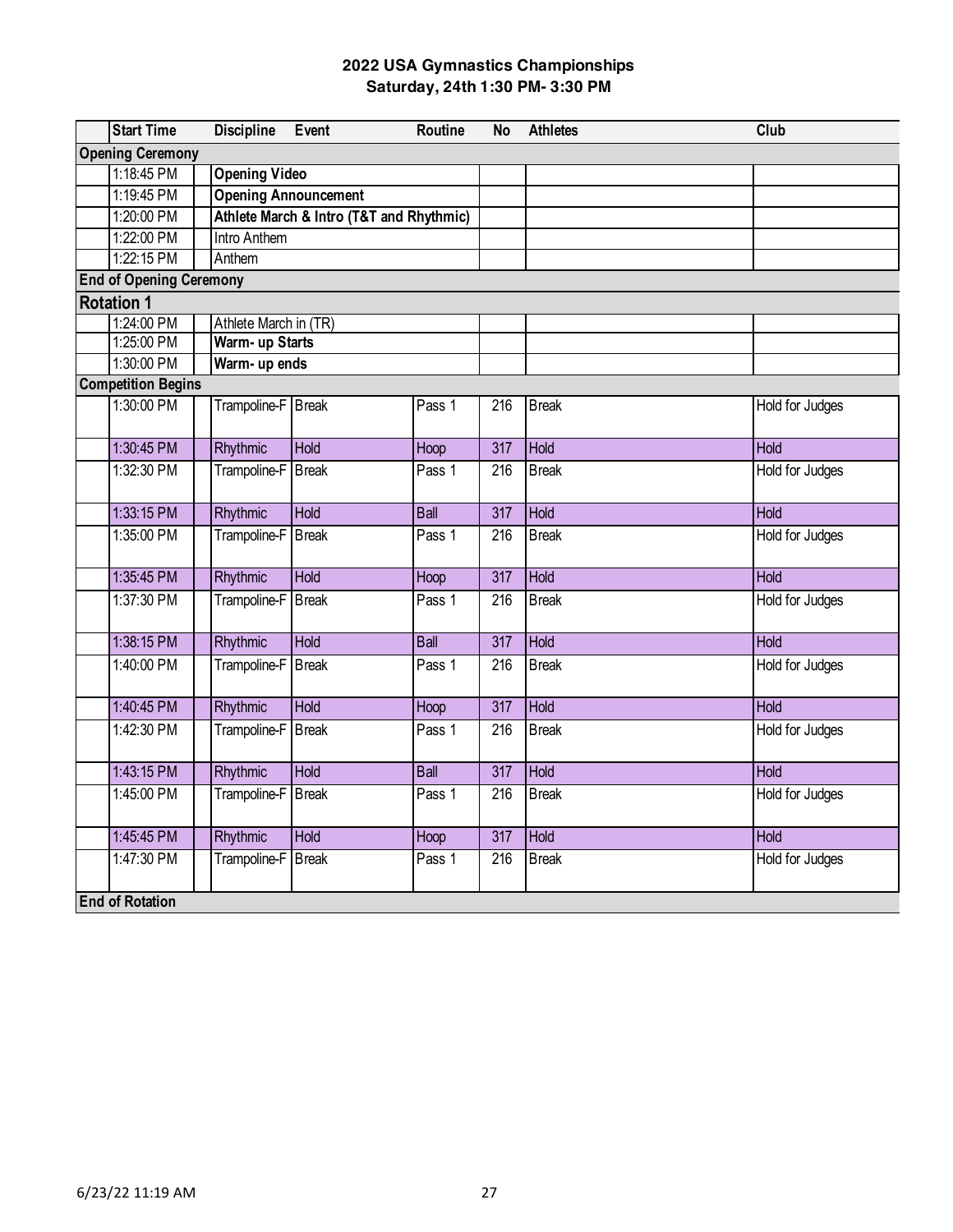| <b>Rotation 2</b>         |  |                            |              |             |                  |              |                        |  |
|---------------------------|--|----------------------------|--------------|-------------|------------------|--------------|------------------------|--|
| 1:48:15 PM                |  | Athlete March in (DM & TU) |              |             |                  |              |                        |  |
| 1:49:15 PM                |  | Warm- up Starts            |              |             |                  |              |                        |  |
| 1:54:15 PM                |  | Warm- up ends              |              |             |                  |              |                        |  |
| <b>Competition Begins</b> |  |                            |              |             |                  |              |                        |  |
| 1:54:15 PM                |  | Trampoline-<br>M           | <b>Break</b> | Pass 1      | 216              | <b>Break</b> | Hold for Judges        |  |
| 1:55:00 PM                |  | <b>Rhythmic</b>            | <b>Hold</b>  | <b>Ball</b> | $\overline{317}$ | Hold         | <b>Hold</b>            |  |
| 1:56:45 PM                |  | Trampoline-<br>М           | <b>Break</b> | Pass 1      | 216              | <b>Break</b> | Hold for Judges        |  |
| 1:57:30 PM                |  | Rhythmic                   | <b>Hold</b>  | Hoop        | $\overline{317}$ | <b>Hold</b>  | <b>Hold</b>            |  |
| 1:59:15 PM                |  | Trampoline-<br>M           | <b>Break</b> | Pass 1      | 216              | <b>Break</b> | Hold for Judges        |  |
| 2:00:00 PM                |  | Rhythmic                   | <b>Hold</b>  | <b>Ball</b> | $\overline{317}$ | <b>Hold</b>  | <b>Hold</b>            |  |
| 2:01:45 PM                |  | Trampoline-<br>M           | <b>Break</b> | Pass 1      | 216              | <b>Break</b> | Hold for Judges        |  |
| 2:02:30 PM                |  | Rhythmic                   | Hold         | Hoop        | 317              | Hold         | Hold                   |  |
| 2:04:15 PM                |  | Trampoline-<br>M           | <b>Break</b> | Pass 1      | 216              | <b>Break</b> | Hold for Judges        |  |
| 2:05:00 PM                |  | Rhythmic                   | Hold         | <b>Ball</b> | 317              | Hold         | <b>Hold</b>            |  |
| 2:06:45 PM                |  | Trampoline-<br>M           | <b>Break</b> | Pass 1      | 216              | <b>Break</b> | Hold for Judges        |  |
| 2:07:30 PM                |  | Rhythmic                   | <b>Hold</b>  | Hoop        | 317              | Hold         | Hold                   |  |
| 2:09:15 PM                |  | Trampoline-<br>M           | <b>Break</b> | Pass 1      | $\overline{216}$ | <b>Break</b> | <b>Hold for Judges</b> |  |
| 2:10:00 PM                |  | Rhythmic                   | <b>Hold</b>  | <b>Ball</b> | 317              | Hold         | <b>Hold</b>            |  |
| 2:11:45 PM                |  | Trampoline-<br>M           | <b>Break</b> | Pass 1      | 216              | <b>Break</b> | Hold for Judges        |  |
| <b>End of Rotation</b>    |  |                            |              |             |                  |              |                        |  |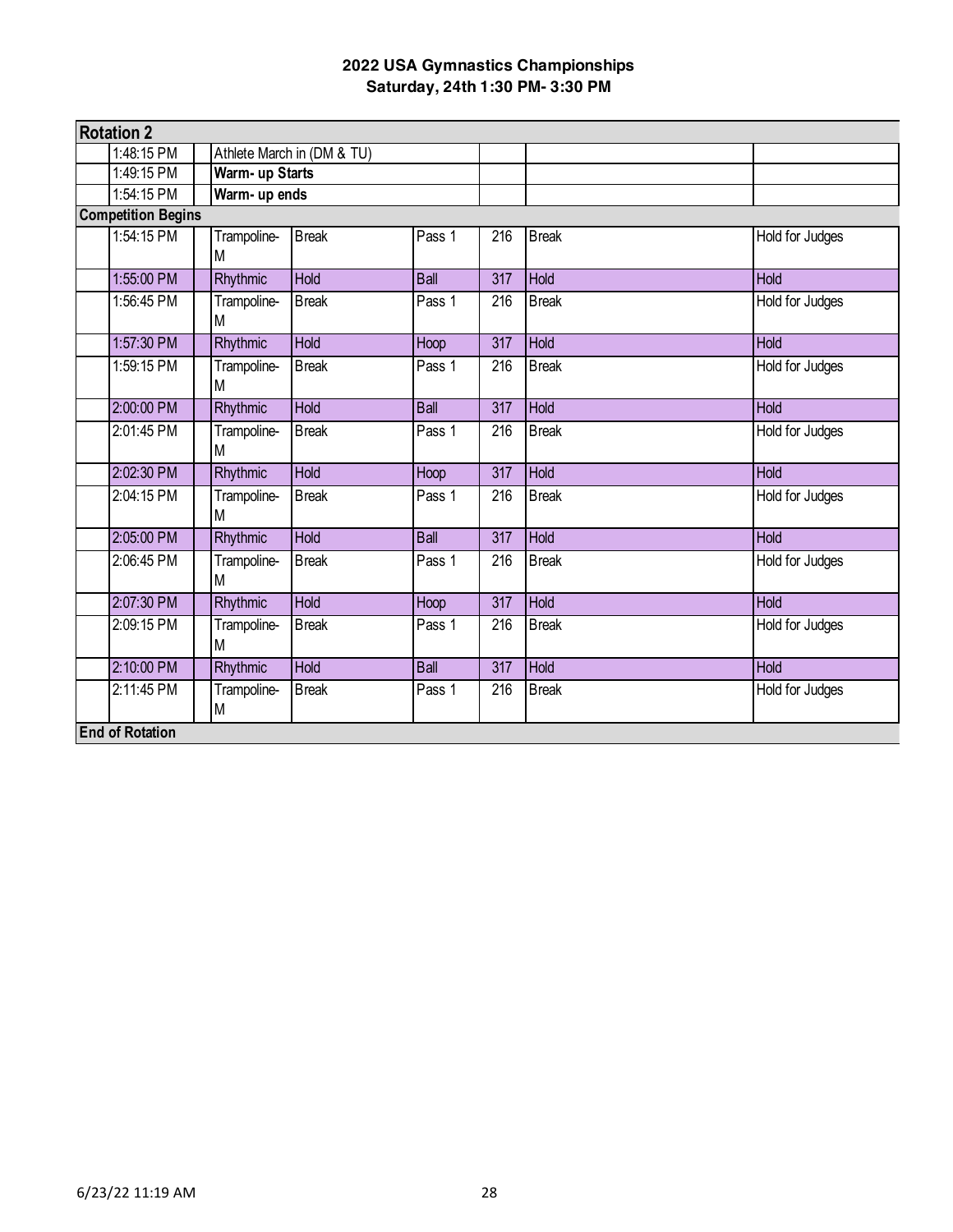| <b>Rotation 3</b>         |                   |                                  |             |                  |              |                        |
|---------------------------|-------------------|----------------------------------|-------------|------------------|--------------|------------------------|
| 2:12:30 PM                |                   | Athlete March in (Rhythmic & TR) |             |                  |              |                        |
| 2:13:30 PM                | Warm- up Starts   |                                  |             |                  |              |                        |
| 2:18:30 PM                |                   | Warm- up ends                    |             |                  |              |                        |
| <b>Competition Begins</b> |                   |                                  |             |                  |              |                        |
| 2:18:30 PM                | Double Mini-<br>M | <b>Break</b>                     | Pass 1      | 216              | <b>Break</b> | Hold for Judges        |
| 2:21:45 PM                | Rhythmic          | Hold                             | Hoop        | 317              | Hold         | Hold                   |
| 2:18:30 PM                | Tumbling-F        | <b>Break</b>                     | Pass 1      | 216              | <b>Break</b> | Hold for Judges        |
| 3:03:15 PM                | Double Mini-<br>M | <b>Break</b>                     | Pass 1      | 216              | <b>Break</b> | <b>Hold for Judges</b> |
| 2:25:00 PM                | Rhythmic          | <b>Hold</b>                      | <b>Ball</b> | $\overline{317}$ | <b>Hold</b>  | <b>Hold</b>            |
| 2:21:00 PM                | Tumbling-F        | <b>Break</b>                     | Pass 1      | 216              | <b>Break</b> | Hold for Judges        |
| 3:04:45 PM                | Double Mini-<br>M | <b>Break</b>                     | Pass 1      | 216              | <b>Break</b> | Hold for Judges        |
| 2:28:15 PM                | Rhythmic          | <b>Hold</b>                      | Hoop        | 317              | <b>Hold</b>  | <b>Hold</b>            |
| 2:24:15 PM                | Tumbling-F        | <b>Break</b>                     | Pass 1      | 216              | <b>Break</b> | Hold for Judges        |
| 3:06:15 PM                | Double Mini-<br>M | <b>Break</b>                     | Pass 1      | 216              | <b>Break</b> | Hold for Judges        |
| 2:31:30 PM                | Rhythmic          | Hold                             | Ball        | 317              | Hold         | Hold                   |
| 2:34:00 PM                | Tumbling-F        | <b>Break</b>                     | Pass 1      | 216              | <b>Break</b> | Hold for Judges        |
| 3:08:30 PM                | Double Mini-<br>M | <b>Break</b>                     | Pass 1      | 216              | <b>Break</b> | Hold for Judges        |
| 2:34:45 PM                | Rhythmic          | Hold                             | Hoop        | $\overline{317}$ | Hold         | Hold                   |
| 2:37:15 PM                | Tumbling-F        | <b>Break</b>                     | Pass 1      | 216              | <b>Break</b> | Hold for Judges        |
| 3:11:45 PM                | Double Mini-<br>M | <b>Break</b>                     | Pass 1      | 216              | <b>Break</b> | Hold for Judges        |
| 2:38:00 PM                | Rhythmic          | Hold                             | Ball        | 317              | Hold         | Hold                   |
| 2:40:30 PM                | Tumbling-F        | <b>Break</b>                     | Pass 1      | $\overline{216}$ | <b>Break</b> | <b>Hold for Judges</b> |
| 3:14:00 PM                | Double Mini-<br>M | <b>Break</b>                     | Pass 1      | 216              | <b>Break</b> | Hold for Judges        |
| 2:41:15 PM                | Rhythmic          | Hold                             | Hoop        | $\overline{317}$ | Hold         | Hold                   |
| 2:43:45 PM                | Tumbling-F        | <b>Break</b>                     | Pass 2      | 216              | <b>Break</b> | Hold for Judges        |
| 3:16:15 PM                | Double Mini-<br>Μ | <b>Break</b>                     | Pass 1      | 216              | <b>Break</b> | Hold for Judges        |
| 2:44:30 PM                | Rhythmic          | <b>Hold</b>                      | <b>Ball</b> | 317              | <b>Hold</b>  | Hold                   |
| 2:45:15 PM                | Tumbling-F        | <b>Break</b>                     | Pass 2      | 216              | <b>Break</b> | Hold for Judges        |
| 2:47:00 PM                | Double Mini-<br>M | <b>Break</b>                     | Pass 2      | 216              | <b>Break</b> | Hold for Judges        |
| 2:47:45 PM                | Rhythmic          | <b>Hold</b>                      | Hoop        | 317              | <b>Hold</b>  | Hold                   |
| 2:48:30 PM                | Tumbling-F        | <b>Break</b>                     | Pass 2      | 216              | <b>Break</b> | <b>Hold for Judges</b> |
| 2:50:15 PM                | Double Mini-<br>M | <b>Break</b>                     | Pass 2      | 216              | <b>Break</b> | Hold for Judges        |
| 2:51:00 PM                | Rhythmic          | Hold                             | <b>Ball</b> | 317              | Hold         | Hold                   |
| 2:51:45 PM                | Tumbling-F        | <b>Break</b>                     | Pass 2      | 216              | <b>Break</b> | Hold for Judges        |
| 2:52:30 PM                | Double Mini-<br>M | <b>Break</b>                     | Pass 2      | 216              | <b>Break</b> | Hold for Judges        |
| 2:52:30 PM                | Double Mini-<br>M | <b>Break</b>                     | Pass 2      | 216              | <b>Break</b> | Hold for Judges        |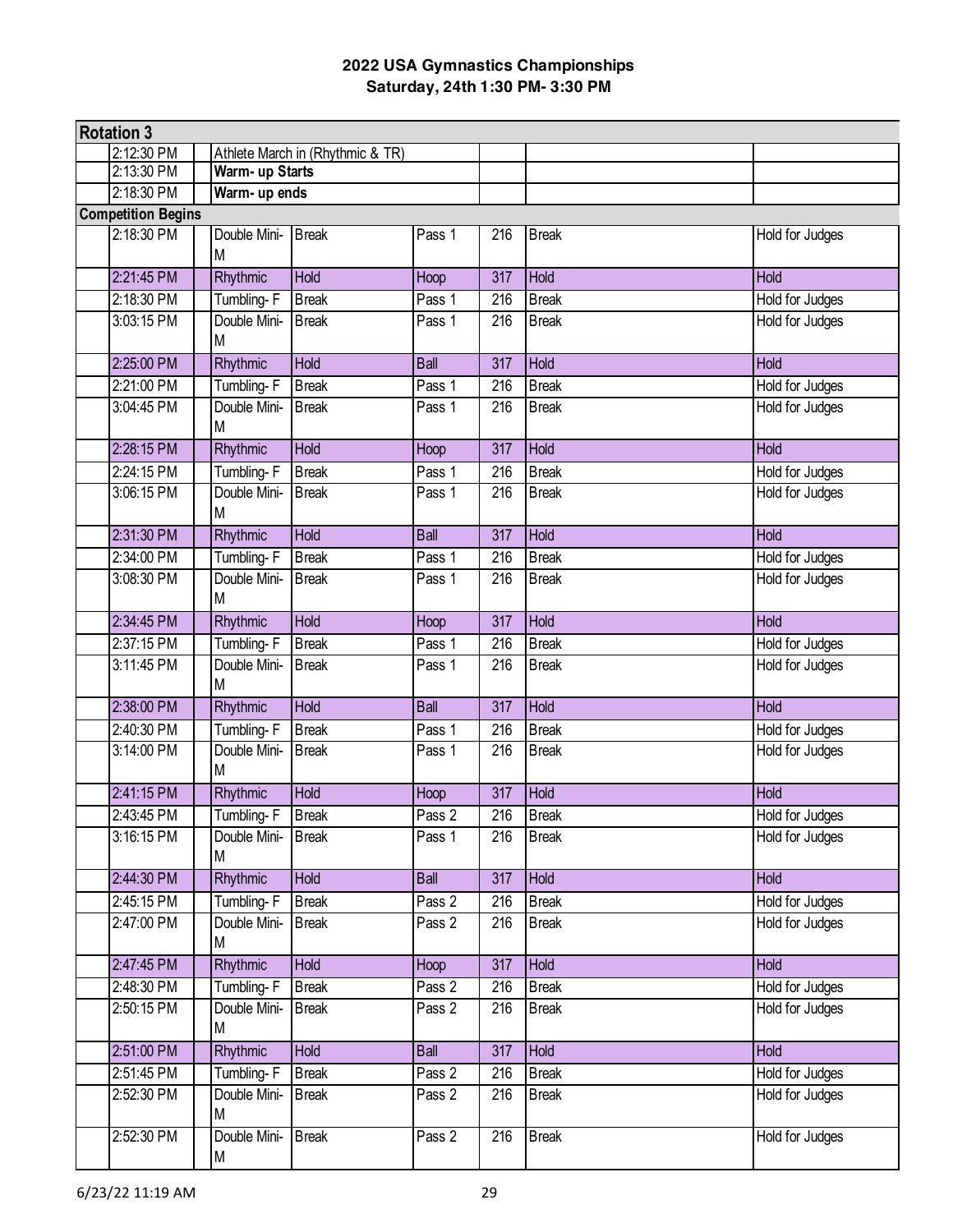**End of Rotation**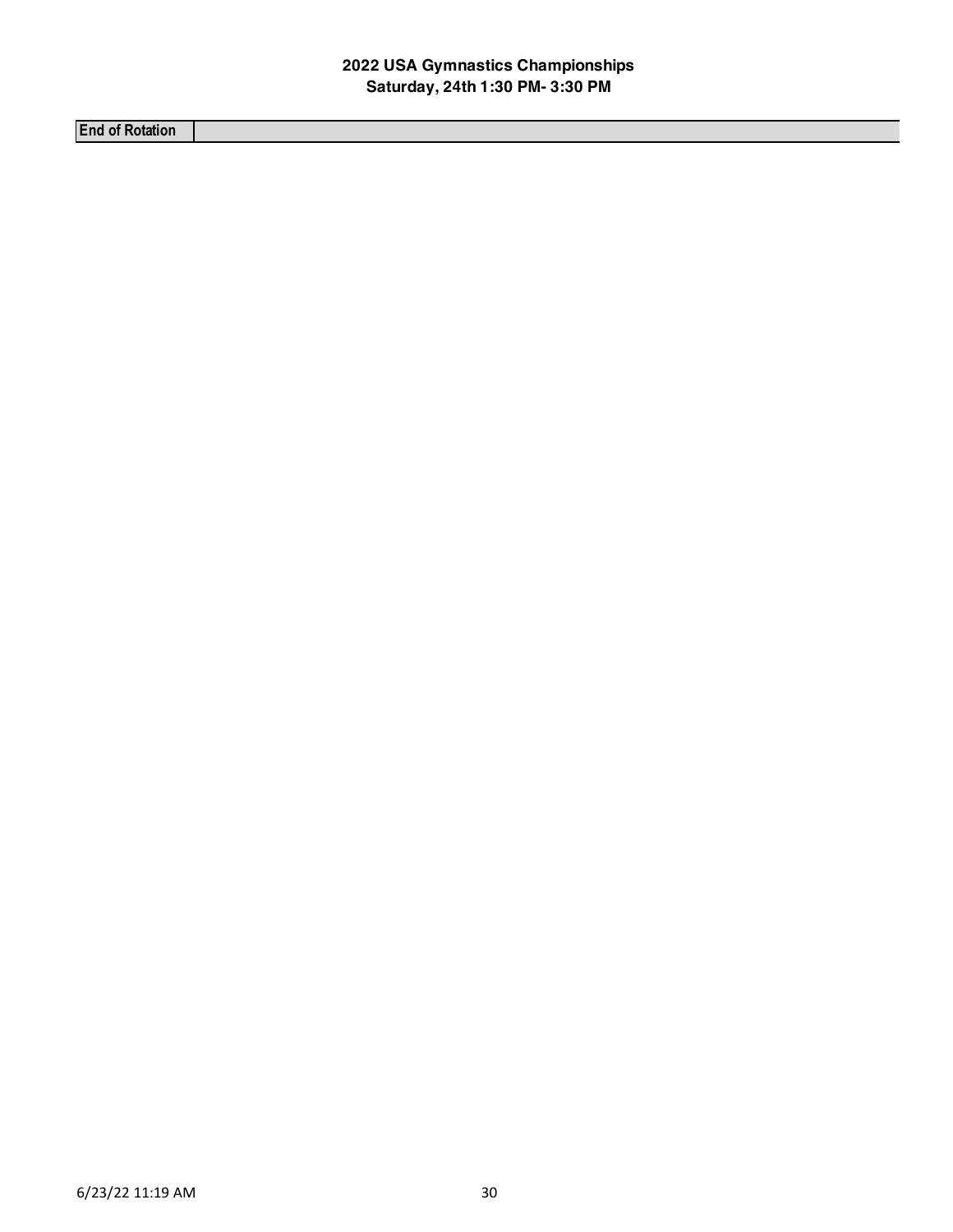|                               | <b>Rotation 4</b>         |                                                                                                                                       |                            |                       |                  |              |                        |
|-------------------------------|---------------------------|---------------------------------------------------------------------------------------------------------------------------------------|----------------------------|-----------------------|------------------|--------------|------------------------|
|                               | 2:52:30 PM                |                                                                                                                                       | Athlete March in (TR & TU) |                       |                  |              |                        |
|                               | 2:53:30 PM                | Warm- up Starts                                                                                                                       |                            |                       |                  |              |                        |
|                               | 2:58:30 PM                | Warm- up ends                                                                                                                         |                            |                       |                  |              |                        |
|                               | <b>Competition Begins</b> |                                                                                                                                       |                            |                       |                  |              |                        |
|                               | 3:01:00 PM                | Double Mini-<br>F                                                                                                                     | <b>Break</b>               | Pass 1                | 216              | <b>Break</b> | Hold for Judges        |
|                               | 3:01:45 PM                | Rhythmic                                                                                                                              | Hold                       | 5 Ropes               | 317              | Hold         | Hold                   |
|                               | 3:02:30 PM                | Tumbling-M                                                                                                                            | <b>Break</b>               | Pass 1                | $\overline{216}$ | <b>Break</b> | <b>Hold for Judges</b> |
|                               | 3:03:15 PM                | Double Mini-<br>F                                                                                                                     | <b>Break</b>               | Pass 1                | 216              | <b>Break</b> | Hold for Judges        |
|                               | 3:04:00 PM                | Tumbling-M                                                                                                                            | <b>Break</b>               | Pass 1                | $\overline{216}$ | <b>Break</b> | <b>Hold for Judges</b> |
|                               | 3:04:45 PM                | Double Mini-<br>F                                                                                                                     | <b>Break</b>               | Pass 1                | $\overline{216}$ | <b>Break</b> | <b>Hold for Judges</b> |
|                               | 3:05:30 PM                | Tumbling-M                                                                                                                            | <b>Break</b>               | Pass 1                | 216              | <b>Break</b> | Hold for Judges        |
|                               | 3:06:15 PM                | Double Mini-<br>F                                                                                                                     | <b>Break</b>               | Pass 1                | 216              | <b>Break</b> | <b>Hold for Judges</b> |
|                               | 3:07:00 PM                | Tumbling-M                                                                                                                            | <b>Break</b>               | Pass 1                | 216              | <b>Break</b> | Hold for Judges        |
|                               | 3:07:45 PM                | Double Mini-<br>F                                                                                                                     | <b>Break</b>               | Pass 2                | 216              | <b>Break</b> | Hold for Judges        |
|                               | 3:08:30 PM                | Tumbling-M                                                                                                                            | <b>Break</b>               | Pass 1                | 216              | <b>Break</b> | Hold for Judges        |
|                               | 3:09:15 PM                | Double Mini-<br>F                                                                                                                     | <b>Break</b>               | Pass 2                | 216              | <b>Break</b> | Hold for Judges        |
|                               | 3:10:00 PM                | Tumbling-M                                                                                                                            | <b>Break</b>               | Pass 1                | $\overline{216}$ | <b>Break</b> | Hold for Judges        |
|                               | 3:11:45 PM                | Double Mini-<br>F                                                                                                                     | <b>Break</b>               | Pass 2                | 216              | <b>Break</b> | Hold for Judges        |
|                               | 3:12:30 PM                | Rhythmic                                                                                                                              | <b>Hold</b>                | 3 Ribbons/<br>2 Balls | $\overline{317}$ | <b>Hold</b>  | <b>Hold</b>            |
|                               | 3:13:15 PM                | Double Mini-<br>F                                                                                                                     | <b>Break</b>               | Pass 2                | 216              | <b>Break</b> | Hold for Judges        |
|                               | 3:14:00 PM                | Tumbling-M                                                                                                                            | <b>Break</b>               | Pass 2                | $\overline{216}$ | <b>Break</b> | <b>Hold for Judges</b> |
|                               | 3:14:45 PM                |                                                                                                                                       | <b>Break</b>               |                       | 216              | <b>Break</b> | <b>Hold for Judges</b> |
|                               | 3:15:30 PM                | Tumbling-M                                                                                                                            | <b>Break</b>               | Pass 2                | $\overline{216}$ | <b>Break</b> | Hold for Judges        |
|                               | 3:16:15 PM                |                                                                                                                                       | <b>Break</b>               |                       | 216              | <b>Break</b> | Hold for Judges        |
|                               | 3:17:00 PM                | Tumbling-M                                                                                                                            | <b>Break</b>               | Pass 2                | $\overline{216}$ | <b>Break</b> | <b>Hold for Judges</b> |
|                               | 3:17:45 PM                |                                                                                                                                       | <b>Break</b>               |                       | 216              | <b>Break</b> | Hold for Judges        |
|                               | 3:17:45 PM                | Tumbling-M                                                                                                                            | <b>Break</b>               | Pass 2                | 216              | <b>Break</b> | Hold for Judges        |
|                               | <b>End of Rotation</b>    |                                                                                                                                       |                            |                       |                  |              |                        |
|                               | 3:18:45 PM                | Athletes March out                                                                                                                    |                            |                       |                  |              |                        |
|                               |                           | Awards Ceremony for T&T Session 14W                                                                                                   |                            |                       |                  |              |                        |
|                               | 3:18:45 PM                | T&T<br>IE Men Trampoline<br>IE Women Trampoline<br>IE Men Tumbling<br>IE Women Tumbling<br>IE Men Double Mini<br>IE Women Double Mini |                            |                       |                  |              |                        |
| <b>End of Awards Ceremony</b> |                           |                                                                                                                                       |                            |                       |                  |              |                        |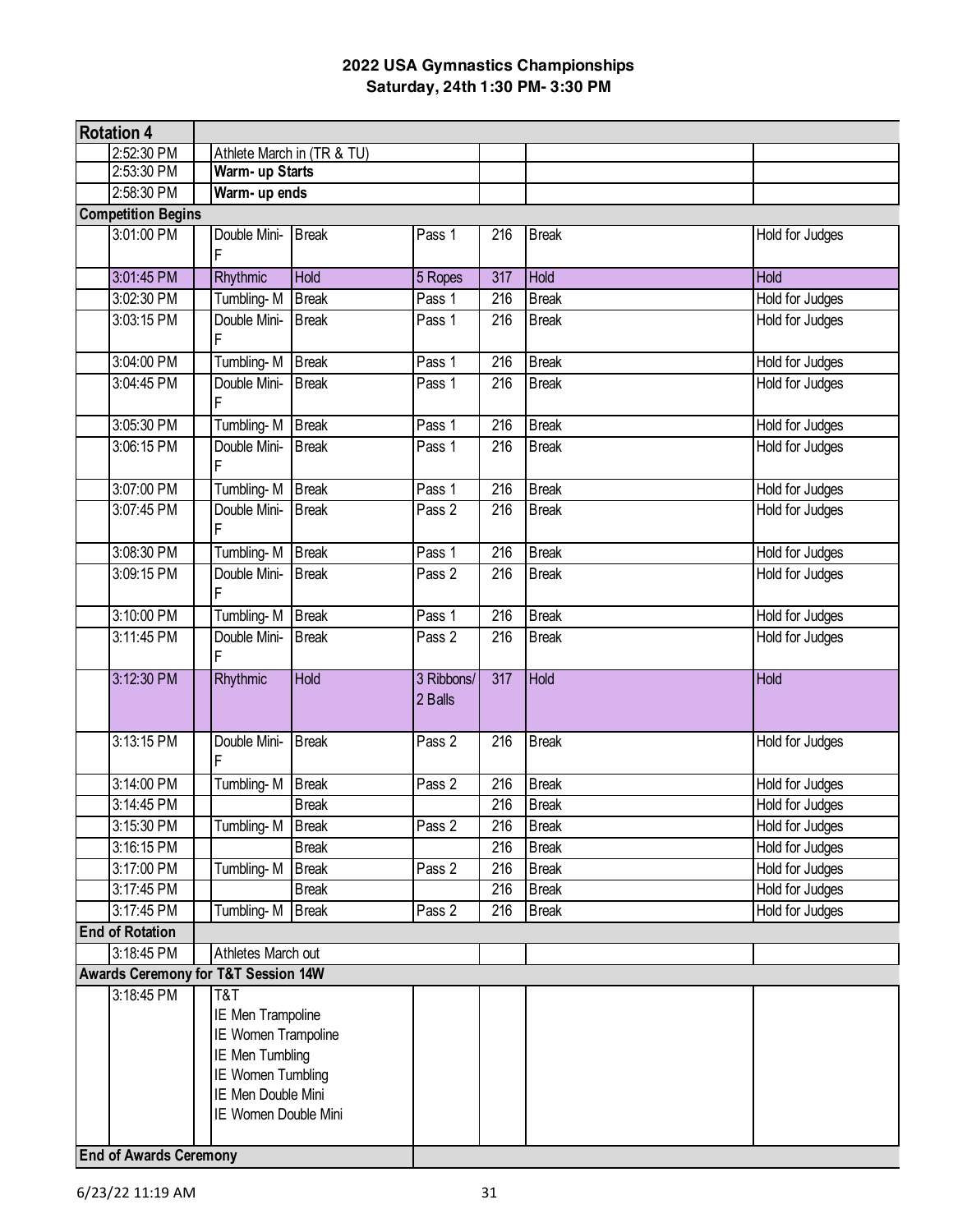| <b>Opening Ceremony</b><br>5:48:45 PM<br><b>Opening Video</b><br>5:49:45 PM<br><b>Opening Announcement</b><br>Athlete March & Intro (Acro, T&T, Rhythmic)<br>5:50:00 PM<br>5:52:00 PM<br>Intro Anthem<br>5:52:15 PM<br>Anthem<br><b>End of Opening Ceremony</b><br><b>Rotation 1</b><br>5:54:00 PM<br>Athlete March in (DM & TU)<br>5:55:00 PM<br>Warm- up Starts<br>6:00:00 PM<br>Warm- up ends<br><b>Competition Begins</b><br>6:00:00 PM<br>Hold<br>Acro<br>415<br>Hold<br>Hold<br>Combined<br>6:02:45 PM<br>Tumbling<br>Women<br>216<br><b>Break</b><br>Hold for Judges<br>Pass 1<br>Double Mini<br>6:03:30 PM<br>Men<br>216<br><b>Break</b><br>Hold for Judges<br>Pass 1<br>Hold<br>317<br>Hold<br>6:04:15 PM<br>Rhythmic<br><b>Clubs</b><br>Hold<br>6:06:00 PM<br>216<br>Tumbling<br>Women<br>Pass 1<br><b>Break</b><br>Hold for Judges<br>6:06:45 PM<br>Double Mini<br>Men<br>Pass 1<br>216<br><b>Break</b><br>Hold for Judges<br>6:07:30 PM<br>Hold<br>Hold<br>Hold<br>Rhythmic<br>Ribbon<br>317<br>216<br><b>Break</b><br>6:09:15 PM<br>Tumbling<br>Women<br>Pass 1<br>Hold for Judges<br>6:10:00 PM<br>Double Mini<br>Pass 1<br>216<br><b>Break</b><br>Men<br>Hold for Judges<br>6:10:45 PM<br>Hold<br>Hold<br>415<br><b>Hold</b><br>Acro<br>Combined<br>Tumbling<br>216<br>6:13:30 PM<br>Women<br>Pass 1<br><b>Break</b><br>Hold for Judges<br>Double Mini<br>6:14:15 PM<br>Men<br>Pass 1<br>216<br><b>Break</b><br>Hold for Judges<br>6:15:00 PM<br>Hold<br>Hold<br>Rhythmic<br><b>Clubs</b><br>317<br>Hold<br>6:16:45 PM<br>216<br>Tumbling<br>Women<br>Pass 1<br><b>Break</b><br>Hold for Judges<br>Double Mini<br>6:17:30 PM<br>Men<br>Pass 1<br>216<br><b>Break</b><br>Hold for Judges<br>Hold<br>Hold<br>Hold<br>6:18:15 PM<br>Rhythmic<br>Ribbon<br>317<br>6:20:00 PM<br>216<br>Tumbling<br>Women<br>Pass 1<br><b>Break</b><br>Hold for Judges<br>Double Mini<br>216<br>6:20:45 PM<br>Men<br>Pass 1<br><b>Break</b><br>Hold for Judges<br>6:21:30 PM<br>Hold<br>Hold<br>Acro<br>415<br>Hold<br>Combined<br>6:24:15 PM<br>Tumbling<br>Women<br>Pass 1<br>216<br><b>Break</b><br>Hold for Judges<br>Double Mini<br>6:25:00 PM<br>Men<br>216<br>Hold for Judges<br>Pass 1<br><b>Break</b><br>Hold<br>Rhythmic<br>317<br>Hold<br>6:25:45 PM<br><b>Clubs</b><br>Hold<br>6:27:30 PM<br>216<br>Tumbling<br>Women<br>Pass 1<br><b>Break</b><br>Hold for Judges<br>6:28:15 PM<br>Double Mini<br>216<br>Hold for Judges<br>Men<br>Pass 1<br><b>Break</b><br><b>End of Rotation</b><br><b>Rotation 2</b><br>6:29:00 PM<br>Athlete March in (DM & TU)<br>6:30:00 PM<br>Warm- up Starts<br>6:35:00 PM<br>Warm- up ends<br><b>Competition Begins</b><br>6:35:00 PM<br>Ribbon<br>317<br>Rhythmic<br>Hold<br>Hold<br>Hold<br>Hold<br>415 Hold<br>Hold<br>6:36:45 PM<br>Acro<br>Combined<br>6:39:30 PM<br>Pass 2<br>Tumbling<br>Women<br>216<br><b>Break</b><br>Hold for Judges<br>Double Mini<br>6:40:15 PM<br>Men<br>Pass 2<br>216<br><b>Break</b><br>Hold for Judges<br>6:41:00 PM<br>Hold<br>Hold<br>Rhythmic<br>Clubs<br>317<br><b>Hold</b><br>6:42:45 PM<br>Tumbling<br>Pass <sub>2</sub><br>216<br>Hold for Judges<br>Women<br><b>Break</b><br>Double Mini<br>6:43:30 PM<br>Men<br>Pass 2<br>216<br><b>Break</b><br>Hold for Judges<br>6:44:15 PM<br>Hold<br>Rhythmic<br>Ribbon<br>317<br>Hold<br><b>Hold</b><br>6:46:00 PM<br>Tumbling<br>Pass 2<br>216<br>Hold for Judges<br>Women<br><b>Break</b><br>6:46:45 PM<br>Double Mini<br>Pass 2<br>Men<br>216<br><b>Break</b><br>Hold for Judges<br>6:47:30 PM<br>Hold<br>Hold<br>Acro<br>Combined<br>415<br>Hold<br>6:50:15 PM<br>Tumbling<br>Pass 2<br>216<br>Hold for Judges<br>Women<br><b>Break</b><br>6:51:00 PM<br>Double Mini<br>Pass 2<br>216<br>Hold for Judges<br>Men<br><b>Break</b><br>6:51:45 PM<br>Rhythmic<br>Hold<br><b>Clubs</b><br>317<br>Hold<br>Hold<br>6:53:30 PM<br>Hold<br>415<br>Acro<br>Combined<br><b>Hold</b><br>Hold | <b>Start Time</b> | <b>Discipline</b> | Event | Routine | No | <b>Athletes</b> | Club |  |  |  |
|-------------------------------------------------------------------------------------------------------------------------------------------------------------------------------------------------------------------------------------------------------------------------------------------------------------------------------------------------------------------------------------------------------------------------------------------------------------------------------------------------------------------------------------------------------------------------------------------------------------------------------------------------------------------------------------------------------------------------------------------------------------------------------------------------------------------------------------------------------------------------------------------------------------------------------------------------------------------------------------------------------------------------------------------------------------------------------------------------------------------------------------------------------------------------------------------------------------------------------------------------------------------------------------------------------------------------------------------------------------------------------------------------------------------------------------------------------------------------------------------------------------------------------------------------------------------------------------------------------------------------------------------------------------------------------------------------------------------------------------------------------------------------------------------------------------------------------------------------------------------------------------------------------------------------------------------------------------------------------------------------------------------------------------------------------------------------------------------------------------------------------------------------------------------------------------------------------------------------------------------------------------------------------------------------------------------------------------------------------------------------------------------------------------------------------------------------------------------------------------------------------------------------------------------------------------------------------------------------------------------------------------------------------------------------------------------------------------------------------------------------------------------------------------------------------------------------------------------------------------------------------------------------------------------------------------------------------------------------------------------------------------------------------------------------------------------------------------------------------------------------------------------------------------------------------------------------------------------------------------------------------------------------------------------------------------------------------------------------------------------------------------------------------------------------------------------------------------------------------------------------------------------------------------------------------------------------------------------------------------------------------------------------------------------------------------------------------------------------------------------------------------------------------------------------------------------------------------------------------------------------------------------------------|-------------------|-------------------|-------|---------|----|-----------------|------|--|--|--|
|                                                                                                                                                                                                                                                                                                                                                                                                                                                                                                                                                                                                                                                                                                                                                                                                                                                                                                                                                                                                                                                                                                                                                                                                                                                                                                                                                                                                                                                                                                                                                                                                                                                                                                                                                                                                                                                                                                                                                                                                                                                                                                                                                                                                                                                                                                                                                                                                                                                                                                                                                                                                                                                                                                                                                                                                                                                                                                                                                                                                                                                                                                                                                                                                                                                                                                                                                                                                                                                                                                                                                                                                                                                                                                                                                                                                                                                                                                       |                   |                   |       |         |    |                 |      |  |  |  |
|                                                                                                                                                                                                                                                                                                                                                                                                                                                                                                                                                                                                                                                                                                                                                                                                                                                                                                                                                                                                                                                                                                                                                                                                                                                                                                                                                                                                                                                                                                                                                                                                                                                                                                                                                                                                                                                                                                                                                                                                                                                                                                                                                                                                                                                                                                                                                                                                                                                                                                                                                                                                                                                                                                                                                                                                                                                                                                                                                                                                                                                                                                                                                                                                                                                                                                                                                                                                                                                                                                                                                                                                                                                                                                                                                                                                                                                                                                       |                   |                   |       |         |    |                 |      |  |  |  |
|                                                                                                                                                                                                                                                                                                                                                                                                                                                                                                                                                                                                                                                                                                                                                                                                                                                                                                                                                                                                                                                                                                                                                                                                                                                                                                                                                                                                                                                                                                                                                                                                                                                                                                                                                                                                                                                                                                                                                                                                                                                                                                                                                                                                                                                                                                                                                                                                                                                                                                                                                                                                                                                                                                                                                                                                                                                                                                                                                                                                                                                                                                                                                                                                                                                                                                                                                                                                                                                                                                                                                                                                                                                                                                                                                                                                                                                                                                       |                   |                   |       |         |    |                 |      |  |  |  |
|                                                                                                                                                                                                                                                                                                                                                                                                                                                                                                                                                                                                                                                                                                                                                                                                                                                                                                                                                                                                                                                                                                                                                                                                                                                                                                                                                                                                                                                                                                                                                                                                                                                                                                                                                                                                                                                                                                                                                                                                                                                                                                                                                                                                                                                                                                                                                                                                                                                                                                                                                                                                                                                                                                                                                                                                                                                                                                                                                                                                                                                                                                                                                                                                                                                                                                                                                                                                                                                                                                                                                                                                                                                                                                                                                                                                                                                                                                       |                   |                   |       |         |    |                 |      |  |  |  |
|                                                                                                                                                                                                                                                                                                                                                                                                                                                                                                                                                                                                                                                                                                                                                                                                                                                                                                                                                                                                                                                                                                                                                                                                                                                                                                                                                                                                                                                                                                                                                                                                                                                                                                                                                                                                                                                                                                                                                                                                                                                                                                                                                                                                                                                                                                                                                                                                                                                                                                                                                                                                                                                                                                                                                                                                                                                                                                                                                                                                                                                                                                                                                                                                                                                                                                                                                                                                                                                                                                                                                                                                                                                                                                                                                                                                                                                                                                       |                   |                   |       |         |    |                 |      |  |  |  |
|                                                                                                                                                                                                                                                                                                                                                                                                                                                                                                                                                                                                                                                                                                                                                                                                                                                                                                                                                                                                                                                                                                                                                                                                                                                                                                                                                                                                                                                                                                                                                                                                                                                                                                                                                                                                                                                                                                                                                                                                                                                                                                                                                                                                                                                                                                                                                                                                                                                                                                                                                                                                                                                                                                                                                                                                                                                                                                                                                                                                                                                                                                                                                                                                                                                                                                                                                                                                                                                                                                                                                                                                                                                                                                                                                                                                                                                                                                       |                   |                   |       |         |    |                 |      |  |  |  |
|                                                                                                                                                                                                                                                                                                                                                                                                                                                                                                                                                                                                                                                                                                                                                                                                                                                                                                                                                                                                                                                                                                                                                                                                                                                                                                                                                                                                                                                                                                                                                                                                                                                                                                                                                                                                                                                                                                                                                                                                                                                                                                                                                                                                                                                                                                                                                                                                                                                                                                                                                                                                                                                                                                                                                                                                                                                                                                                                                                                                                                                                                                                                                                                                                                                                                                                                                                                                                                                                                                                                                                                                                                                                                                                                                                                                                                                                                                       |                   |                   |       |         |    |                 |      |  |  |  |
|                                                                                                                                                                                                                                                                                                                                                                                                                                                                                                                                                                                                                                                                                                                                                                                                                                                                                                                                                                                                                                                                                                                                                                                                                                                                                                                                                                                                                                                                                                                                                                                                                                                                                                                                                                                                                                                                                                                                                                                                                                                                                                                                                                                                                                                                                                                                                                                                                                                                                                                                                                                                                                                                                                                                                                                                                                                                                                                                                                                                                                                                                                                                                                                                                                                                                                                                                                                                                                                                                                                                                                                                                                                                                                                                                                                                                                                                                                       |                   |                   |       |         |    |                 |      |  |  |  |
|                                                                                                                                                                                                                                                                                                                                                                                                                                                                                                                                                                                                                                                                                                                                                                                                                                                                                                                                                                                                                                                                                                                                                                                                                                                                                                                                                                                                                                                                                                                                                                                                                                                                                                                                                                                                                                                                                                                                                                                                                                                                                                                                                                                                                                                                                                                                                                                                                                                                                                                                                                                                                                                                                                                                                                                                                                                                                                                                                                                                                                                                                                                                                                                                                                                                                                                                                                                                                                                                                                                                                                                                                                                                                                                                                                                                                                                                                                       |                   |                   |       |         |    |                 |      |  |  |  |
|                                                                                                                                                                                                                                                                                                                                                                                                                                                                                                                                                                                                                                                                                                                                                                                                                                                                                                                                                                                                                                                                                                                                                                                                                                                                                                                                                                                                                                                                                                                                                                                                                                                                                                                                                                                                                                                                                                                                                                                                                                                                                                                                                                                                                                                                                                                                                                                                                                                                                                                                                                                                                                                                                                                                                                                                                                                                                                                                                                                                                                                                                                                                                                                                                                                                                                                                                                                                                                                                                                                                                                                                                                                                                                                                                                                                                                                                                                       |                   |                   |       |         |    |                 |      |  |  |  |
|                                                                                                                                                                                                                                                                                                                                                                                                                                                                                                                                                                                                                                                                                                                                                                                                                                                                                                                                                                                                                                                                                                                                                                                                                                                                                                                                                                                                                                                                                                                                                                                                                                                                                                                                                                                                                                                                                                                                                                                                                                                                                                                                                                                                                                                                                                                                                                                                                                                                                                                                                                                                                                                                                                                                                                                                                                                                                                                                                                                                                                                                                                                                                                                                                                                                                                                                                                                                                                                                                                                                                                                                                                                                                                                                                                                                                                                                                                       |                   |                   |       |         |    |                 |      |  |  |  |
|                                                                                                                                                                                                                                                                                                                                                                                                                                                                                                                                                                                                                                                                                                                                                                                                                                                                                                                                                                                                                                                                                                                                                                                                                                                                                                                                                                                                                                                                                                                                                                                                                                                                                                                                                                                                                                                                                                                                                                                                                                                                                                                                                                                                                                                                                                                                                                                                                                                                                                                                                                                                                                                                                                                                                                                                                                                                                                                                                                                                                                                                                                                                                                                                                                                                                                                                                                                                                                                                                                                                                                                                                                                                                                                                                                                                                                                                                                       |                   |                   |       |         |    |                 |      |  |  |  |
|                                                                                                                                                                                                                                                                                                                                                                                                                                                                                                                                                                                                                                                                                                                                                                                                                                                                                                                                                                                                                                                                                                                                                                                                                                                                                                                                                                                                                                                                                                                                                                                                                                                                                                                                                                                                                                                                                                                                                                                                                                                                                                                                                                                                                                                                                                                                                                                                                                                                                                                                                                                                                                                                                                                                                                                                                                                                                                                                                                                                                                                                                                                                                                                                                                                                                                                                                                                                                                                                                                                                                                                                                                                                                                                                                                                                                                                                                                       |                   |                   |       |         |    |                 |      |  |  |  |
|                                                                                                                                                                                                                                                                                                                                                                                                                                                                                                                                                                                                                                                                                                                                                                                                                                                                                                                                                                                                                                                                                                                                                                                                                                                                                                                                                                                                                                                                                                                                                                                                                                                                                                                                                                                                                                                                                                                                                                                                                                                                                                                                                                                                                                                                                                                                                                                                                                                                                                                                                                                                                                                                                                                                                                                                                                                                                                                                                                                                                                                                                                                                                                                                                                                                                                                                                                                                                                                                                                                                                                                                                                                                                                                                                                                                                                                                                                       |                   |                   |       |         |    |                 |      |  |  |  |
|                                                                                                                                                                                                                                                                                                                                                                                                                                                                                                                                                                                                                                                                                                                                                                                                                                                                                                                                                                                                                                                                                                                                                                                                                                                                                                                                                                                                                                                                                                                                                                                                                                                                                                                                                                                                                                                                                                                                                                                                                                                                                                                                                                                                                                                                                                                                                                                                                                                                                                                                                                                                                                                                                                                                                                                                                                                                                                                                                                                                                                                                                                                                                                                                                                                                                                                                                                                                                                                                                                                                                                                                                                                                                                                                                                                                                                                                                                       |                   |                   |       |         |    |                 |      |  |  |  |
|                                                                                                                                                                                                                                                                                                                                                                                                                                                                                                                                                                                                                                                                                                                                                                                                                                                                                                                                                                                                                                                                                                                                                                                                                                                                                                                                                                                                                                                                                                                                                                                                                                                                                                                                                                                                                                                                                                                                                                                                                                                                                                                                                                                                                                                                                                                                                                                                                                                                                                                                                                                                                                                                                                                                                                                                                                                                                                                                                                                                                                                                                                                                                                                                                                                                                                                                                                                                                                                                                                                                                                                                                                                                                                                                                                                                                                                                                                       |                   |                   |       |         |    |                 |      |  |  |  |
|                                                                                                                                                                                                                                                                                                                                                                                                                                                                                                                                                                                                                                                                                                                                                                                                                                                                                                                                                                                                                                                                                                                                                                                                                                                                                                                                                                                                                                                                                                                                                                                                                                                                                                                                                                                                                                                                                                                                                                                                                                                                                                                                                                                                                                                                                                                                                                                                                                                                                                                                                                                                                                                                                                                                                                                                                                                                                                                                                                                                                                                                                                                                                                                                                                                                                                                                                                                                                                                                                                                                                                                                                                                                                                                                                                                                                                                                                                       |                   |                   |       |         |    |                 |      |  |  |  |
|                                                                                                                                                                                                                                                                                                                                                                                                                                                                                                                                                                                                                                                                                                                                                                                                                                                                                                                                                                                                                                                                                                                                                                                                                                                                                                                                                                                                                                                                                                                                                                                                                                                                                                                                                                                                                                                                                                                                                                                                                                                                                                                                                                                                                                                                                                                                                                                                                                                                                                                                                                                                                                                                                                                                                                                                                                                                                                                                                                                                                                                                                                                                                                                                                                                                                                                                                                                                                                                                                                                                                                                                                                                                                                                                                                                                                                                                                                       |                   |                   |       |         |    |                 |      |  |  |  |
|                                                                                                                                                                                                                                                                                                                                                                                                                                                                                                                                                                                                                                                                                                                                                                                                                                                                                                                                                                                                                                                                                                                                                                                                                                                                                                                                                                                                                                                                                                                                                                                                                                                                                                                                                                                                                                                                                                                                                                                                                                                                                                                                                                                                                                                                                                                                                                                                                                                                                                                                                                                                                                                                                                                                                                                                                                                                                                                                                                                                                                                                                                                                                                                                                                                                                                                                                                                                                                                                                                                                                                                                                                                                                                                                                                                                                                                                                                       |                   |                   |       |         |    |                 |      |  |  |  |
|                                                                                                                                                                                                                                                                                                                                                                                                                                                                                                                                                                                                                                                                                                                                                                                                                                                                                                                                                                                                                                                                                                                                                                                                                                                                                                                                                                                                                                                                                                                                                                                                                                                                                                                                                                                                                                                                                                                                                                                                                                                                                                                                                                                                                                                                                                                                                                                                                                                                                                                                                                                                                                                                                                                                                                                                                                                                                                                                                                                                                                                                                                                                                                                                                                                                                                                                                                                                                                                                                                                                                                                                                                                                                                                                                                                                                                                                                                       |                   |                   |       |         |    |                 |      |  |  |  |
|                                                                                                                                                                                                                                                                                                                                                                                                                                                                                                                                                                                                                                                                                                                                                                                                                                                                                                                                                                                                                                                                                                                                                                                                                                                                                                                                                                                                                                                                                                                                                                                                                                                                                                                                                                                                                                                                                                                                                                                                                                                                                                                                                                                                                                                                                                                                                                                                                                                                                                                                                                                                                                                                                                                                                                                                                                                                                                                                                                                                                                                                                                                                                                                                                                                                                                                                                                                                                                                                                                                                                                                                                                                                                                                                                                                                                                                                                                       |                   |                   |       |         |    |                 |      |  |  |  |
|                                                                                                                                                                                                                                                                                                                                                                                                                                                                                                                                                                                                                                                                                                                                                                                                                                                                                                                                                                                                                                                                                                                                                                                                                                                                                                                                                                                                                                                                                                                                                                                                                                                                                                                                                                                                                                                                                                                                                                                                                                                                                                                                                                                                                                                                                                                                                                                                                                                                                                                                                                                                                                                                                                                                                                                                                                                                                                                                                                                                                                                                                                                                                                                                                                                                                                                                                                                                                                                                                                                                                                                                                                                                                                                                                                                                                                                                                                       |                   |                   |       |         |    |                 |      |  |  |  |
|                                                                                                                                                                                                                                                                                                                                                                                                                                                                                                                                                                                                                                                                                                                                                                                                                                                                                                                                                                                                                                                                                                                                                                                                                                                                                                                                                                                                                                                                                                                                                                                                                                                                                                                                                                                                                                                                                                                                                                                                                                                                                                                                                                                                                                                                                                                                                                                                                                                                                                                                                                                                                                                                                                                                                                                                                                                                                                                                                                                                                                                                                                                                                                                                                                                                                                                                                                                                                                                                                                                                                                                                                                                                                                                                                                                                                                                                                                       |                   |                   |       |         |    |                 |      |  |  |  |
|                                                                                                                                                                                                                                                                                                                                                                                                                                                                                                                                                                                                                                                                                                                                                                                                                                                                                                                                                                                                                                                                                                                                                                                                                                                                                                                                                                                                                                                                                                                                                                                                                                                                                                                                                                                                                                                                                                                                                                                                                                                                                                                                                                                                                                                                                                                                                                                                                                                                                                                                                                                                                                                                                                                                                                                                                                                                                                                                                                                                                                                                                                                                                                                                                                                                                                                                                                                                                                                                                                                                                                                                                                                                                                                                                                                                                                                                                                       |                   |                   |       |         |    |                 |      |  |  |  |
|                                                                                                                                                                                                                                                                                                                                                                                                                                                                                                                                                                                                                                                                                                                                                                                                                                                                                                                                                                                                                                                                                                                                                                                                                                                                                                                                                                                                                                                                                                                                                                                                                                                                                                                                                                                                                                                                                                                                                                                                                                                                                                                                                                                                                                                                                                                                                                                                                                                                                                                                                                                                                                                                                                                                                                                                                                                                                                                                                                                                                                                                                                                                                                                                                                                                                                                                                                                                                                                                                                                                                                                                                                                                                                                                                                                                                                                                                                       |                   |                   |       |         |    |                 |      |  |  |  |
|                                                                                                                                                                                                                                                                                                                                                                                                                                                                                                                                                                                                                                                                                                                                                                                                                                                                                                                                                                                                                                                                                                                                                                                                                                                                                                                                                                                                                                                                                                                                                                                                                                                                                                                                                                                                                                                                                                                                                                                                                                                                                                                                                                                                                                                                                                                                                                                                                                                                                                                                                                                                                                                                                                                                                                                                                                                                                                                                                                                                                                                                                                                                                                                                                                                                                                                                                                                                                                                                                                                                                                                                                                                                                                                                                                                                                                                                                                       |                   |                   |       |         |    |                 |      |  |  |  |
|                                                                                                                                                                                                                                                                                                                                                                                                                                                                                                                                                                                                                                                                                                                                                                                                                                                                                                                                                                                                                                                                                                                                                                                                                                                                                                                                                                                                                                                                                                                                                                                                                                                                                                                                                                                                                                                                                                                                                                                                                                                                                                                                                                                                                                                                                                                                                                                                                                                                                                                                                                                                                                                                                                                                                                                                                                                                                                                                                                                                                                                                                                                                                                                                                                                                                                                                                                                                                                                                                                                                                                                                                                                                                                                                                                                                                                                                                                       |                   |                   |       |         |    |                 |      |  |  |  |
|                                                                                                                                                                                                                                                                                                                                                                                                                                                                                                                                                                                                                                                                                                                                                                                                                                                                                                                                                                                                                                                                                                                                                                                                                                                                                                                                                                                                                                                                                                                                                                                                                                                                                                                                                                                                                                                                                                                                                                                                                                                                                                                                                                                                                                                                                                                                                                                                                                                                                                                                                                                                                                                                                                                                                                                                                                                                                                                                                                                                                                                                                                                                                                                                                                                                                                                                                                                                                                                                                                                                                                                                                                                                                                                                                                                                                                                                                                       |                   |                   |       |         |    |                 |      |  |  |  |
|                                                                                                                                                                                                                                                                                                                                                                                                                                                                                                                                                                                                                                                                                                                                                                                                                                                                                                                                                                                                                                                                                                                                                                                                                                                                                                                                                                                                                                                                                                                                                                                                                                                                                                                                                                                                                                                                                                                                                                                                                                                                                                                                                                                                                                                                                                                                                                                                                                                                                                                                                                                                                                                                                                                                                                                                                                                                                                                                                                                                                                                                                                                                                                                                                                                                                                                                                                                                                                                                                                                                                                                                                                                                                                                                                                                                                                                                                                       |                   |                   |       |         |    |                 |      |  |  |  |
|                                                                                                                                                                                                                                                                                                                                                                                                                                                                                                                                                                                                                                                                                                                                                                                                                                                                                                                                                                                                                                                                                                                                                                                                                                                                                                                                                                                                                                                                                                                                                                                                                                                                                                                                                                                                                                                                                                                                                                                                                                                                                                                                                                                                                                                                                                                                                                                                                                                                                                                                                                                                                                                                                                                                                                                                                                                                                                                                                                                                                                                                                                                                                                                                                                                                                                                                                                                                                                                                                                                                                                                                                                                                                                                                                                                                                                                                                                       |                   |                   |       |         |    |                 |      |  |  |  |
|                                                                                                                                                                                                                                                                                                                                                                                                                                                                                                                                                                                                                                                                                                                                                                                                                                                                                                                                                                                                                                                                                                                                                                                                                                                                                                                                                                                                                                                                                                                                                                                                                                                                                                                                                                                                                                                                                                                                                                                                                                                                                                                                                                                                                                                                                                                                                                                                                                                                                                                                                                                                                                                                                                                                                                                                                                                                                                                                                                                                                                                                                                                                                                                                                                                                                                                                                                                                                                                                                                                                                                                                                                                                                                                                                                                                                                                                                                       |                   |                   |       |         |    |                 |      |  |  |  |
|                                                                                                                                                                                                                                                                                                                                                                                                                                                                                                                                                                                                                                                                                                                                                                                                                                                                                                                                                                                                                                                                                                                                                                                                                                                                                                                                                                                                                                                                                                                                                                                                                                                                                                                                                                                                                                                                                                                                                                                                                                                                                                                                                                                                                                                                                                                                                                                                                                                                                                                                                                                                                                                                                                                                                                                                                                                                                                                                                                                                                                                                                                                                                                                                                                                                                                                                                                                                                                                                                                                                                                                                                                                                                                                                                                                                                                                                                                       |                   |                   |       |         |    |                 |      |  |  |  |
|                                                                                                                                                                                                                                                                                                                                                                                                                                                                                                                                                                                                                                                                                                                                                                                                                                                                                                                                                                                                                                                                                                                                                                                                                                                                                                                                                                                                                                                                                                                                                                                                                                                                                                                                                                                                                                                                                                                                                                                                                                                                                                                                                                                                                                                                                                                                                                                                                                                                                                                                                                                                                                                                                                                                                                                                                                                                                                                                                                                                                                                                                                                                                                                                                                                                                                                                                                                                                                                                                                                                                                                                                                                                                                                                                                                                                                                                                                       |                   |                   |       |         |    |                 |      |  |  |  |
|                                                                                                                                                                                                                                                                                                                                                                                                                                                                                                                                                                                                                                                                                                                                                                                                                                                                                                                                                                                                                                                                                                                                                                                                                                                                                                                                                                                                                                                                                                                                                                                                                                                                                                                                                                                                                                                                                                                                                                                                                                                                                                                                                                                                                                                                                                                                                                                                                                                                                                                                                                                                                                                                                                                                                                                                                                                                                                                                                                                                                                                                                                                                                                                                                                                                                                                                                                                                                                                                                                                                                                                                                                                                                                                                                                                                                                                                                                       |                   |                   |       |         |    |                 |      |  |  |  |
|                                                                                                                                                                                                                                                                                                                                                                                                                                                                                                                                                                                                                                                                                                                                                                                                                                                                                                                                                                                                                                                                                                                                                                                                                                                                                                                                                                                                                                                                                                                                                                                                                                                                                                                                                                                                                                                                                                                                                                                                                                                                                                                                                                                                                                                                                                                                                                                                                                                                                                                                                                                                                                                                                                                                                                                                                                                                                                                                                                                                                                                                                                                                                                                                                                                                                                                                                                                                                                                                                                                                                                                                                                                                                                                                                                                                                                                                                                       |                   |                   |       |         |    |                 |      |  |  |  |
|                                                                                                                                                                                                                                                                                                                                                                                                                                                                                                                                                                                                                                                                                                                                                                                                                                                                                                                                                                                                                                                                                                                                                                                                                                                                                                                                                                                                                                                                                                                                                                                                                                                                                                                                                                                                                                                                                                                                                                                                                                                                                                                                                                                                                                                                                                                                                                                                                                                                                                                                                                                                                                                                                                                                                                                                                                                                                                                                                                                                                                                                                                                                                                                                                                                                                                                                                                                                                                                                                                                                                                                                                                                                                                                                                                                                                                                                                                       |                   |                   |       |         |    |                 |      |  |  |  |
|                                                                                                                                                                                                                                                                                                                                                                                                                                                                                                                                                                                                                                                                                                                                                                                                                                                                                                                                                                                                                                                                                                                                                                                                                                                                                                                                                                                                                                                                                                                                                                                                                                                                                                                                                                                                                                                                                                                                                                                                                                                                                                                                                                                                                                                                                                                                                                                                                                                                                                                                                                                                                                                                                                                                                                                                                                                                                                                                                                                                                                                                                                                                                                                                                                                                                                                                                                                                                                                                                                                                                                                                                                                                                                                                                                                                                                                                                                       |                   |                   |       |         |    |                 |      |  |  |  |
|                                                                                                                                                                                                                                                                                                                                                                                                                                                                                                                                                                                                                                                                                                                                                                                                                                                                                                                                                                                                                                                                                                                                                                                                                                                                                                                                                                                                                                                                                                                                                                                                                                                                                                                                                                                                                                                                                                                                                                                                                                                                                                                                                                                                                                                                                                                                                                                                                                                                                                                                                                                                                                                                                                                                                                                                                                                                                                                                                                                                                                                                                                                                                                                                                                                                                                                                                                                                                                                                                                                                                                                                                                                                                                                                                                                                                                                                                                       |                   |                   |       |         |    |                 |      |  |  |  |
|                                                                                                                                                                                                                                                                                                                                                                                                                                                                                                                                                                                                                                                                                                                                                                                                                                                                                                                                                                                                                                                                                                                                                                                                                                                                                                                                                                                                                                                                                                                                                                                                                                                                                                                                                                                                                                                                                                                                                                                                                                                                                                                                                                                                                                                                                                                                                                                                                                                                                                                                                                                                                                                                                                                                                                                                                                                                                                                                                                                                                                                                                                                                                                                                                                                                                                                                                                                                                                                                                                                                                                                                                                                                                                                                                                                                                                                                                                       |                   |                   |       |         |    |                 |      |  |  |  |
|                                                                                                                                                                                                                                                                                                                                                                                                                                                                                                                                                                                                                                                                                                                                                                                                                                                                                                                                                                                                                                                                                                                                                                                                                                                                                                                                                                                                                                                                                                                                                                                                                                                                                                                                                                                                                                                                                                                                                                                                                                                                                                                                                                                                                                                                                                                                                                                                                                                                                                                                                                                                                                                                                                                                                                                                                                                                                                                                                                                                                                                                                                                                                                                                                                                                                                                                                                                                                                                                                                                                                                                                                                                                                                                                                                                                                                                                                                       |                   |                   |       |         |    |                 |      |  |  |  |
|                                                                                                                                                                                                                                                                                                                                                                                                                                                                                                                                                                                                                                                                                                                                                                                                                                                                                                                                                                                                                                                                                                                                                                                                                                                                                                                                                                                                                                                                                                                                                                                                                                                                                                                                                                                                                                                                                                                                                                                                                                                                                                                                                                                                                                                                                                                                                                                                                                                                                                                                                                                                                                                                                                                                                                                                                                                                                                                                                                                                                                                                                                                                                                                                                                                                                                                                                                                                                                                                                                                                                                                                                                                                                                                                                                                                                                                                                                       |                   |                   |       |         |    |                 |      |  |  |  |
|                                                                                                                                                                                                                                                                                                                                                                                                                                                                                                                                                                                                                                                                                                                                                                                                                                                                                                                                                                                                                                                                                                                                                                                                                                                                                                                                                                                                                                                                                                                                                                                                                                                                                                                                                                                                                                                                                                                                                                                                                                                                                                                                                                                                                                                                                                                                                                                                                                                                                                                                                                                                                                                                                                                                                                                                                                                                                                                                                                                                                                                                                                                                                                                                                                                                                                                                                                                                                                                                                                                                                                                                                                                                                                                                                                                                                                                                                                       |                   |                   |       |         |    |                 |      |  |  |  |
|                                                                                                                                                                                                                                                                                                                                                                                                                                                                                                                                                                                                                                                                                                                                                                                                                                                                                                                                                                                                                                                                                                                                                                                                                                                                                                                                                                                                                                                                                                                                                                                                                                                                                                                                                                                                                                                                                                                                                                                                                                                                                                                                                                                                                                                                                                                                                                                                                                                                                                                                                                                                                                                                                                                                                                                                                                                                                                                                                                                                                                                                                                                                                                                                                                                                                                                                                                                                                                                                                                                                                                                                                                                                                                                                                                                                                                                                                                       |                   |                   |       |         |    |                 |      |  |  |  |
|                                                                                                                                                                                                                                                                                                                                                                                                                                                                                                                                                                                                                                                                                                                                                                                                                                                                                                                                                                                                                                                                                                                                                                                                                                                                                                                                                                                                                                                                                                                                                                                                                                                                                                                                                                                                                                                                                                                                                                                                                                                                                                                                                                                                                                                                                                                                                                                                                                                                                                                                                                                                                                                                                                                                                                                                                                                                                                                                                                                                                                                                                                                                                                                                                                                                                                                                                                                                                                                                                                                                                                                                                                                                                                                                                                                                                                                                                                       |                   |                   |       |         |    |                 |      |  |  |  |
|                                                                                                                                                                                                                                                                                                                                                                                                                                                                                                                                                                                                                                                                                                                                                                                                                                                                                                                                                                                                                                                                                                                                                                                                                                                                                                                                                                                                                                                                                                                                                                                                                                                                                                                                                                                                                                                                                                                                                                                                                                                                                                                                                                                                                                                                                                                                                                                                                                                                                                                                                                                                                                                                                                                                                                                                                                                                                                                                                                                                                                                                                                                                                                                                                                                                                                                                                                                                                                                                                                                                                                                                                                                                                                                                                                                                                                                                                                       |                   |                   |       |         |    |                 |      |  |  |  |
|                                                                                                                                                                                                                                                                                                                                                                                                                                                                                                                                                                                                                                                                                                                                                                                                                                                                                                                                                                                                                                                                                                                                                                                                                                                                                                                                                                                                                                                                                                                                                                                                                                                                                                                                                                                                                                                                                                                                                                                                                                                                                                                                                                                                                                                                                                                                                                                                                                                                                                                                                                                                                                                                                                                                                                                                                                                                                                                                                                                                                                                                                                                                                                                                                                                                                                                                                                                                                                                                                                                                                                                                                                                                                                                                                                                                                                                                                                       |                   |                   |       |         |    |                 |      |  |  |  |
|                                                                                                                                                                                                                                                                                                                                                                                                                                                                                                                                                                                                                                                                                                                                                                                                                                                                                                                                                                                                                                                                                                                                                                                                                                                                                                                                                                                                                                                                                                                                                                                                                                                                                                                                                                                                                                                                                                                                                                                                                                                                                                                                                                                                                                                                                                                                                                                                                                                                                                                                                                                                                                                                                                                                                                                                                                                                                                                                                                                                                                                                                                                                                                                                                                                                                                                                                                                                                                                                                                                                                                                                                                                                                                                                                                                                                                                                                                       |                   |                   |       |         |    |                 |      |  |  |  |
|                                                                                                                                                                                                                                                                                                                                                                                                                                                                                                                                                                                                                                                                                                                                                                                                                                                                                                                                                                                                                                                                                                                                                                                                                                                                                                                                                                                                                                                                                                                                                                                                                                                                                                                                                                                                                                                                                                                                                                                                                                                                                                                                                                                                                                                                                                                                                                                                                                                                                                                                                                                                                                                                                                                                                                                                                                                                                                                                                                                                                                                                                                                                                                                                                                                                                                                                                                                                                                                                                                                                                                                                                                                                                                                                                                                                                                                                                                       |                   |                   |       |         |    |                 |      |  |  |  |
|                                                                                                                                                                                                                                                                                                                                                                                                                                                                                                                                                                                                                                                                                                                                                                                                                                                                                                                                                                                                                                                                                                                                                                                                                                                                                                                                                                                                                                                                                                                                                                                                                                                                                                                                                                                                                                                                                                                                                                                                                                                                                                                                                                                                                                                                                                                                                                                                                                                                                                                                                                                                                                                                                                                                                                                                                                                                                                                                                                                                                                                                                                                                                                                                                                                                                                                                                                                                                                                                                                                                                                                                                                                                                                                                                                                                                                                                                                       |                   |                   |       |         |    |                 |      |  |  |  |
|                                                                                                                                                                                                                                                                                                                                                                                                                                                                                                                                                                                                                                                                                                                                                                                                                                                                                                                                                                                                                                                                                                                                                                                                                                                                                                                                                                                                                                                                                                                                                                                                                                                                                                                                                                                                                                                                                                                                                                                                                                                                                                                                                                                                                                                                                                                                                                                                                                                                                                                                                                                                                                                                                                                                                                                                                                                                                                                                                                                                                                                                                                                                                                                                                                                                                                                                                                                                                                                                                                                                                                                                                                                                                                                                                                                                                                                                                                       |                   |                   |       |         |    |                 |      |  |  |  |
|                                                                                                                                                                                                                                                                                                                                                                                                                                                                                                                                                                                                                                                                                                                                                                                                                                                                                                                                                                                                                                                                                                                                                                                                                                                                                                                                                                                                                                                                                                                                                                                                                                                                                                                                                                                                                                                                                                                                                                                                                                                                                                                                                                                                                                                                                                                                                                                                                                                                                                                                                                                                                                                                                                                                                                                                                                                                                                                                                                                                                                                                                                                                                                                                                                                                                                                                                                                                                                                                                                                                                                                                                                                                                                                                                                                                                                                                                                       |                   |                   |       |         |    |                 |      |  |  |  |
|                                                                                                                                                                                                                                                                                                                                                                                                                                                                                                                                                                                                                                                                                                                                                                                                                                                                                                                                                                                                                                                                                                                                                                                                                                                                                                                                                                                                                                                                                                                                                                                                                                                                                                                                                                                                                                                                                                                                                                                                                                                                                                                                                                                                                                                                                                                                                                                                                                                                                                                                                                                                                                                                                                                                                                                                                                                                                                                                                                                                                                                                                                                                                                                                                                                                                                                                                                                                                                                                                                                                                                                                                                                                                                                                                                                                                                                                                                       |                   |                   |       |         |    |                 |      |  |  |  |
|                                                                                                                                                                                                                                                                                                                                                                                                                                                                                                                                                                                                                                                                                                                                                                                                                                                                                                                                                                                                                                                                                                                                                                                                                                                                                                                                                                                                                                                                                                                                                                                                                                                                                                                                                                                                                                                                                                                                                                                                                                                                                                                                                                                                                                                                                                                                                                                                                                                                                                                                                                                                                                                                                                                                                                                                                                                                                                                                                                                                                                                                                                                                                                                                                                                                                                                                                                                                                                                                                                                                                                                                                                                                                                                                                                                                                                                                                                       |                   |                   |       |         |    |                 |      |  |  |  |
|                                                                                                                                                                                                                                                                                                                                                                                                                                                                                                                                                                                                                                                                                                                                                                                                                                                                                                                                                                                                                                                                                                                                                                                                                                                                                                                                                                                                                                                                                                                                                                                                                                                                                                                                                                                                                                                                                                                                                                                                                                                                                                                                                                                                                                                                                                                                                                                                                                                                                                                                                                                                                                                                                                                                                                                                                                                                                                                                                                                                                                                                                                                                                                                                                                                                                                                                                                                                                                                                                                                                                                                                                                                                                                                                                                                                                                                                                                       |                   |                   |       |         |    |                 |      |  |  |  |
|                                                                                                                                                                                                                                                                                                                                                                                                                                                                                                                                                                                                                                                                                                                                                                                                                                                                                                                                                                                                                                                                                                                                                                                                                                                                                                                                                                                                                                                                                                                                                                                                                                                                                                                                                                                                                                                                                                                                                                                                                                                                                                                                                                                                                                                                                                                                                                                                                                                                                                                                                                                                                                                                                                                                                                                                                                                                                                                                                                                                                                                                                                                                                                                                                                                                                                                                                                                                                                                                                                                                                                                                                                                                                                                                                                                                                                                                                                       |                   |                   |       |         |    |                 |      |  |  |  |
|                                                                                                                                                                                                                                                                                                                                                                                                                                                                                                                                                                                                                                                                                                                                                                                                                                                                                                                                                                                                                                                                                                                                                                                                                                                                                                                                                                                                                                                                                                                                                                                                                                                                                                                                                                                                                                                                                                                                                                                                                                                                                                                                                                                                                                                                                                                                                                                                                                                                                                                                                                                                                                                                                                                                                                                                                                                                                                                                                                                                                                                                                                                                                                                                                                                                                                                                                                                                                                                                                                                                                                                                                                                                                                                                                                                                                                                                                                       |                   |                   |       |         |    |                 |      |  |  |  |
|                                                                                                                                                                                                                                                                                                                                                                                                                                                                                                                                                                                                                                                                                                                                                                                                                                                                                                                                                                                                                                                                                                                                                                                                                                                                                                                                                                                                                                                                                                                                                                                                                                                                                                                                                                                                                                                                                                                                                                                                                                                                                                                                                                                                                                                                                                                                                                                                                                                                                                                                                                                                                                                                                                                                                                                                                                                                                                                                                                                                                                                                                                                                                                                                                                                                                                                                                                                                                                                                                                                                                                                                                                                                                                                                                                                                                                                                                                       |                   |                   |       |         |    |                 |      |  |  |  |
| <b>End of Rotation</b>                                                                                                                                                                                                                                                                                                                                                                                                                                                                                                                                                                                                                                                                                                                                                                                                                                                                                                                                                                                                                                                                                                                                                                                                                                                                                                                                                                                                                                                                                                                                                                                                                                                                                                                                                                                                                                                                                                                                                                                                                                                                                                                                                                                                                                                                                                                                                                                                                                                                                                                                                                                                                                                                                                                                                                                                                                                                                                                                                                                                                                                                                                                                                                                                                                                                                                                                                                                                                                                                                                                                                                                                                                                                                                                                                                                                                                                                                |                   |                   |       |         |    |                 |      |  |  |  |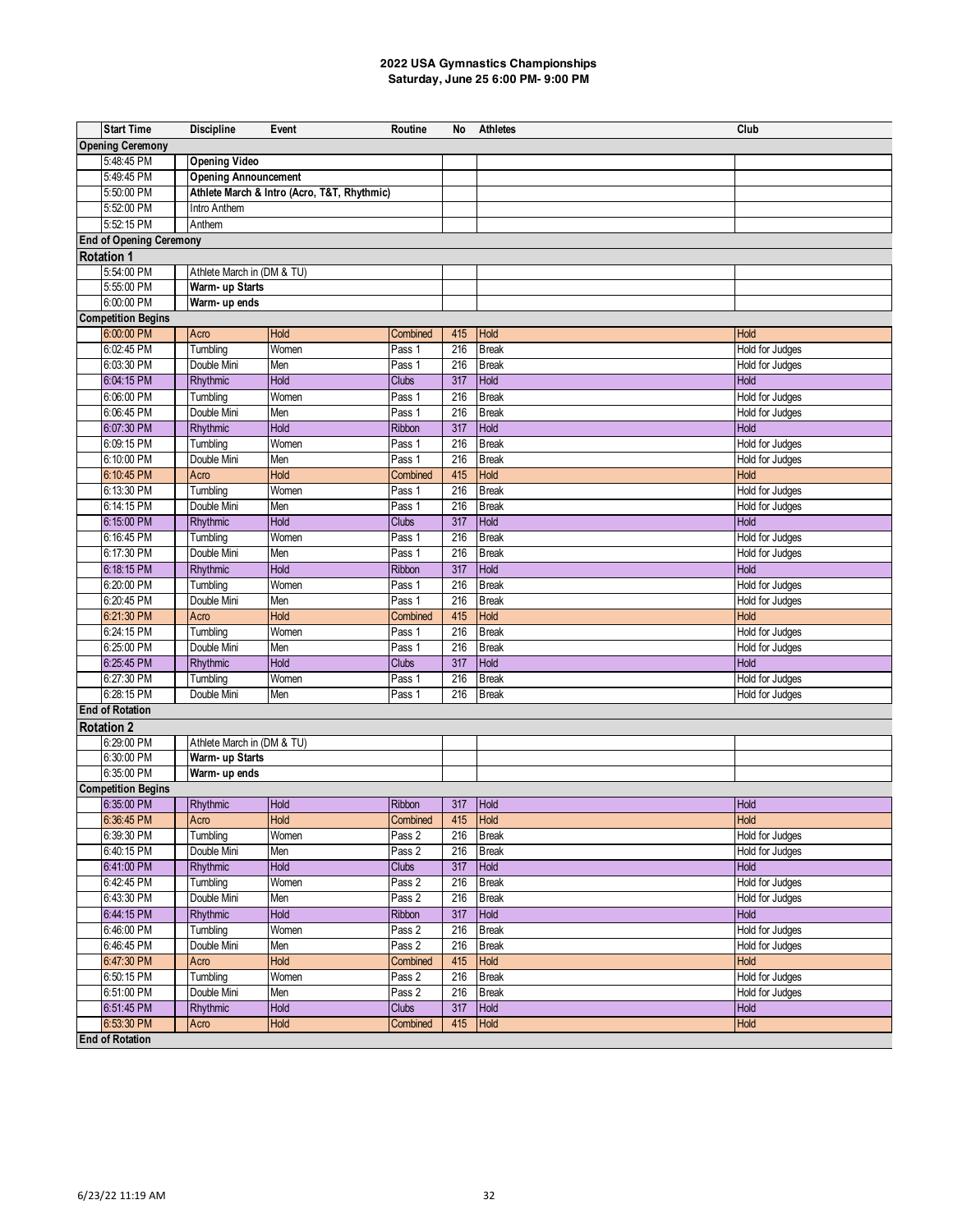| <b>Rotation 3</b>         |                            |       |                   |     |              |                        |  |  |  |
|---------------------------|----------------------------|-------|-------------------|-----|--------------|------------------------|--|--|--|
| 6:56:15 PM                | Athlete March in (TR & TU) |       |                   |     |              |                        |  |  |  |
| 6:57:15 PM                | Warm- up Starts            |       |                   |     |              |                        |  |  |  |
| 7:02:15 PM                | Warm- up ends              |       |                   |     |              |                        |  |  |  |
| <b>Competition Begins</b> |                            |       |                   |     |              |                        |  |  |  |
| 6:46:00 PM                | Trampoline                 | Women | Pass 1            | 216 | <b>Break</b> | Hold for Judges        |  |  |  |
| 7:02:15 PM                | Rhythmic                   | Hold  | Ribbon            | 317 | Hold         | Hold                   |  |  |  |
| 7:04:00 PM                | Trampoline                 | Women | Pass 1            | 216 | <b>Break</b> | Hold for Judges        |  |  |  |
| 7:04:45 PM                | Tumbling                   | Men   | Pass 1            | 216 | <b>Break</b> | Hold for Judges        |  |  |  |
| 6:39:30 PM                | Trampoline                 | Women | Pass 1            | 216 | <b>Break</b> | Hold for Judges        |  |  |  |
| 7:05:30 PM                | Acro                       | Hold  | Combined          | 415 | Hold         | Hold                   |  |  |  |
| 7:08:15 PM                | Trampoline                 | Women | Pass 1            | 216 | <b>Break</b> | Hold for Judges        |  |  |  |
| 7:09:00 PM                | Tumbling                   | Men   | Pass 1            | 216 | <b>Break</b> | Hold for Judges        |  |  |  |
| 6:42:45 PM                | Trampoline                 | Women | Pass 1            | 216 | <b>Break</b> | Hold for Judges        |  |  |  |
| 7:09:45 PM                | Rhythmic                   | Hold  | <b>Clubs</b>      | 317 | Hold         | Hold                   |  |  |  |
| 7:11:30 PM                | Trampoline                 | Women | Pass 1            | 216 | <b>Break</b> | Hold for Judges        |  |  |  |
| 7:12:15 PM                | Tumbling                   | Men   | Pass 1            | 216 | <b>Break</b> | Hold for Judges        |  |  |  |
| 6:50:15 PM                | Trampoline                 | Women | Pass 1            | 216 | <b>Break</b> | Hold for Judges        |  |  |  |
| 7:13:00 PM                | Rhythmic                   | Hold  | <b>Ribbon</b>     | 317 | Hold         | Hold                   |  |  |  |
| 7:14:45 PM                | Trampoline                 | Women | Pass 1            | 216 | <b>Break</b> | Hold for Judges        |  |  |  |
| 7:15:30 PM                | Tumbling                   | Men   | Pass 1            | 216 | <b>Break</b> | Hold for Judges        |  |  |  |
| 7:16:15 PM                | Rhythmic                   | Hold  | <b>Clubs</b>      | 317 | <b>Hold</b>  | Hold                   |  |  |  |
| 7:18:00 PM                | Tumbling                   | Men   | Pass 1            | 216 | <b>Break</b> | <b>Hold for Judges</b> |  |  |  |
| 7:18:45 PM                | Acro                       | Hold  | Combined          | 415 | Hold         | Hold                   |  |  |  |
| 7:21:30 PM                | Tumbling                   | Men   | Pass 1            | 216 | <b>Break</b> | Hold for Judges        |  |  |  |
| 7:22:15 PM                | Rhythmic                   | Hold  | Ribbon            | 317 | Hold         | Hold                   |  |  |  |
| 7:24:00 PM                | Tumbling                   | Men   | Pass 1            | 216 | <b>Break</b> | Hold for Judges        |  |  |  |
| 7:24:45 PM                | Rhythmic                   | Hold  | <b>Clubs</b>      | 317 | Hold         | Hold                   |  |  |  |
| 7:26:30 PM                | Tumbling                   | Men   | Pass 1            | 216 | <b>Break</b> | Hold for Judges        |  |  |  |
| <b>End of Rotation</b>    |                            |       |                   |     |              |                        |  |  |  |
| <b>Rotation 4</b>         |                            |       |                   |     |              |                        |  |  |  |
| 7:27:15 PM                | Athlete March in (DM & TU) |       |                   |     |              |                        |  |  |  |
| 7:28:15 PM                | Warm- up Starts            |       |                   |     |              |                        |  |  |  |
| 7:33:15 PM                | Warm- up ends              |       |                   |     |              |                        |  |  |  |
| <b>Competition Begins</b> |                            |       |                   |     |              |                        |  |  |  |
| 7:33:15 PM                | Tumbling                   | Men   | Pass 2            | 216 | <b>Break</b> | Hold for Judges        |  |  |  |
| 7:34:00 PM                | Double Mini                | Women | Pass 1            | 216 | <b>Break</b> | Hold for Judges        |  |  |  |
| 7:34:45 PM                | Acro                       | Hold  | Combined          | 415 | Hold         | <b>Hold</b>            |  |  |  |
| 7:37:30 PM                | Tumbling                   | Men   | Pass 2            | 216 | <b>Break</b> | Hold for Judges        |  |  |  |
| 7:38:15 PM                | Double Mini                | Women | Pass 1            | 216 | <b>Break</b> | Hold for Judges        |  |  |  |
| 7:39:00 PM                | Rhythmic                   | Hold  | Ribbon            | 317 | Hold         | Hold                   |  |  |  |
| 7:40:45 PM                | Tumbling                   | Men   | Pass 2            | 216 | <b>Break</b> | Hold for Judges        |  |  |  |
| 7:41:30 PM                | Double Mini                | Women | Pass 1            | 216 | <b>Break</b> | Hold for Judges        |  |  |  |
| 7:42:15 PM                | <b>Rhythmic</b>            | Hold  | <b>Clubs</b>      | 317 | Hold         | <b>Hold</b>            |  |  |  |
| 7:44:00 PM                | Tumbling                   | Men   | Pass <sub>2</sub> |     | 216 Break    | Hold for Judges        |  |  |  |
| 7:44:45 PM                | Double Mini                | Women | Pass 1            | 216 | <b>Break</b> | Hold for Judges        |  |  |  |
| 7:45:30 PM                | Rhythmic                   | Hold  | Ribbon            | 317 | Hold         | <b>Hold</b>            |  |  |  |
| 7:47:15 PM                | Double Mini                | Women | Pass 1            | 216 | <b>Break</b> | Hold for Judges        |  |  |  |
| 7:48:00 PM                | Acro                       | Hold  | Combined          | 415 | Hold         | Hold                   |  |  |  |
| 7:50:45 PM                | Double Mini                | Women | Pass 1            | 216 | <b>Break</b> | Hold for Judges        |  |  |  |
| 7:51:30 PM                | Rhythmic                   | Hold  | Clubs             | 317 | Hold         | Hold                   |  |  |  |
| 7:53:15 PM                | Double Mini                | Women | Pass <sub>1</sub> | 216 | <b>Break</b> | Hold for Judges        |  |  |  |
| 7:54:00 PM                | Rhythmic                   | Hold  | Ribbon            | 317 | Hold         | <b>Hold</b>            |  |  |  |
| 7:55:45 PM                | Double Mini                | Women | Pass 1            | 216 | <b>Break</b> | Hold for Judges        |  |  |  |
| <b>End of Rotation</b>    |                            |       |                   |     |              |                        |  |  |  |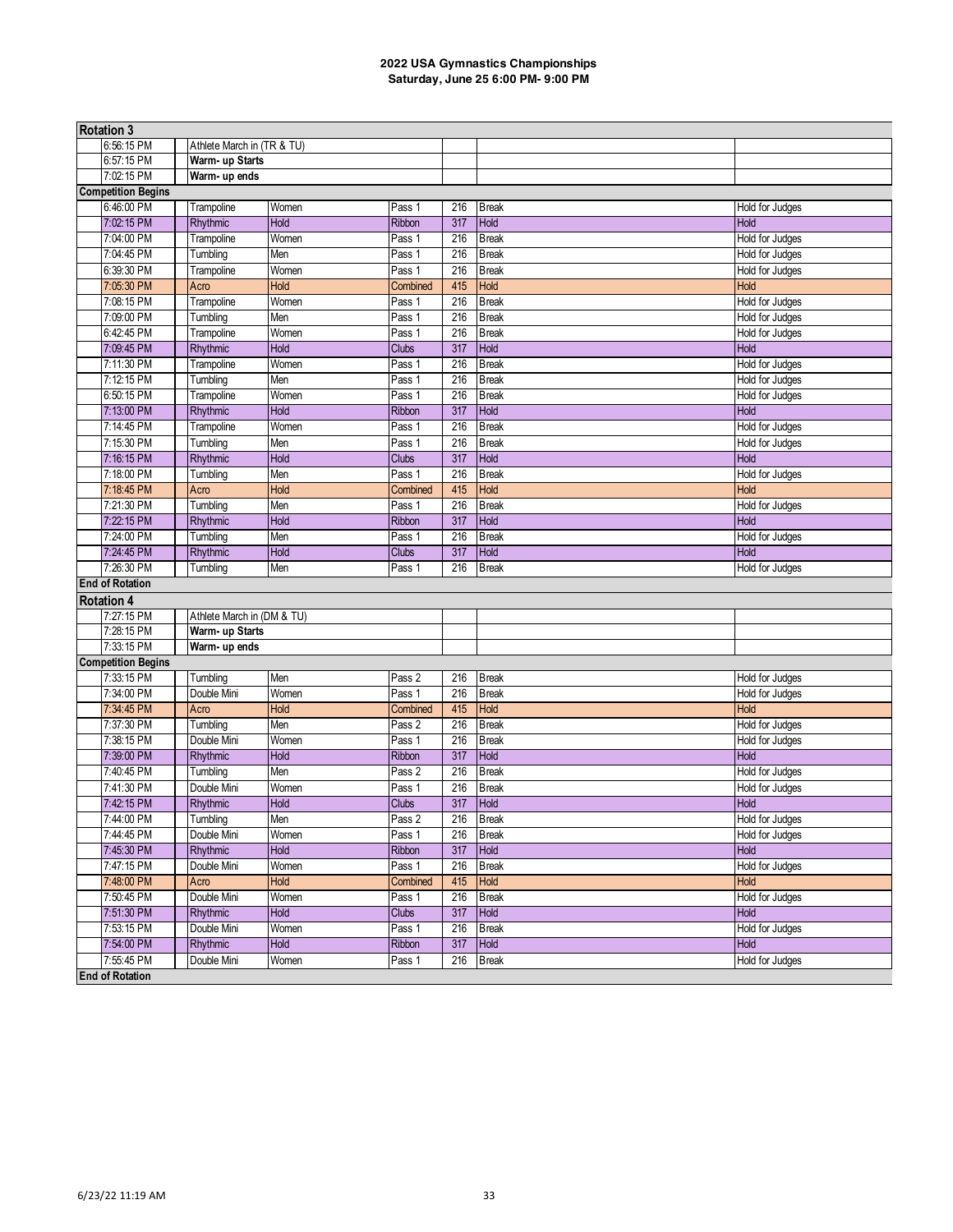| <b>Rotation 5</b>         |                              |       |              |     |              |                         |  |  |  |
|---------------------------|------------------------------|-------|--------------|-----|--------------|-------------------------|--|--|--|
| 7:56:30 PM                | Athlete March in (DM & TR)   |       |              |     |              |                         |  |  |  |
| 7:57:30 PM                | Warm- up Starts              |       |              |     |              |                         |  |  |  |
| 8:02:30 PM                | Warm- up ends                |       |              |     |              |                         |  |  |  |
| <b>Competition Begins</b> |                              |       |              |     |              |                         |  |  |  |
| 8:02:30 PM                | Trampoline                   | Men   | Pass 1       | 216 | <b>Break</b> | Hold for Judges         |  |  |  |
| 8:03:15 PM                | Double Mini                  | Women | Pass 2       | 216 | <b>Break</b> |                         |  |  |  |
|                           | Rhythmic                     | Hold  |              |     | Hold         | Hold for Judges<br>Hold |  |  |  |
| 8:04:00 PM                |                              |       | <b>Clubs</b> | 317 |              |                         |  |  |  |
| 8:05:45 PM                | Trampoline                   | Men   | Pass 1       | 216 | <b>Break</b> | Hold for Judges         |  |  |  |
| 8:06:30 PM                | Double Mini                  | Women | Pass 2       | 216 | <b>Break</b> | Hold for Judges         |  |  |  |
| 8:07:15 PM                | Rhythmic                     | Hold  | Ribbon       | 317 | Hold         | <b>Hold</b>             |  |  |  |
| 8:09:00 PM                | Trampoline                   | Men   | Pass 1       | 216 | <b>Break</b> | Hold for Judges         |  |  |  |
| 8:09:45 PM                | Double Mini                  | Women | Pass 2       | 216 | <b>Break</b> | Hold for Judges         |  |  |  |
| 8:10:30 PM                | Rhythmic                     | Hold  | <b>Clubs</b> | 317 | Hold         | Hold                    |  |  |  |
| 8:12:15 PM                | Trampoline                   | Men   | Pass 1       | 216 | <b>Break</b> | Hold for Judges         |  |  |  |
| 8:13:00 PM                | Double Mini                  | Women | Pass 2       | 216 | <b>Break</b> | Hold for Judges         |  |  |  |
| 8:13:45 PM                | Acro                         | Hold  | Combined     | 415 | Hold         | <b>Hold</b>             |  |  |  |
| 8:16:30 PM                | Trampoline                   | Men   | Pass 1       | 216 | <b>Break</b> | Hold for Judges         |  |  |  |
| 8:17:15 PM                | Rhythmic                     | Hold  | Ribbon       | 317 | Hold         | <b>Hold</b>             |  |  |  |
| 8:19:00 PM                | Trampoline                   | Men   | Pass 1       | 216 | <b>Break</b> | Hold for Judges         |  |  |  |
| 8:19:45 PM                | Rhythmic                     | Hold  | 5 Balls      | 318 | <b>Hold</b>  | <b>Hold</b>             |  |  |  |
|                           |                              |       |              |     |              |                         |  |  |  |
| 8:22:45 PM                | Trampoline                   | Men   | Pass 1       | 216 | <b>Break</b> |                         |  |  |  |
|                           |                              |       |              |     |              | Hold for Judges         |  |  |  |
| 8:23:30 PM                | Rhythmic                     | Hold  | 5 Hoops      | 318 | Hold         | Hold                    |  |  |  |
| 8:26:30 PM                | Trampoline                   | Men   | Pass 1       | 216 | <b>Break</b> | Hold for Judges         |  |  |  |
| 8:27:15 PM                | Acro                         | Hold  | Combined     | 415 | Hold         | Hold                    |  |  |  |
| <b>End of Competition</b> |                              |       |              |     |              |                         |  |  |  |
| 8:30:00 PM                | Athletes March out           |       |              |     |              |                         |  |  |  |
| <b>Awards Ceremony</b>    |                              |       |              |     |              |                         |  |  |  |
| 8:19:45 PM                | Janet VonBargen Award        |       |              |     |              |                         |  |  |  |
|                           | Acro-                        |       |              |     |              |                         |  |  |  |
| 8:27:15 PM                | <b>Star Service Award</b>    |       |              |     |              |                         |  |  |  |
|                           | Acro-                        |       |              |     |              |                         |  |  |  |
|                           | <b>T&amp;T-</b>              |       |              |     |              |                         |  |  |  |
|                           | RHY-                         |       |              |     |              |                         |  |  |  |
| 8:36:00 PM                | Athlete of the Year          |       |              |     |              |                         |  |  |  |
|                           | Acro- Pair/Group of the Year |       |              |     |              |                         |  |  |  |
|                           | <b>T&amp;T-</b>              |       |              |     |              |                         |  |  |  |
|                           | RHY-                         |       |              |     |              |                         |  |  |  |
| 8:39:00 PM                | Coach of the Year            |       |              |     |              |                         |  |  |  |
|                           | Acro 2021-                   |       |              |     |              |                         |  |  |  |
|                           | Acro 2022-                   |       |              |     |              |                         |  |  |  |
|                           | <b>T&amp;T-</b>              |       |              |     |              |                         |  |  |  |
|                           | RHY-                         |       |              |     |              |                         |  |  |  |
| 8:40:00 PM                | Sportsperson of the Year     |       |              |     |              |                         |  |  |  |
|                           | Acro-                        |       |              |     |              |                         |  |  |  |
|                           | <b>T&amp;T-</b>              |       |              |     |              |                         |  |  |  |
|                           | RHY-                         |       |              |     |              |                         |  |  |  |
| 8:41:00 PM                | Acro 13-19 WP                |       |              |     |              |                         |  |  |  |
| 8:42:00 PM                | Acro 13-19 WG                |       |              |     |              |                         |  |  |  |
| 8:43:00 PM                | <b>Tumbling Women</b>        |       |              |     |              |                         |  |  |  |
| 8:44:00 PM                | Tumbling Men                 |       |              |     |              |                         |  |  |  |
| 8:45:00 PM                | Rhythmic Seniors - AA        |       |              |     |              |                         |  |  |  |
|                           |                              |       |              |     |              |                         |  |  |  |
| 8:46:00 PM                | Acro Sr Elite WP             |       |              |     |              |                         |  |  |  |
| 8:47:00 PM                | Acro Sr Elite MP             |       |              |     |              |                         |  |  |  |
| 8:48:00 PM                | Double-Mini Women            |       |              |     |              |                         |  |  |  |
| 8:49:00 PM                | Double-Mini Men              |       |              |     |              |                         |  |  |  |
| 8:50:00 PM                | Acro Sr Elite MXP            |       |              |     |              |                         |  |  |  |
| 8:51:00 PM                | Trampoline Women             |       |              |     |              |                         |  |  |  |
| 8:52:00 PM                | Trampoline Men               |       |              |     |              |                         |  |  |  |
| 8:53:00 PM                | Acro Sr Elite WG             |       |              |     |              |                         |  |  |  |
| 8:54:00 PM                | Acro Sr Elite MG             |       |              |     |              |                         |  |  |  |
| 8:55:00 PM                | Rhythmic - Jr Group          |       |              |     |              |                         |  |  |  |
| 8:56:00 PM                | Rhythmic - Sr Group          |       |              |     |              |                         |  |  |  |
|                           |                              |       |              |     |              |                         |  |  |  |